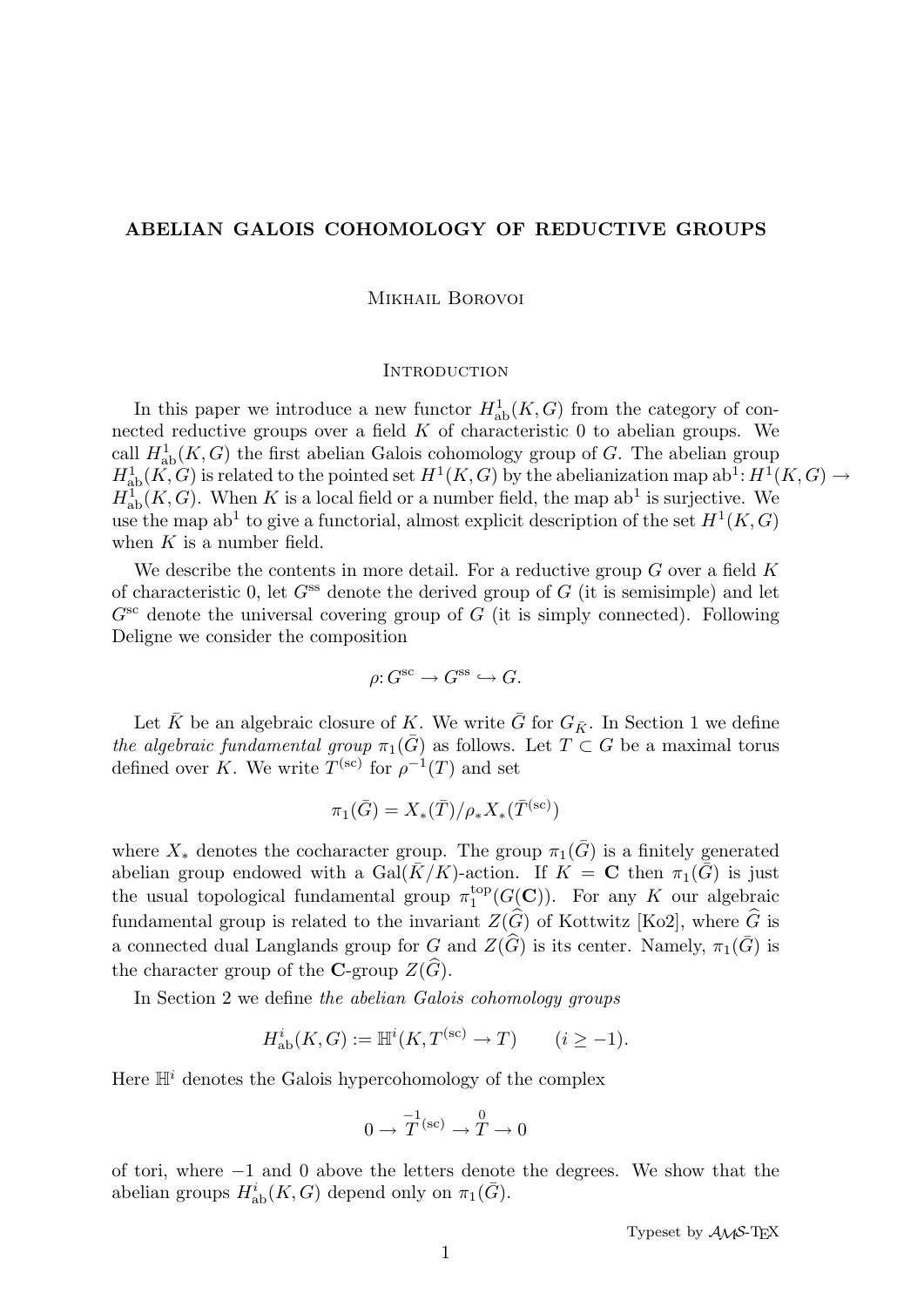In the third section we construct the abelianization map

$$
ab1 = abG1: H1(K, G) \rightarrow Hab1(K, G)
$$

with kernel  $\rho_* H^1(K, G^{\text{sc}})$ . Observe that in the case of a semisimple group G we have

$$
G = G^{\rm sc} / \ker \rho, \quad H^1_{\rm ab}(K, G) = H^2(K, \ker \rho)
$$

(where ker  $\rho$  is a finite abelian group), and ab<sup>1</sup> in this case is the connecting homomorphism  $\delta: H^1(K, G) \to H^2(K, \ker \rho)$ . We construct also a homomorphism

$$
ab0: G(K) = H0(K, G) \rightarrow H0ab(K, G)
$$

with kernel  $\rho(G^{sc}(K))$ . When K is a local field, the map ab<sup>1</sup> was earlier constructed by Kottwitz  $[Ko3]$  and the homomorphism  $ab<sup>0</sup>$  was earlier constructed by Langlands [La1] (see also [Bo], 10.2).

Our construction of the abelianization maps  $ab<sup>1</sup>$  and  $ab<sup>0</sup>$  differs from those of Kottwitz and Langlands. It is based on the non-abelian hypercohomology theory of groups with coefficients in crossed modules. This theory was initiated by Dedecker [Ded] and developed by the author [Brv5] to be used in the present paper and by Breen [Brn] in a very general setting. In the beginning of Section 3 we state the main facts about crossed modules and their hypercohomology.

In Section 4 we compute explicitly the groups  $H^1_{ab}(K, G)$  for a local field K in terms of  $\pi_1(\bar{G})$ . We write Γ for  $Gal(\bar{K}/K)$  and M for  $\pi_1(\bar{G})$ . Then

$$
H^1_{\mathrm{ab}}(K,G) = \begin{cases} H^{-1}(\Gamma,M) & \text{if } K = \mathbf{R} \\ (M_{\Gamma})_{\mathrm{tors}} & \text{if } K \text{ is non-archimedian,} \end{cases}
$$

where  $(M_{\Gamma})_{\text{tors}}$  denotes the torsion subgroup of the group of coinvariants  $M_{\Gamma}$ . For a number field K we compute  $H^i_{ab}(K, G)$  for  $i \geq 3$  and compute it in a sense for  $i = 2$ . For  $i = 1$  we compute the group

$$
\mathrm{III}_{\mathrm{ab}}^1(K, G) := \ker[H_{\mathrm{ab}}^1(K, G) \to \prod_v H_{\mathrm{ab}}^1(K_v, G)]
$$

in terms of  $\pi_1(\bar{G})$ . All these results are of abelian nature and generalize the Tate-Nakayama duality theory for tori. The results concerning the case  $i = 1$  are essentially due to Kottwitz.

In Section 5 we prove that if  $K$  is a local or a number field, then the abelianization map ab<sup>1</sup> is surjective. For local fields this is very close to a result of Kottwitz [Ko3]. This surjectivity means, in particular, that for a local non-archimedian field K

$$
H^1(K, G) \simeq (M_{\Gamma})_{\text{tors}}
$$

( $[Ko2], 6.4.1$ ). In this case the map  $ab<sup>1</sup>$  is not only surjective but also injective.

We use the surjectivity of  $ab<sup>1</sup>$  over local and number fields to investigate the usual, non-abelian Galois cohomology  $H^1(K, G)$  when K is a number field.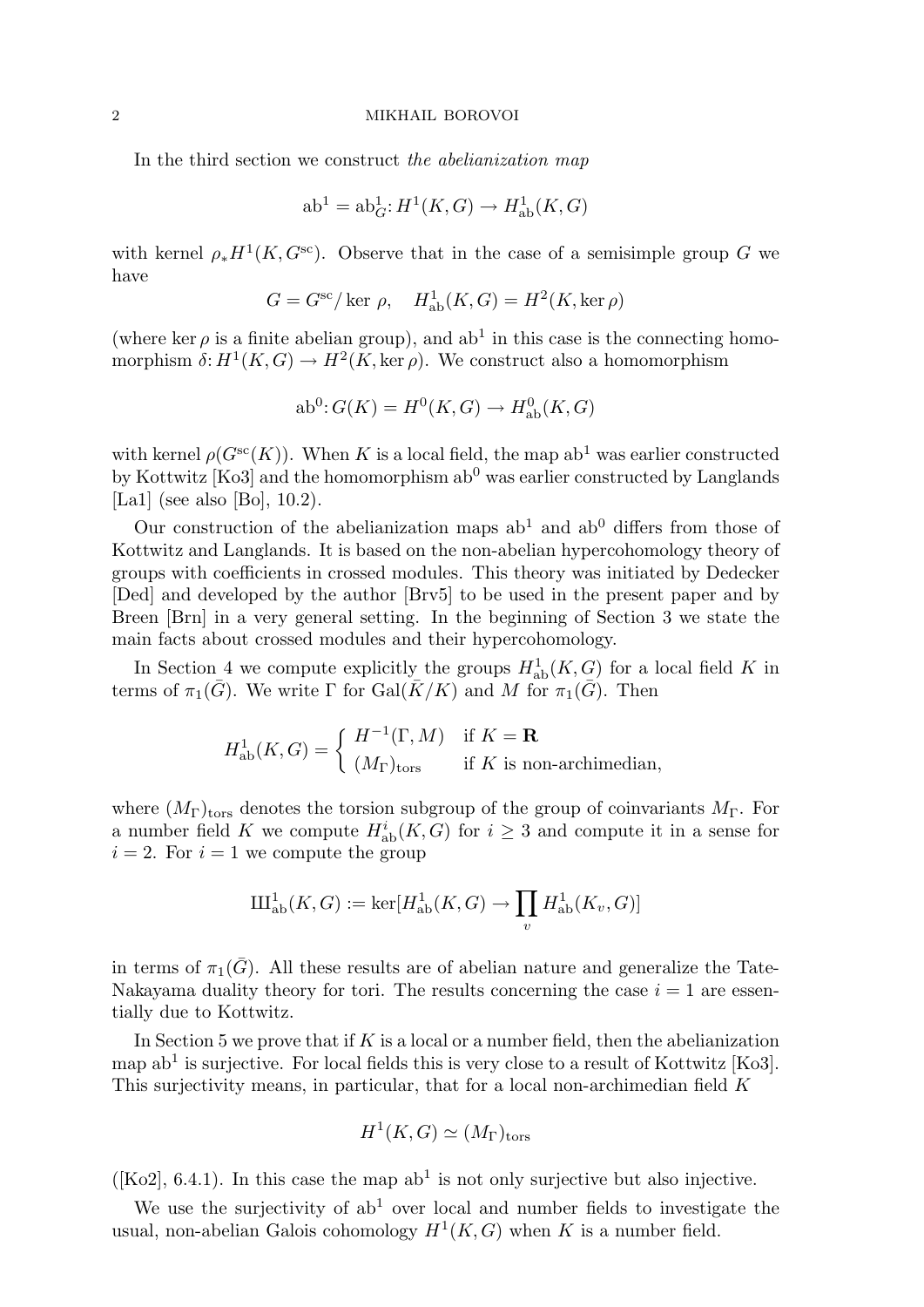**Theorem 5.11.** For any finite subset  $\Xi \subset H^1(K, G)$  there exists a K-torus j:  $T \hookrightarrow$ G such that  $\Xi \subset j_*H^1(K,T)$ .

In other words, for a number field K all the  $H^1(K, G)$  comes from tori.

Further, we compute  $H^1(K, G)$  in terms of  $H^1_{ab}(K, G)$  and the real cohomology:

Theorem 5.12. The commutative diagram with surjective arrows

$$
H^1(K, G) \xrightarrow{\text{ab}^1} H^1_{\text{ab}}(K, G)
$$
  
\n
$$
\downarrow \qquad \qquad \downarrow
$$
  
\n
$$
\prod_{\infty} H^1(K_v, G) \longrightarrow \prod_{\infty} H^1_{\text{ab}}(K_v, G)
$$

identifies  $H^1(K, G)$  with the fiber product of  $H^1_{ab}(K, G)$  and  $\prod_{\infty} H^1(K_v, G)$  over  $\prod_{\infty} (K_v, G)$ .

This result generalizes a theorem of Sansuc [Sa].

From Theorem 5.12 we obtain

**Theorem 5.13.** The restriction of  $ab^1$  to the Shafarevich-Tate kernel defines a bijection  $III^1(K, G) \to III^1_{ab}(K, G)$ .

Thus we see again after Voskresenskii [Vo1], Sansuc [Sa] and Kottwitz [Ko2], that  $III(G)$  has a natural structure of an abelian group. Combining this bijection with the results of Section 4, we can compute  $III(G)$  in terms of  $\pi_1(\overline{G})$ . The obtained formula is equivalent to a formula of Kottwitz [Ko2].

Remark 0.1. The results of this paper can be easily adapted to the case of any, not necessarily reductive, connected  $K$ -group. Let  $G<sup>u</sup>$  denote the unipotent radical of G. We set  $G^{\text{red}} = G/G^{\text{u}}$ ; this is a reductive group. We set

$$
\pi_1(\bar{G}) = \pi_1(\bar{G}^{\text{red}}), \quad H^1_{\text{ab}}(K, G) = H^1_{\text{ab}}(K, G^{\text{red}})
$$

and so on. With this notation almost all the results of the paper remain true for all connected K-groups.

**Remark 0.2.** In the case of a semisimple group  $G$  all the results of this paper were already known (cf. [Sa]). On the other hand, for local fields our results are just a more functorial reformulation of results of Kottwitz [Ko2], [Ko3]. The contribution of the present paper is that we construct the abelian Galois cohomology and the abelianization map for any reductive group over an arbitrary field of characteristic 0. This enables us to obtain new results concerning usual, non-abelian Galois cohomology of reductive groups over number fields.

Remark 0.3. Our computations in Section 5 of the Galois cohomology of reductive groups over number fields are based on the fundamental results on the Galois cohomology of semisimple groups due to Kneser [Kn1], [Kn2] and Harder [Ha1], [Ha2].

Remark 0.4. The main results of this paper were exposed by J. S. Milne in Appendix B to [Mi3].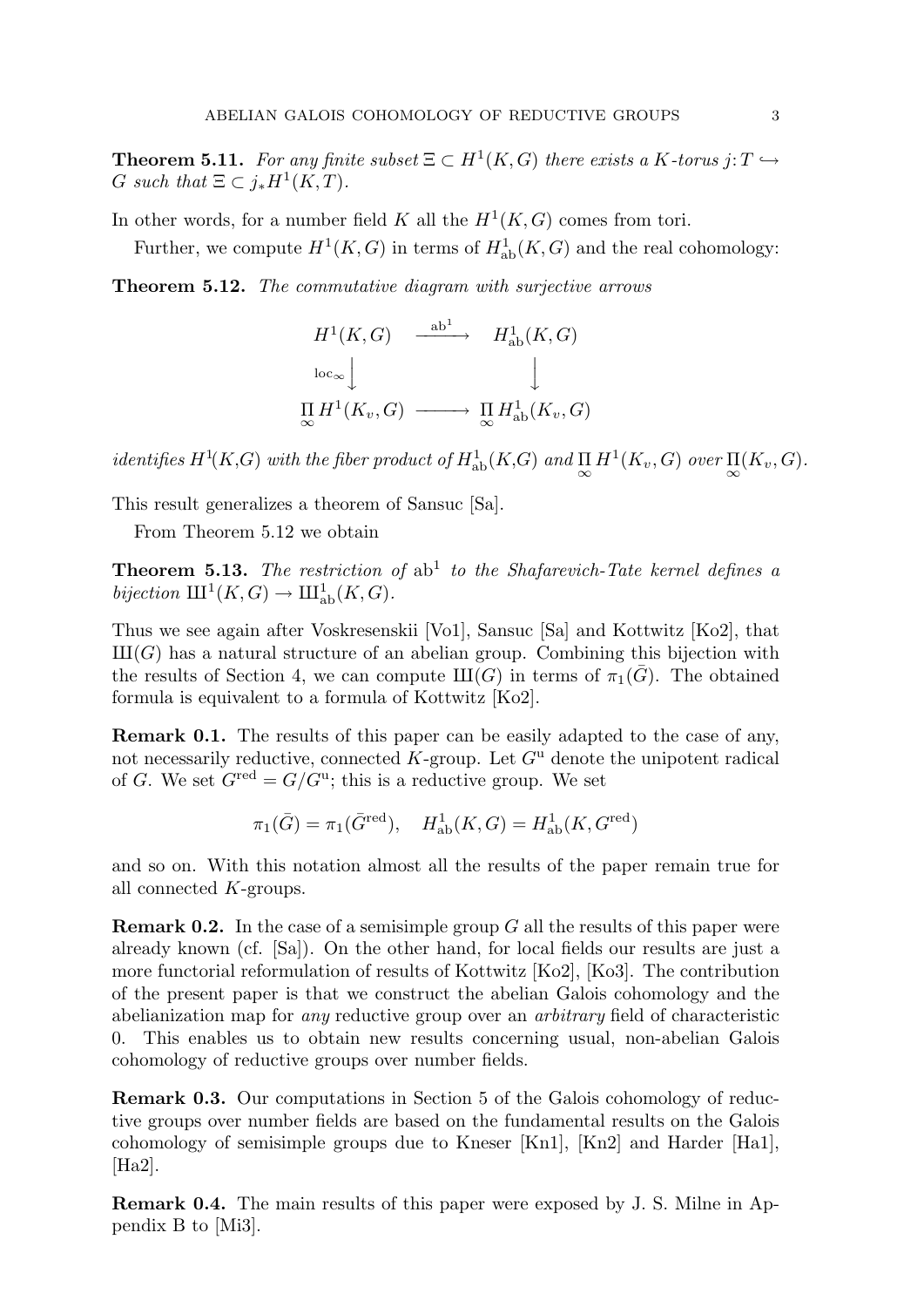#### 4 MIKHAIL BOROVOI

#### Acknowledgements

It is clear from the introduction that the present paper is inspired by the papers [Ko2] and [Ko3] of Kottwitz. I must add that in the summer of 1989 Robert Kottwitz explained to me that my abelian Galois cohomology group  $H^1_{ab}(K, G)$ (which had been previously defined in a rather awkward and non-functorial way) is in fact the Galois hypercohomology group of a complex of tori. This remark greatly influenced the exposition in Sections 2–4. For this I am very grateful to R. Kottwitz.

I am grateful to M. Kapranov and W. Soergel who answered my numerous questions on homological algebra. I would like to thank Y. André, P. Deligne, J.S. Milne, and T. Zink for very helpful discussions. I am grateful to H.-J. Baues and L. Breen who drew my attention to crossed modules.

The paper was written during my stays at the Max-Planck-Institut für Mathematik (Bonn) and at the Institute for Advanced Study (Princeton, New Jersey). I am grateful to both institutes for generous hospitality, excellent working conditions and the creative atmosphere.

## Notation

K is a field of characteristic 0,  $\bar{K}$  is an algebraic closure of K. We write  $\Gamma$  for Gal( $\bar{K}/K$ ). For an aglebraic variety Xover K we write  $\bar{X}$  for  $X_{\bar{K}}$ .

When K is a number field, let  $V = V(K)$ ,  $V_{\infty}$  and  $V_f$  denote the set of all places, the set of infinite (archimedian) places and the set of finite (non-archimedian) places of K, respectively. We often write just  $\infty$  for  $\mathcal{V}_{\infty}$ . If  $v \in \mathcal{V}$ , we let  $K_v$  denote the completion of  $K$  at  $v$ .

We denote by  $\mu_n$  the group or roots of unity of order dividing n, and set  $\hat{\mathbf{Z}}(1) =$  $\lim_{\mu_n}$ .

G is a reductive K-group. By a reductive K-group we always mean a *connected* reductive K-group. Let  $G^{\text{ss}}$  denote the derived group of G. We set  $G^{\text{tor}} = G/G^{\text{ss}}$ . We denote by Z the center of G and set  $G^{ad} = G/Z$ . Let  $G^{sc}$  denote the universal covering of the semisimple group  $G^{ss}$ . We have the canonical homomorphism

$$
\rho: G^{\text{sc}} \to G^{\text{ss}} \to G.
$$

Let  $T \subset G$  be a maximal torus (defined over K). We write  $T^{(\text{sc})}$  for the maximal torus  $\rho^{-1}(T) \subset G^{\text{sc}}$ .

We let  $Z^{(\text{sc})}$  denote the center of  $G^{\text{sc}}$ . Then  $Z^{(\text{sc})} = \rho^{-1}(Z)$ .

Let S be a K-group of multiplicative type, e.g. a torus. We let  $X^*(S)$  denote the character group  $\text{Hom}(S, \mathbb{G}_m)$  and let  $X_*(S)$  denote the cocharacter group Hom( $\mathbb{G}_m$ , S), where  $\mathbb{G}_m$  is the multiplicative group. We usually consider  $X^*(\bar{S})$ and  $X_*(\bar{S})$ .

For a reductive K-group G and a split maximal K-torus T we let  $R(G, T)$  denote the root system of G with respect to T. We denote by  $R^{\vee}(G,T)$  the system of coroots. By definition  $R(G,T) \subset X^*(T)$  and  $R^{\vee}(G,T) \subset X_*(T)$ .

Let L be a torsion free abelian group. We write  $L^{\vee}$  for  $\text{Hom}(L, \mathbf{Z})$ .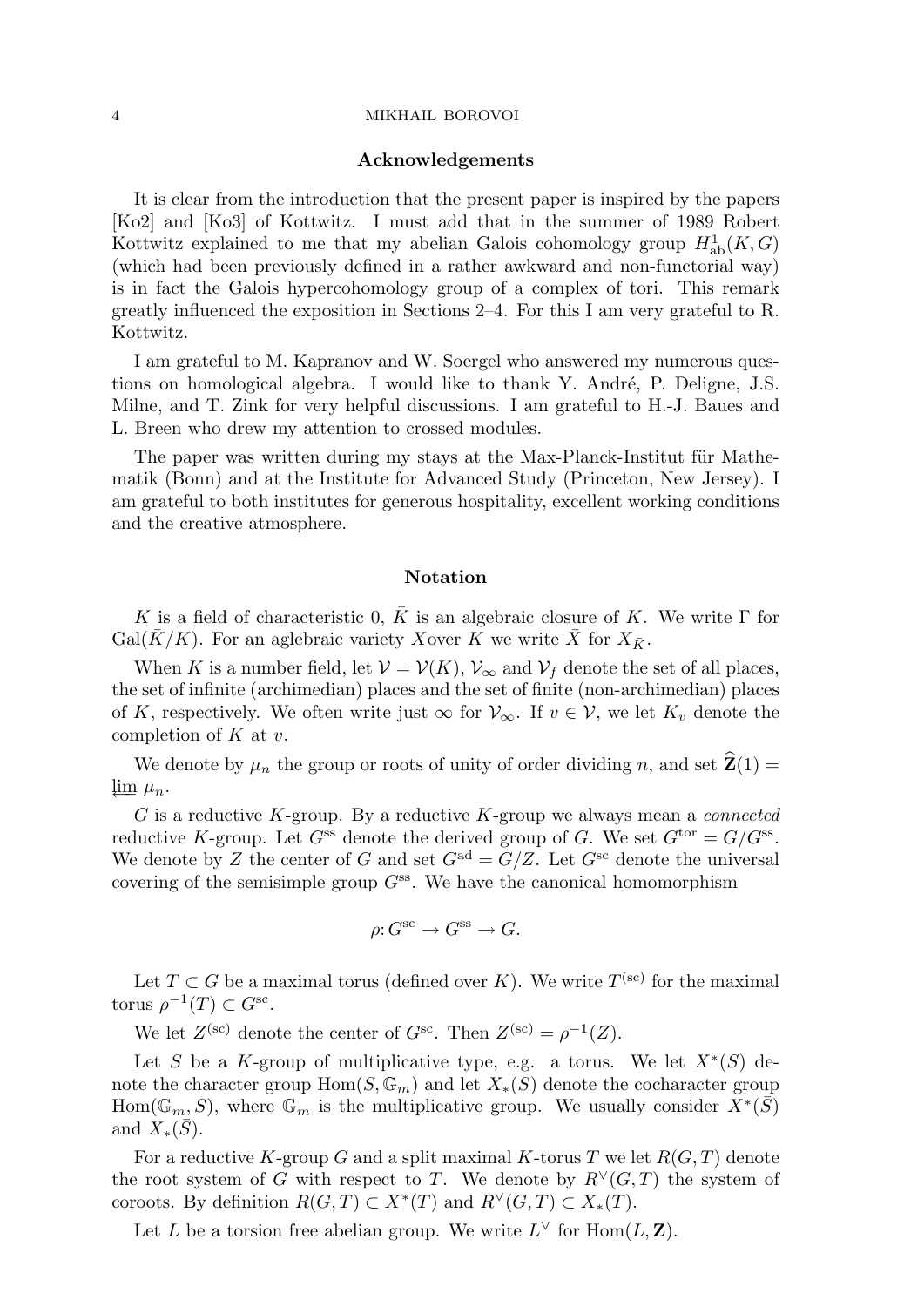Let  $M$  be an abelian group. We let  $M<sub>tors</sub>$  denote the torsion subgroup of  $M$ . We set  $M_{\text{tf}} = M/M_{\text{tors}}$ ; this is the maximal torsion free quotient of M.

Let  $\Delta$  be a group and M a  $\Delta$ -module. We say that M is a finitely generated (resp. torsion free)  $\Delta$ -module if M is finitely generated (resp. torsion free) as an abelian group.

Let M be a finitely generated ∆-module. By a short torsion free resolution of M we mean an exact sequence

$$
0 \to L^{-1} \to L^0 \to M \to 0
$$

of finitely generated  $\Delta$ -modules such that  $L^{-1}$  and  $L^0$  are torsion free. We write L for the complex  $0 \to L^{-1} \to L^0 \to 0$ .

Let M be a  $\Delta$ -module. We write  $M^{\Delta}$  and  $M_{\Delta}$  to denote the subgroup of invariants and the group of coinvariants of  $M$ , respectively. We often consider the functors  $(M<sub>∆</sub>)<sub>tors</sub>$  and  $(M<sub>∆</sub>)<sub>tf</sub>$ .

We often regard a homomorphism  $\alpha: F \to G$  of groups as a short complex

$$
1 \to \overline{F}^1 \to \overset{0}{G} \to 1
$$

where  $-1$  and 0 over the letters denote the degrees: F is in degree  $-1$  and G is in degree 0.

A crossed module is a complex of groups  $F \stackrel{\alpha}{\rightarrow} G$  endowed with an action of G on F satisfying certain conditions. We often write just  $(F \to G)$  for a crossed module.

Let  $(F \to G)$  be a crossed module of  $\Delta$ -groups. We write  $\mathbb{H}^i(\Delta, F \to G)$  or just  $\mathbb{H}^i(F \to G)$   $(i = 1, 0, 1)$  for the hypercohomology of  $\Delta$  with coefficients in  $F \to G$ (see Section 3 for definitions).

Let G be an algebraic group. As usual, we write  $H^{i}(K, G)$  to denote the Galois cohomology  $H^i(\Gamma, G(\bar K))$  where  $\Gamma = \text{Gal}(\bar K/K)$ . We denote by  $Z^i(K, G)$  the set of *i*-cocycles and by  $B^i(K, G)$  the set of *i*-cobords.

If  $(F \to G)$  is a crossed module of algebraic K-groups, we write  $\mathbb{H}^i(K, F \to G)$ or just  $\mathbb{H}^i(F \to G)$  for its Galois hypercohomology  $\mathbb{H}^i(\Gamma, F(\bar{K}) \to G(\bar{K})).$ 

For any Γ-module M (where  $\Gamma = \text{Gal}(\overline{K}/K)$ ) we write  $H^{i}(K, M)$  for  $H^{i}(\Gamma, M)$ . Similarly, if  $F/K$  is a Galois extension with the Galois group  $\Delta$  and if M is a  $\Delta$ -module, we write  $H^{i}(F/K, M)$  for  $H^{i}(\Delta, M)$  and  $\widetilde{H}^{i}(F/K, M)$  for  $\widetilde{H}^{i}(\Delta, M)$ , where  $\widehat{H}^i$  are the Tate cohomology groups.

If  $K$  is a number field, we use the notation loc to denote the localization maps

$$
loc_{v}: H^{1}(K, G) \to H^{1}(K_{v}, G)
$$

$$
loc_{\infty}: H^{1}(K, G) \to \prod_{v \in \mathcal{V}_{\infty}} H^{1}(K_{v}, G)
$$

and so on.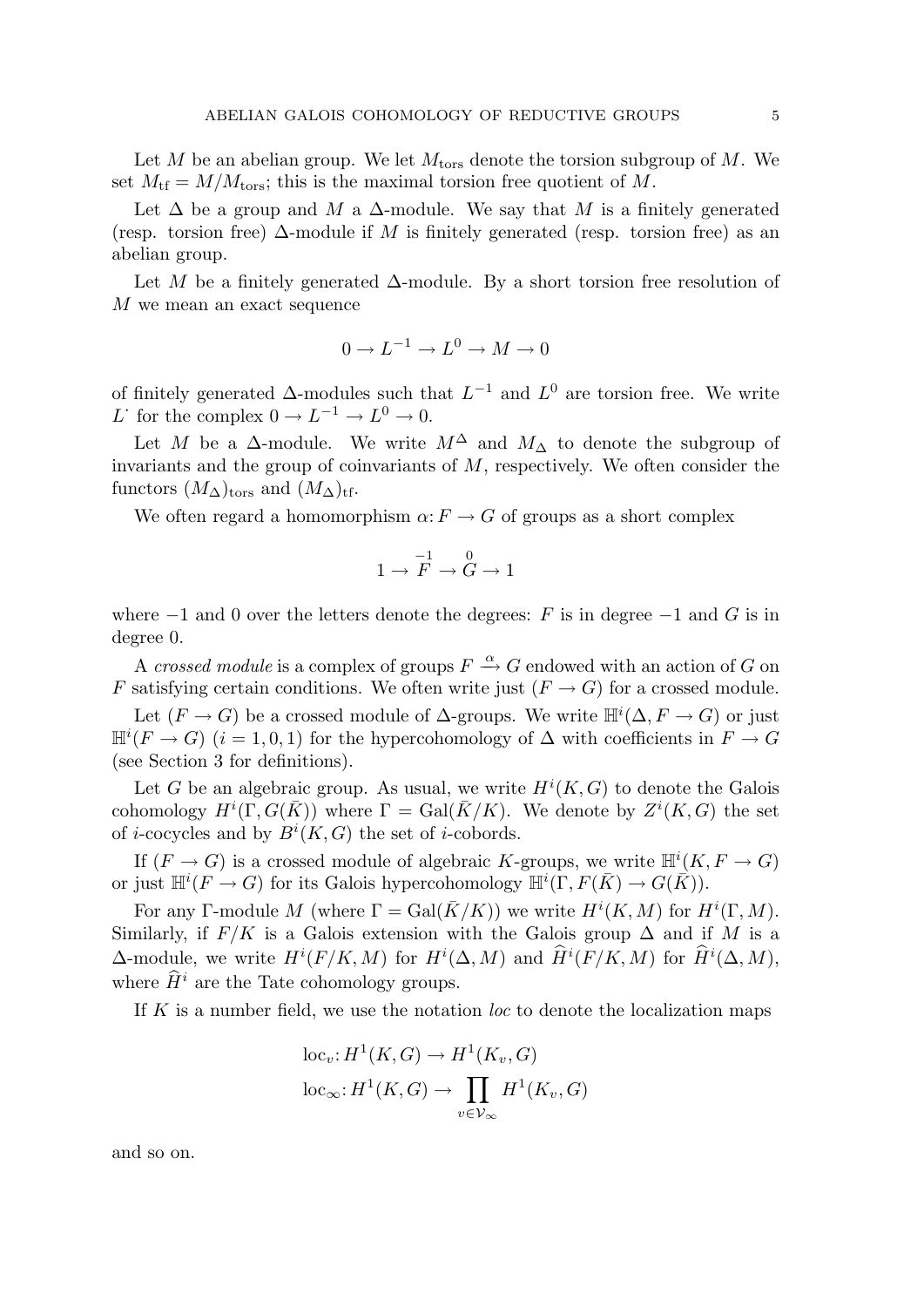#### 6 MIKHAIL BOROVOI

1. The algebraic fundamental group of a reductive group

In this section we define the algebraic fundamental group  $\pi_1(G_{\bar{K}})$  of a reductive group  $G$  defined over a field  $K$  of characteristic 0.

1.1 Let  $G$  be a (connected) reductive  $K$ -group. First suppose that  $G$  is split. Choose a maximal split torus  $T \subset G$ . Consider the canonical morphism  $\rho: G^{sc} \to G$ . We write  $T^{(\text{sc})}$  for  $\rho^{-1}(T) \subset G^{\text{sc}}$ . Set

$$
\pi_1(G, T) = X_*(T) / \rho_* X_*(T^{(\text{sc})}).
$$

It is a finitely generated abelian group.

**Lemma 1.2.** For two split maximal tori,  $T, T' \subset G$ , the groups  $\pi_1(G, T)$  and  $\pi_1(G, T')$  are canonically isomorphic.

*Proof:* Choose an element  $g \in G(K)$  such that  $T' = gTg^{-1}$ . The isomorphism  $\text{int}(g): T \to T'$  induces an isomorphism  $g_*: \pi_1(G,T) \to \pi_1(G,T')$ . We will show that  $g_*$  does not depend on the choice of g.

Let N denote the normalizer of T in G. It suffices to show that if  $q \in N(K)$ then the automorphism  $g_*$  of  $\pi_1(G,T)$  is trivial. The group  $N(K)$  acts on T and on  $\pi_1(G,T)$  through its quotient group  $W := N(K)/T(K)$ . One knows that the Weyl group W is generated by the reflections  $r_{\alpha}$  corresponding to the roots  $\alpha \in R(G,T)$ . It remains to show that for  $\alpha \in R(G,T)$  the reflection  $r_{\alpha}$  acts on  $\pi_1(G,T)$  trivially.

We have

$$
r_{\alpha}(X) = X - \langle \alpha, X \rangle \alpha^{\vee}
$$

for  $X \in X_*(T)$ , where  $a^{\vee}$  is the corresponding coroot. Since all the coroots come from  $X_*(T^{(sc)})$ , we see that

$$
r_{\alpha}(X) \equiv X \mod \rho_* X_*(T^{(\text{sc})}),
$$

thus  $r_{\alpha}$  acts on  $X_*(T)/\rho_* X_*(T^{(sc)})$  trivially. The lemma is proved.

**Definition 1.3.** Let G be a split reductive K-group. Let  $T \subset G$  be a split maximal K-torus. We set  $\pi_1(G) = \pi_1(G, T)$  and call this abelian group the algebraic fundamental group of G.

By Lemma 1.2 this definition is correct.

**1.4.** Now let G be any (not necessarily split) reductive K-group. By the algebraic fundamental group of G we mean  $\pi_1(\bar{G})$  (recall that  $\bar{G} = G_{\bar{K}}$ ).

The Galois group  $\Gamma = \text{Gal}(\bar{K}/K)$  acts on G and thus on  $\pi_1(\bar{G})$ . This action can be described as follows.

Choose a maximal torus  $T' \subset \overline{G}$ . For  $\sigma \in \Gamma$  choose an element  $g_{\sigma} \in G(\overline{K})$  such that  $g_{\sigma} \cdot {}^{\sigma}T' \cdot g_{\sigma}^{-1} = T'$ . Then  $\sigma$  acts on  $\pi_1(\bar{G}, T')$  as the composition

$$
\pi_1(\bar{G},T') \xrightarrow{\sigma_*} \pi_1(\bar{G},{}^{\sigma}T') \xrightarrow{(g_{\sigma})_*} \pi_1(\bar{G},T')
$$

In particular, if  $T \subset G$  is a maximal torus defined over K, then the action of  $\Gamma$  on  $\pi_1(\bar{G})$  is the action on  $X_*(\bar{T})/\rho_* X_*(\bar{T}^{(sc)})$  induced by the action on  $X_*(\bar{T})$ .

Our algebraic fundamental group is a functor from the category of reductive K-groups and K-homomorphisms to the category of finitely generated  $\Gamma$ -modules. The following lemma shows that this functor is in a sense exact.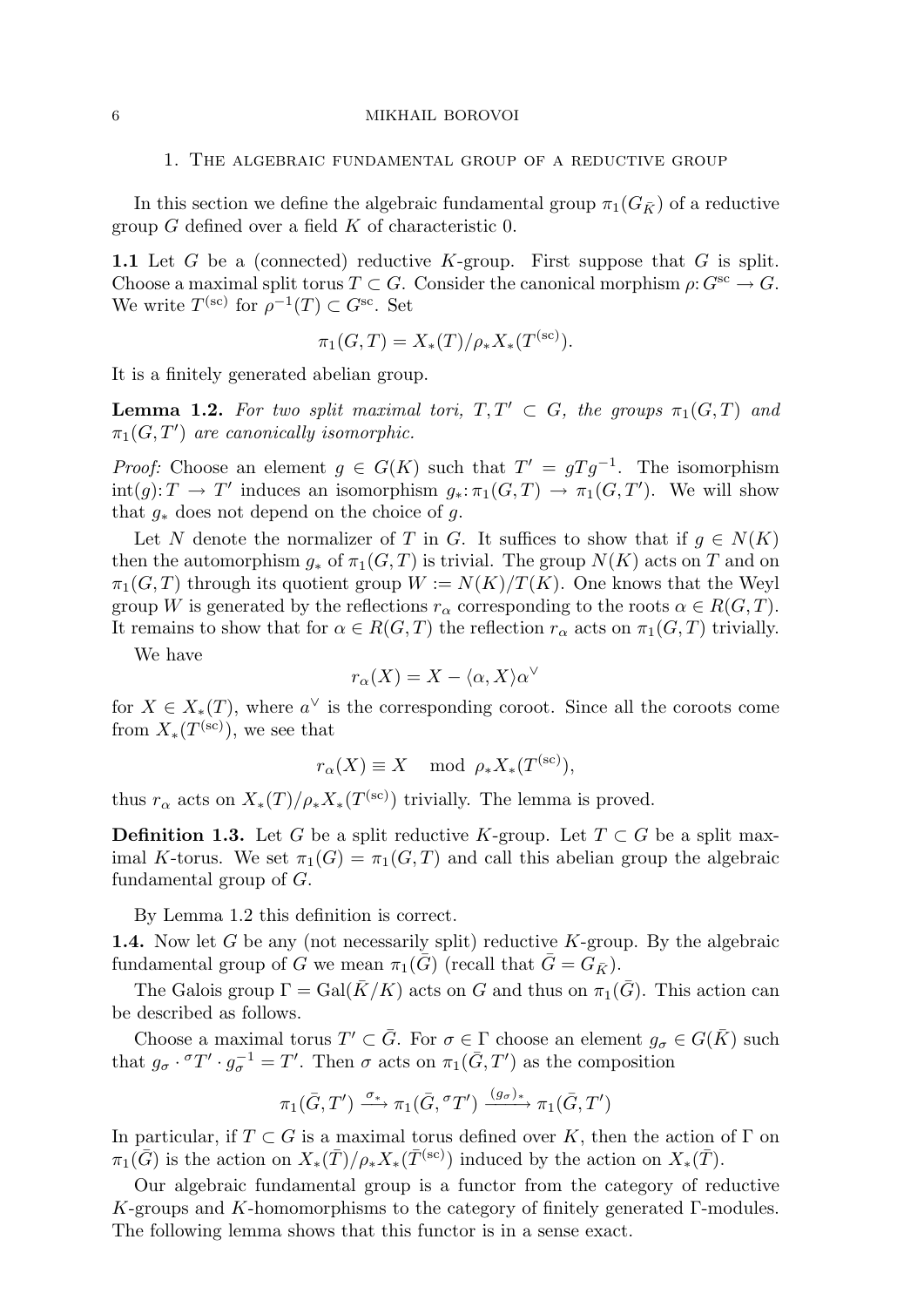**Lemma 1.5.** Let  $1 \rightarrow G_1 \rightarrow G_2 \rightarrow G_3 \rightarrow 1$  be an exact sequence of connected reductive K-groups. Then the sequence

$$
0 \to \pi_1(\bar{G}_1) \to \pi_1(\bar{G}_2) \to \pi_1(\bar{G}_3) \to 0
$$

is exact.

Proof: Left to the reader as an easy exercise.

#### 1.6. Examples.

(1) For a K-torus T we have  $\pi_1(\overline{T}) = X_*(\overline{T})$ .

(2) Suppose  $G^{ss}$  to be simply connected. Then the canonical homomorphism  $\pi_1(\bar{G}) \to \pi_1(\bar{G}^{\text{tor}})$  is an isomoprhism, thus  $\pi_1(\bar{G}) = X_*(\bar{G}^{\text{tor}})$ .

(3) Let G be a semisimple group. Then  $G = G^{sc}/\text{ker }\rho$ , where  $\text{ker }\rho$  is a finite abelian K-group. Let  $T \subset G$  be a maximal torus defined over K. Then  $T =$  $T^{(\text{sc})}/\ker \rho$ . One can easily show that  $\pi_1(\bar{G}) = (\ker \rho)(-1) := \text{Hom}(\widehat{\mathbf{Z}}(1), \ker \rho)$ . Note that  $\pi_1(\bar{G})$  and ker  $\rho$  are isomorphic as abelian groups, but are in general nonisomorphic as Γ-modules. E.g. if  $G = \text{PGL}_n$ , then ker  $\rho = \mu_n$ , but  $\pi_1(\bar{G}) = \mathbf{Z}/n\mathbf{Z}$ .

**Corollary 1.7.** For any reductive  $K$ -group  $G$  we have an exact sequence

$$
0 \to (\ker \rho)(-1) \to \pi_1(\bar{G}) \to X_*(G_{\bar{K}}^{\text{tor}}) \to 0.
$$

*Proof:* We consider the canonical exact sequence  $1 \rightarrow G^{ss} \rightarrow G \rightarrow G^{tor} \rightarrow 1$  and apply Lemma 1.5 and the statements 1.6(1,3).

Now let  $\psi \in Z^1(K, G^{\text{ad}})$  be a cocycle. Consider the twisted form  $_{\psi}G$  of G. By  $\text{definition } (\psi G)_{\bar{K}} = G_{\bar{K}}, \text{ but } \sigma \in \text{Gal}(\bar{K}/K) \text{ acts on } (\psi G)_{\bar{K}} \text{ by } g \mapsto \psi(\sigma) \cdot^{\sigma} g \cdot \psi(\sigma)^{-1}$ where  $g \mapsto \sigma g$  is the action of  $\sigma$  on  $G_{\bar{K}}$ .

**Lemma 1.8.** Let  $\psi \in Z^1(K, G^{\text{ad}})$  be a cocycle. Then the map  $\pi_1(G_{\bar{K}}) \to \pi_1((\psi \overline{G})_{\bar{K}})$ , induced by the canonical isomorphism  $G_{\bar{K}} \to (\psi G)_{\bar{K}}$ , is an isomorphism of Galois modules.

*Proof:* The assertion follows from the description 1.4 of the Galois action on  $\pi_1(\overline{G})$ .

In the remaining part of this section we prove some comparison results, which will not be used later.

1.9 Consider the functor  $Z(\widehat{G})$  of Kottwitz. Here  $\widehat{G}$  is a connected Langlands dual group for G, and  $Z(\widehat{G})$  is the center of  $\widehat{G}$  (cf. [Ko2]). By definition  $\widehat{G}$  is a connected reductive C-group endowed with an algebraic action of  $\Gamma = \text{Gal}(\bar{K}/K)$ . The group  $Z(\widehat{G})$  is an algebraic **C**-group of multiplicative type; Γ acts on  $Z(\widehat{G})$  algebraically. The character group  $X^*(Z(G))$  is a finitely generated  $\Gamma$ -module.

**Proposition 1.10.** The  $\Gamma$ -modules  $\pi_1(\bar{G})$  and  $X^*(Z(\widehat{G}))$  are canonically isomorphic.

*Proof:* By definition (cf. [Ko2]) there is a maximal torus  $\hat{T} \subset \hat{G}$  such that  $X^*(\hat{T}) =$  $X_*(T_{\bar K})$ , where T is a maximal torus of G defined over K. Moreover,  $R(\hat G,\hat T)=$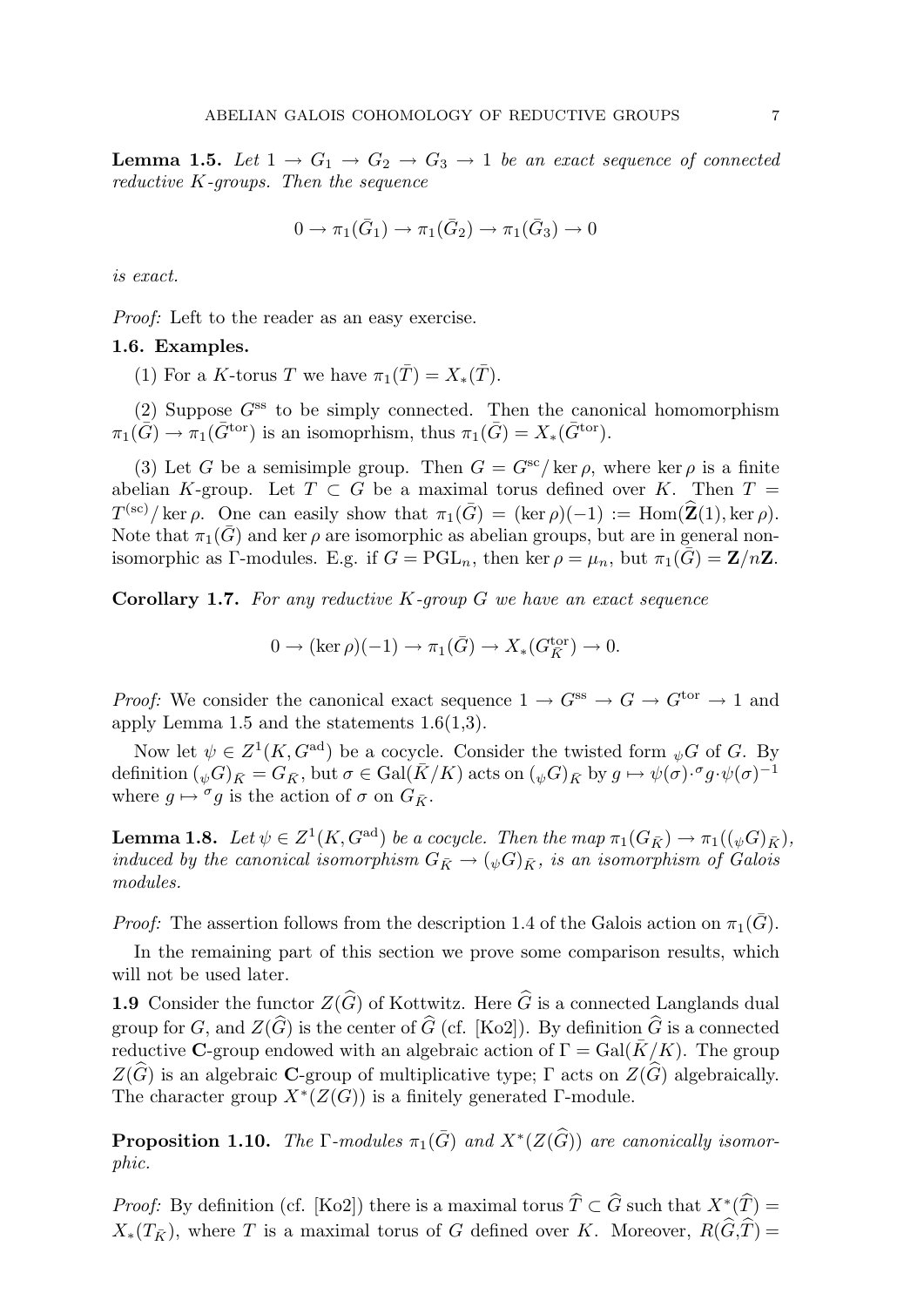$R^{\vee}(G_{\bar{K}},T_{\bar{K}})$ , where R and  $R^{\vee}$  denote the system of roots and the system of coroots, respectively. We have  $Z(\widehat{G}) = \cap \text{ker}[\alpha^{\vee} : \widehat{T} \to \mathbb{G}_{m\mathbb{C}}]$  where  $\alpha^{\vee}$  runs through  $R(\widehat{G}, \widehat{T}) = R^{\vee}(G_{\bar{K}}, T_{\bar{K}})$ . Hence

$$
X^*(Z(\widehat{G})) = X^*(\widehat{T})/\langle R(\widehat{G}, \widehat{T})\rangle = X_*(T_{\bar{K}})/\langle R^{\vee}\rangle
$$

where we write  $R^\vee$  for  $R^\vee(\bar{G}, \bar{T})$  and we use  $\langle \ \rangle$  to denote the subgroup of  $X_*(T_{\bar{K}})$ generated by the set in brackets.

All the coroots  $\alpha^{\vee} \in R^{\vee} \subset X_*(\bar{T})$  come from  $X_*(\bar{T}^{(\text{sc})})$ ; moreover the set  $R^{\vee} \subset \rho_* X_*(\overline{T}^{(\text{sc})})$  generates  $\rho_* X_*(\overline{T}^{(\text{sc})})$  (cf. [St2], Lemma 25). Thus  $X^*(Z(\widehat{G})) =$  $X_*(T)$ /  $\rho_* X_*(\overline{T}^{(\text{sc})}) = \pi_1(\overline{G})$ , which was to be proved.

**Remark 1.10.1:** Let  $\varphi: G_1 \to G_2$  be a homomorphism of reductive K-groups. First suppose that  $\varphi$  is normal, i.e.  $\varphi(G_1)$  is normal in  $G_2$ . Then one can define a homomoprhism  $\varphi^* \colon \widehat{G}_2 \to \widehat{G}_1$  (cf. [Bo], [Ko2]). But if  $\varphi$  is not normal, then we cannot define  $\varphi^*$ . In other words,  $\widehat{G}$  is functorial with respect to normal homomoprhisms only. Proposition 1.9 shows, however, that the center  $Z(\widehat{G})$  of  $\widehat{G}$  is functorial with respect to all homomophisms.

**Proposition 1.11.** Let  $\overline{K}$  be C and let K be either **R** or C. For a connected reductive K-group G there is a canonical isomoprhism

$$
\pi_1(G) \xrightarrow{\sim} \text{Hom}(\pi_1^{\text{top}}(\mathbb{G}_m(\mathbf{C})), \pi_1^{\text{top}}(G(\mathbf{C})))
$$

where  $\pi_1^{\text{top}}$  $i_{1}^{\text{top}}$  is the usual topological fundamental group.

For brevity we write  $\pi_1(G(\mathbf{C}))$  for  $\pi_1^{\text{top}}$  $_{1}^{\text{top}}(G(\mathbf{C}))$  and  $\pi_1(G(\mathbf{C}))(-1)$  for  $\text{Hom}(\pi_1^{\text{top}})$  $_{1}^{\operatorname*{top}}(\!\mathbb{G}_{m}(\mathbf{C})\!) ,$  $\pi_1^{\mathrm{top}}$  $_1^{\text{top}}(G({\bf C}))).$ 

We recall that in the case  $K = \mathbf{R}$  the Galois group  $\Gamma = \text{Gal}(\mathbf{C}/\mathbf{R})$  acts on  $\pi_1(G(\mathbf{C}))$  and (non-trivially) on  $\pi_1(\mathbb{G}_m(\mathbf{C}))$ . Since  $\pi_1(\mathbb{G}_m(\mathbf{C}))$  is isomoprhic to Z as a group, but not as a Γ-module, we see that  $\pi_1(G(\mathbf{C}))$  and  $\pi_1(G(\mathbf{C}))(-1)$  are isomorphic as groups, but in general not as Γ-modules.

In the case  $K = \mathbf{C}$  we have  $\Gamma = 1$ , and  $\pi_1(G(\mathbf{C}))(-1)$  is isomorphic to  $\pi_1(G(\mathbf{C}))$ . To fix this isomoprhism it suffices to fix an isomorphism  $\pi_1(\mathbf{C}^{\times}) \longrightarrow \mathbf{Z}$  (or a square root of  $-1$  in  $\mathbf{C}$ ).

Proposition 1.11 justifies the term "algebraic fundamental group". The proposition means that  $\pi_1(G)$  is "the topological fundamental group, defined algebraically". *Proof:* First we consider the case of a torus. Let  $T$ ,  $T'$  be two K-tori. There is a canonical map

 $\text{Hom}(T'_{\mathbf{C}}, T_{\mathbf{C}}) \to \text{Hom}(\pi_1(T'(\mathbf{C})), \pi_1(T(\mathbf{C})))$ 

This map is Γ-equivariant, and one can easily see that it is an isomoprhism of groups. Taking  $\mathbb{G}_m$  for  $T'$  we obtain the required isomoprhism

$$
\pi_1(T) = X_*(T_{\mathbf{C}}) \to \pi_1(G(\mathbf{C}))(-1).
$$

In the general case we define the map  $\pi_1(G) \to \pi_1(G(\mathbf{C}))(-1)$  as follows. Choose a maximal torus  $T \subset G$  defined over K; then  $\pi_1(\bar{G}) = X_*(\bar{T})/\rho_*X_*(\bar{T}^{(sc)})$ . We consider the composition

$$
\alpha_T: X_*(\bar{T}) \to \pi_1(T(\mathbf{C}))(-1) \to \pi_1(G(\mathbf{C}))(-1).
$$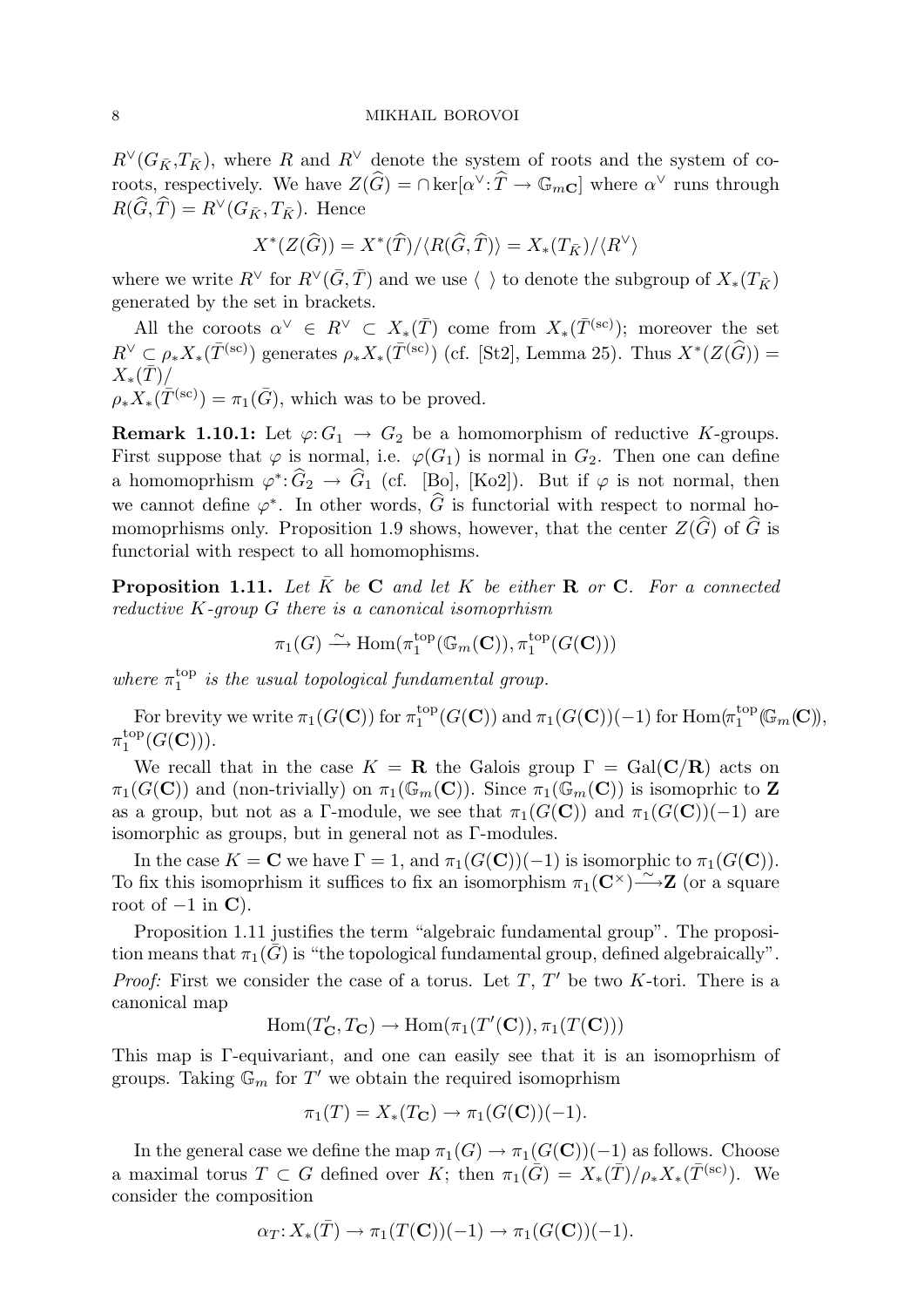One can easily check that  $\alpha_T(\rho_*(X_*(\overline{T}^{(sc)}))) = 0$ , hence  $\alpha_T$  induces a homomorphism

$$
(\alpha_T)_* \colon \pi_1(\bar{G}) \to \pi_1(G(\mathbf{C}))(-1)
$$

It is not hard to check that  $(\alpha_T)_*$  does not depend on the choice of T.

Now we have the diagram

$$
(1.11.3)
$$
\n
$$
0 \longrightarrow \pi_1(\bar{G}^{ss}) \longrightarrow \pi_1(\bar{G}) \longrightarrow \pi(\bar{G}^{tor}) \longrightarrow 0
$$
\n
$$
\downarrow \qquad \qquad \downarrow \qquad \qquad \downarrow
$$
\n
$$
0 \longrightarrow \pi_1(G^{ss}(\mathbf{C}))(-1) \longrightarrow \pi_1(G(\mathbf{C}))(-1) \longrightarrow \pi_1(G^{tor}(\mathbf{C}))(-1) \longrightarrow 0
$$

The upper row is exact by Proposition 1.5. The lower row comes from the exact sequence of the fiber bundle  $G(\mathbf{C})$  over  $G^{\text{tor}}(\mathbf{C})$ .

We have already shown that the right vertical row in  $(1.11.3)$  is an isomorphism. The Proposition 1.11 is well known for semisimple groups (cf. e.g. [O-V]), hence the left vertical arrow is an isomorphism. We conclude that the middle vertical arrow is an isomorphism.

**1.12.** Our definition of  $\pi_1(\bar{G})$  uses explicitly the group structure of G. We are now going to show how to define  $\pi_1(\bar{G})$  in a more "algebraic-geometrical" way. We make no further use of this construction here.

Let again  $K$  be any field of characteristic 0. Consider the algebraic-geometrical fundamental group  $\pi_1^{\text{Gr}}(\bar{G})$  defined by Grothendieck [Gr] (see also [Mi1]) (we take  $1 \in \mathbb{G}(\overline{K})$  as the base point). Set  $\pi_1^{\text{Gr}}(\overline{G})(-1) = \text{Hom}(\widehat{\mathbf{Z}}(1), \pi_1^{\text{Gr}}(\overline{G}))$ . Note that  $\widehat{\mathbf{Z}}(1) = \pi_1(\mathbb{G}_{m\bar{K}})$ . To any regular map  $m: \mathbb{G}_{m\bar{K}} \to G_{\bar{K}}$  such that  $m(1) = 1$ , we associate its class  $m_* = \text{Cl}(m) \in \pi_1^{\text{Gr}}(\bar{G})(-1) = \text{Hom}(\pi_1^{\text{Gr}}(\mathbb{G}_{m\bar{K}}), \pi_1^{\text{Gr}}(G_{\bar{K}})).$  Let  $\pi_1^{\text{Gr}}(\bar{G})(-1)_{\text{alg}}$  denote the subset of such algebraic classes in  $\pi_1^{\text{Gr}}(\bar{G})(-1)$ .

**Proposition 1.13.** (i)  $\pi_1^{\text{Gr}}(\bar{G})(-1)_{\text{alg}}$  is a subgroup of the abelian group  $\pi_1^{\text{Gr}}(\bar{G})(-1)$ .

- (ii) The map  $m \mapsto \mathrm{Cl}(M)$  induces an isomorphism of  $\Gamma$ -modules  $\pi_1(\bar{G}) \xrightarrow{\sim} \pi_1^{\mathrm{Gr}}(\bar{G})(-1)_{\mathrm{alg}}$ .
- (iii)  $\pi_1^{\text{Gr}}(\bar{G})(-1)$  is isomorphic (as a  $\Gamma$ -module) to the completion of  $\pi_1(\bar{G})$  with respect to the topology defined by the subgroups of finite index.

We omit the proof.

**Remark 1.14.** Let  $H$  be a connected  $K$ -subgroup of  $G$ . Consider the homogeneous space  $X = H\backslash G$ . It has a canonical base point, namely the image of the neutral element of G. In this case one can similarly define the algebraic fundamental group  $\pi_1(\bar{X})$  as the set of algebraic classes in

$$
\pi_1^{\text{Gr}}(\bar{X})(-1) = \text{Hom}(\pi_1^{\text{Gr}}(\mathbb{G}_{m\bar{K}}), \pi_1^{\text{Gr}}(X_{\bar{K}})).
$$

One can show that  $\pi_1^{\text{Gr}}(\bar{X})$  is an abelian group and that  $\pi_1(\bar{X}) = \pi_1^{\text{Gr}}(\bar{X})(-1)_{\text{alg}}$ is a subgroup. In the case  $\bar{K} = \mathbf{C}$  we have  $\pi_1(\bar{X}) \simeq \pi_1^{\text{top}}$  $_{1}^{top}(X({\bf C}))(-1).$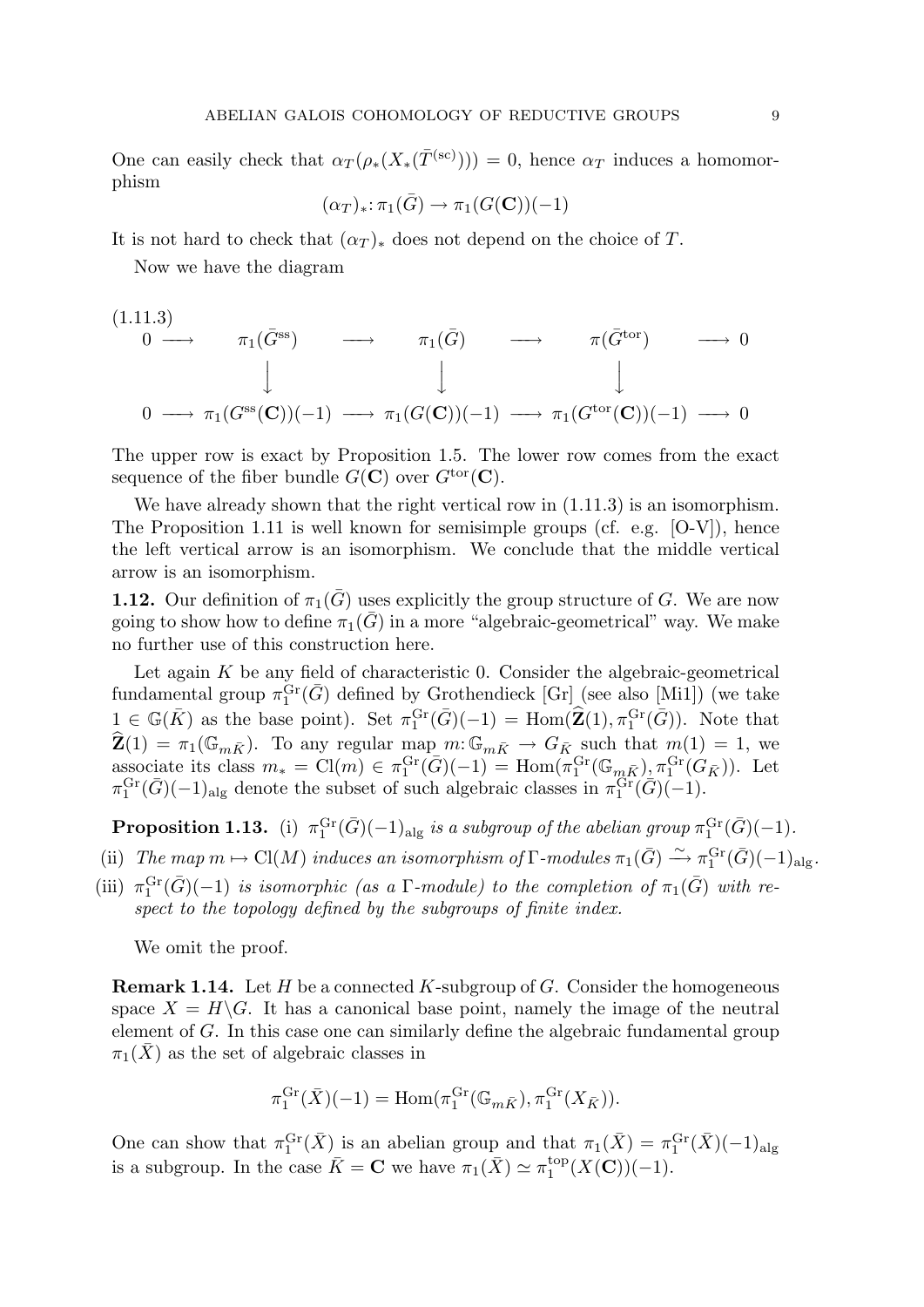#### 10 MIKHAIL BOROVOI

#### 2. Abelian Galois cohomology

**2.1.** Let K be a field of characteristic 0. We write  $\Gamma$  for Gal( $\bar{K}/K$ ). Let G be a (connected) reductive K-group. Choose a maximal torus  $T \subset G$  (defined over K). We consider the complex of tori

$$
T = (\overline{T}^{(sc)} \xrightarrow{\rho} \overline{T})
$$

where  $T^{(sc)}$  is in degree  $-1$  and T is in degree 0. We define the abelian Galois cohomology of G as follows:

# Definition 2.2.  $H^i_{ab}(K, G) = \mathbb{H}^i(K, T^*)$ .

Here  $\mathbb{H}^i$  means that Galois hypercohomology of the complex  $T^{(\text{sc})}(\bar{K}) \to T(\bar{K})$ of Gal( $\bar{K}/K$ )-modules. We may regard  $H_{ab}(\tilde{K}, G)$  as the hypercohomology of the double complex

(2.2.1) 0 −−→ T(K¯ ) −−→ C 1 (Γ, T(K¯ )) −−→ C 2 (Γ, T(K¯ )) −−→ · · · x x x 0 −−→ T (sc)(K¯ ) −−→ C 1 (Γ, T(sc)(K¯ )) −−→ C 2 (Γ, T(sc)(K¯ )) −−→ · · ·

where  $C<sup>i</sup>$  are the usual groups of non-homogeneous continuous cochains. Note that the bidegree of  $T^{(\text{sc})}(\bar{K})$  is  $(-1,0)$ .

We see that the groups  $H^i_{ab}(K, G)$  do not depend on the choice of the algebraic closure  $\overline{K}$  of K. We are going to show in this section that they neither depend on the choice of T. Moreover, they depend only on  $\pi_1(\bar{G})$ .

**2.3.** Let  $\Delta$  be a group, and let  $(A^{-1} \stackrel{\alpha}{\longrightarrow} A^{0})$  be a short complex of  $\Delta$ -modules. A morphism

$$
\varepsilon: (A_1^{-1} \xrightarrow{\alpha_1} A_1^0) \longrightarrow (A_2^{-1} \xrightarrow{\alpha_2} A_2^0)
$$

of complexes is called a quasi-isomorhism if it induces isomorphisms on cohomology, i.e. if the induced homomorphisms ker  $\alpha_1 \rightarrow \text{ker } \alpha_2$  and coker  $\alpha_1 \rightarrow \text{coker } \alpha_2$  are isomorphisms. It is well known that a quasi-isomorphism  $\varepsilon$  of complexes of  $\Delta$ modules induces isomorphisms

$$
\varepsilon^i_* \colon \mathbb{H}^i(\Delta, A_1^{-1} \to A_1^0) \xrightarrow{\sim} \mathbb{H}^i(\Delta, A_2^{-1} \to A_2^0)
$$

on hypercohomology.

Now let  $\varepsilon: (S_1^{-1} \to S_1^0) \to (S_2^{-1} \to S_2^0)$  be a quasi-isomorphism of complexes of abelian algebraic K-groups. We see that the induced Galois hypercohomology homomorphisms

$$
\varepsilon^i_*\!:\!\mathbb{H}^i(K,S_1^{-1}\to S_1^0)\to\mathbb{H}^i(K,S_2^{-1}\to S_2^0)
$$

are isomorphisms.

**2.4.** Let G be as above. Following Deligne [Del] we consider the complex  $(Z^{(\text{sc})} \rightarrow$ Z) of abelian K-groups, where Z is the center of G and  $Z^{(\text{sc})}$  is the center of  $G^{\text{sc}}$ .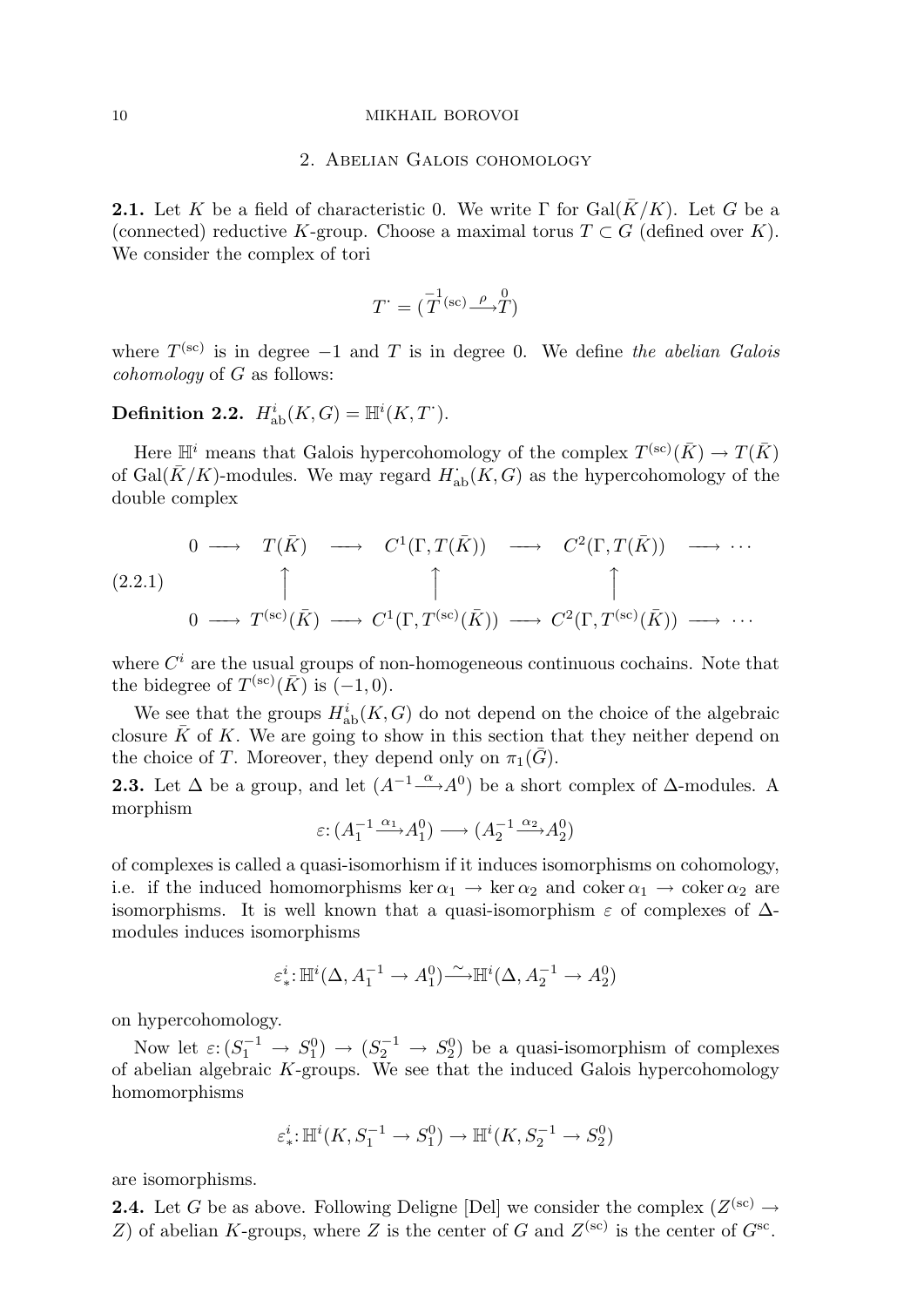**Lemma 2.4.1.** Let  $F \subset G$  be a maximal torus. Then the embedding  $(Z^{(\text{sc})} \rightarrow$  $Z \to (T^{(sc)} \to T)$  of complexes of K-groups is a quasi-isomorphism.

*Proof:* ker  $\rho \subset Z^{(\text{sc})}$  and  $T^{(\text{sc})} \supset Z^{(\text{sc})}$ , hence

$$
\ker[Z^{(\text{sc})} \to Z] = \ker[\rho : G^{\text{sc}} \to G] = \ker[T^{(\text{sc})} \to T]
$$

Set  $G^{\text{tor}} = G/\rho(G^{\text{sc}}) = \text{coker}\,\rho$ . Since  $G = G^{\text{ss}} \cdot T = G^{\text{ss}} \cdot Z$ , the maps  $\mathrm{coker}\,[T^{(\mathrm{sc})}\,\to\,T]\,\to\,G^{\mathrm{tor}}$  and  $\mathrm{coker}\,[Z^{(\mathrm{sc})}\,\to\,Z]\,\to\,G^{\mathrm{tor}}$  are surjective. Since  $\rho(T^{(sc)}) = T \cap G^{ss}$  and  $\rho(Z^{(sc)}) = Z \cap G^{ss}$ , these maps are injective. Thus

$$
\text{coker}\left[Z^{(\text{sc})} \to Z\right] = \text{coker}\left[\rho: G^{\text{sc}} \to G\right] = \text{coker}\left[T^{(\text{sc})} \to T\right],
$$

and we conclude that  $(Z^{(sc)} \to Z) \to (T^{(sc)} \to T)$  is a quasi-isomorhism, which was to be proved.

It follows from Lemma 2.4.1 that we have canonical isomorhisms

$$
\mathbb{H}^i(Z^{(\text{sc})}\to Z)\tilde{\longrightarrow}\mathbb{H}^i(T^{(\text{sc})}\to T)
$$

Thus the groups  $H^i_{ab}(K, G) = \mathbb{H}^i(K, T^{(sc)} \to T)$  are defined correctly, i.e. do not depend on the choice of T.

**2.5.** For a homomorphism  $\beta: G_1 \to G_2$  we define  $\beta_*: H^i_{ab}(K, G_1) \to H^i_{ab}(K, G_2)$ . Let  $T_1 \subset G_1$  be a maximal torus, and let  $T_2 \subset G_2$  be a maximal torus containing  $\beta(T_1)$ . The morphism

$$
(T_1^{(\text{sc})} \to T_1) \longrightarrow (T_2^{(\text{sc})} \to T_2)
$$

defines homomorphisms

$$
\beta^i_*: H^i_{\text{ab}}(K, G_1) = \mathbb{H}^i(T_1^{(\text{sc})} \to T_1) \to \mathbb{H}^i(T_2^{(\text{sc})} \to T_2) = H^i_{\text{ab}}(K, G_2).
$$

We must show that the maps  $\beta_*^i$  are defined correctly, i.e. do not depend on the choice of  $T_1$  and  $T_2$ . For this end we are going to show in this section that the group  $H^i_{ab}(K, G)$  depends only on the fundamental group  $\pi_1(\bar{G})$  and that the maps  $\beta^i_*$  can be described in terms of the map  $\beta_*: \pi_1(\bar{G}_1) \to \pi_1(\bar{G}_2)$ .

# 2.6. The functor  $\mathcal{H}^i$ .

**2.6.1.** Let  $\Delta$  be a finite group and M a finitely generated  $\Delta$ -module. One can easily see that there exists a short torsion free resolution of  $M$ , i.e. a short exact sequence

$$
0 \to L^{-1} \to L^0 \to M \to 0
$$

of  $\Delta$ -modules such that  $L^{-1}$  and  $L^0$  are finitely generated and torsion free as abelian groups.

Let D be a  $\Delta$ -module. Consider the complex  $L^{\dagger} = (L^{-1} \to L^{0})$  and the complex

$$
L^{\cdot} \underset{\mathbf{Z}}{\otimes} D = (L^{-1} \otimes D \to L^{0} \otimes D).
$$

Definition 2.6.2.  $\mathcal{H}^i(\Delta, M, D) = \mathbb{H}^i(\Delta, L^{\cdot} \otimes D).$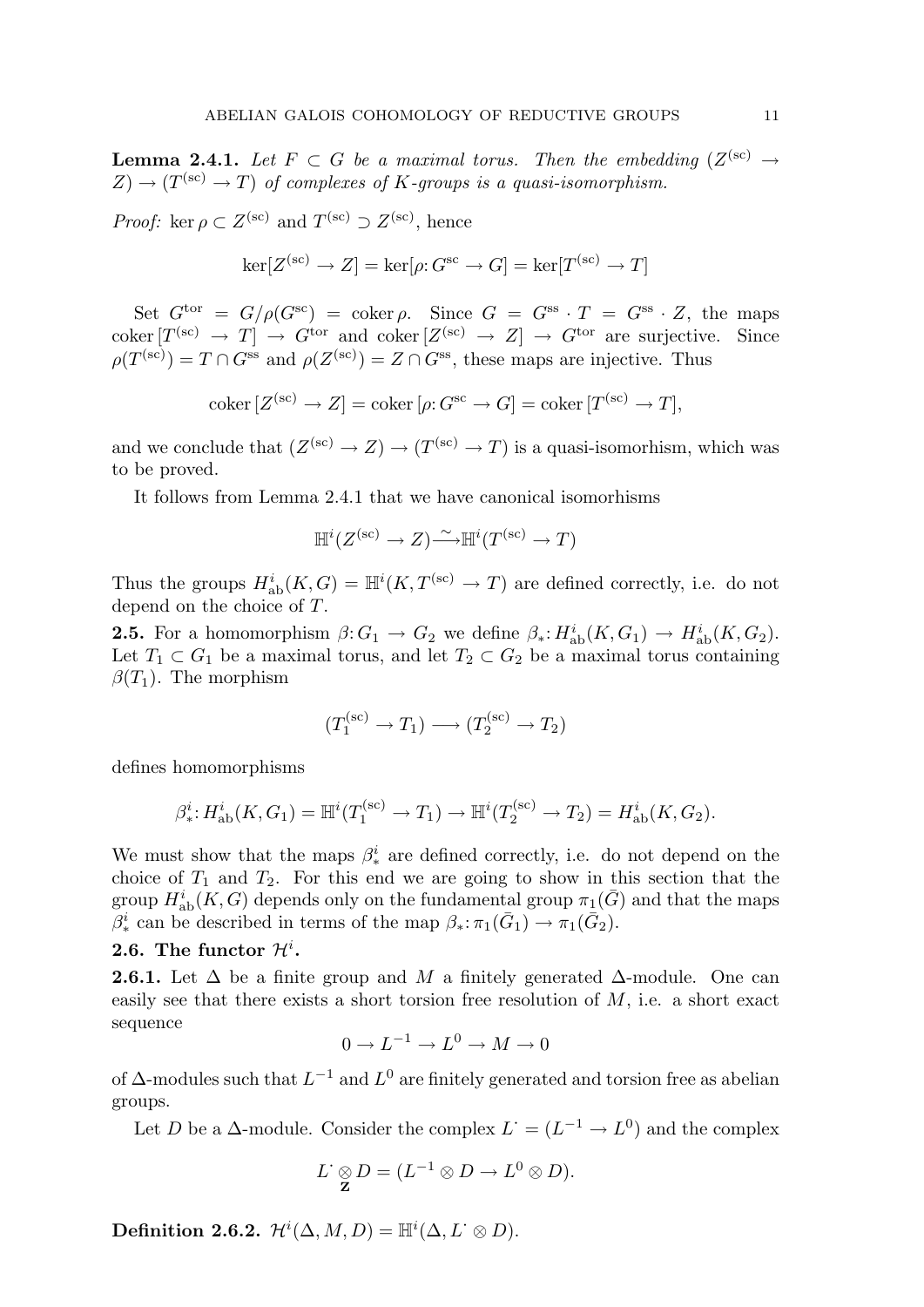#### 12 MIKHAIL BOROVOI

We observe that the groups  $\mathcal{H}^i(\Delta, M, D)$  are defined correctly. Indeed, the complex L is quasi-isomorphic to  $(1 \rightarrow M)$ . If we choose two short torsion free resolutions  $L_1 \rightarrow M$  and  $L_2 \rightarrow M$ , then  $L_1$  and  $L_2$  are canonically isomorphic in the appropriate derived category. Since  $L_1^{\text{-}}$  and  $L_2^{\text{-}}$  are torsion free, the complexes  $L_1 \otimes D$  and  $L_2 \otimes D$  are also canonically isomorphic in the derived category. It follows that the groups  $\mathbb{H}^i(\Delta, L_1 \otimes D)$  and  $\mathbb{H}^i(\Delta, L_2 \otimes D)$  are canonically isomorphic, which was to be proved. Note that in the language of derived categories we have just

$$
\mathcal{H}^i(\Delta, M, D) = \mathbb{H}^i(\Delta, M \overset{L}{\underset{\mathbf{Z}}{\otimes}} D),
$$

where  $\stackrel{L}{\otimes}$  $\otimes$  denotes the left derived functor of the tensor product.<br>**z** Remark 2.6.3. We can also define the "Tate groups"

$$
\widehat{\mathcal{H}}^i(\Delta, M, D) := \widehat{\mathbb{H}}^i(\Delta, L^{\cdot} \underset{\mathbf{Z}}{\otimes} D) \quad (i \in \mathbf{Z}),
$$

where  $L \to M$  is a short torsion free resolution. Here  $\widehat{\mathbb{H}}$  denotes the hypercohomology of the double complex  $\text{Hom}(P^*, L^*)$ , where P is a complete resolution for  $\Delta$  (see e.g. [A-W]).

**2.6.4.** If  $\Delta$  is a finite group and U is a normal subgroup of  $\Delta$ , then we have inflation homomorhisms

$$
\mathcal{H}^i(\Delta/U, M^U, D^U) \longrightarrow \mathcal{H}^i(\Delta, M, D)
$$

Now let  $\Gamma$  be a pro-finite group and M a finitely generated (over **Z**) discrete Γ-module. Let D be a discrete Γ-module. We set

$$
\mathcal{H}^i(\Gamma, M, D) = \varinjlim_{U} \mathcal{H}^i(\Gamma/U, M^U, D^U),
$$

where U runs over the open normal subgroups of  $\Gamma$ .

Let  $L^{\cdot} \to M$  be a short torsion free resolution of M, i.e. an exact sequence

$$
0 \to L^{-1} \to L^0 \to M \to 0
$$

of discrete  $\Gamma$ -modules, where  $L^{-1}$  and  $L^0$  are finitely generated torsion free abelian groups. Let  $\mathbb{H}^i(\Gamma, L^{\cdot} \otimes D)$  denote the hypercohomology of the double complex

$$
0 \longrightarrow C^{0}(\Gamma, L^{0} \otimes D) \longrightarrow C^{1}(\Gamma, L^{0} \otimes D) \longrightarrow C^{2}(\Gamma, L^{0} \otimes D) \longrightarrow \cdots
$$
  

$$
\uparrow \qquad \qquad \uparrow \qquad \qquad \uparrow
$$
  

$$
0 \longrightarrow C^{0}(\Gamma, L^{-1} \otimes D) \longrightarrow C^{1}(\Gamma, L^{-1} \otimes D) \longrightarrow C^{2}(\Gamma, L^{-1} \otimes D) \longrightarrow \cdots
$$

where  $C^i(\Gamma, \cdot)$  denotes the groups of *continuous* non-homogeneous cochains. Since  $M^U = M$  for sufficiently small U, we have

$$
\mathcal{H}^i(\Gamma, M, D) = \mathbb{H}^i(\Gamma, L^{\cdot} \underset{\mathbf{Z}}{\otimes} D).
$$

The functor  $\mathcal{H}(\Gamma, M, D)$  is a cohomological functor of M in the following sense.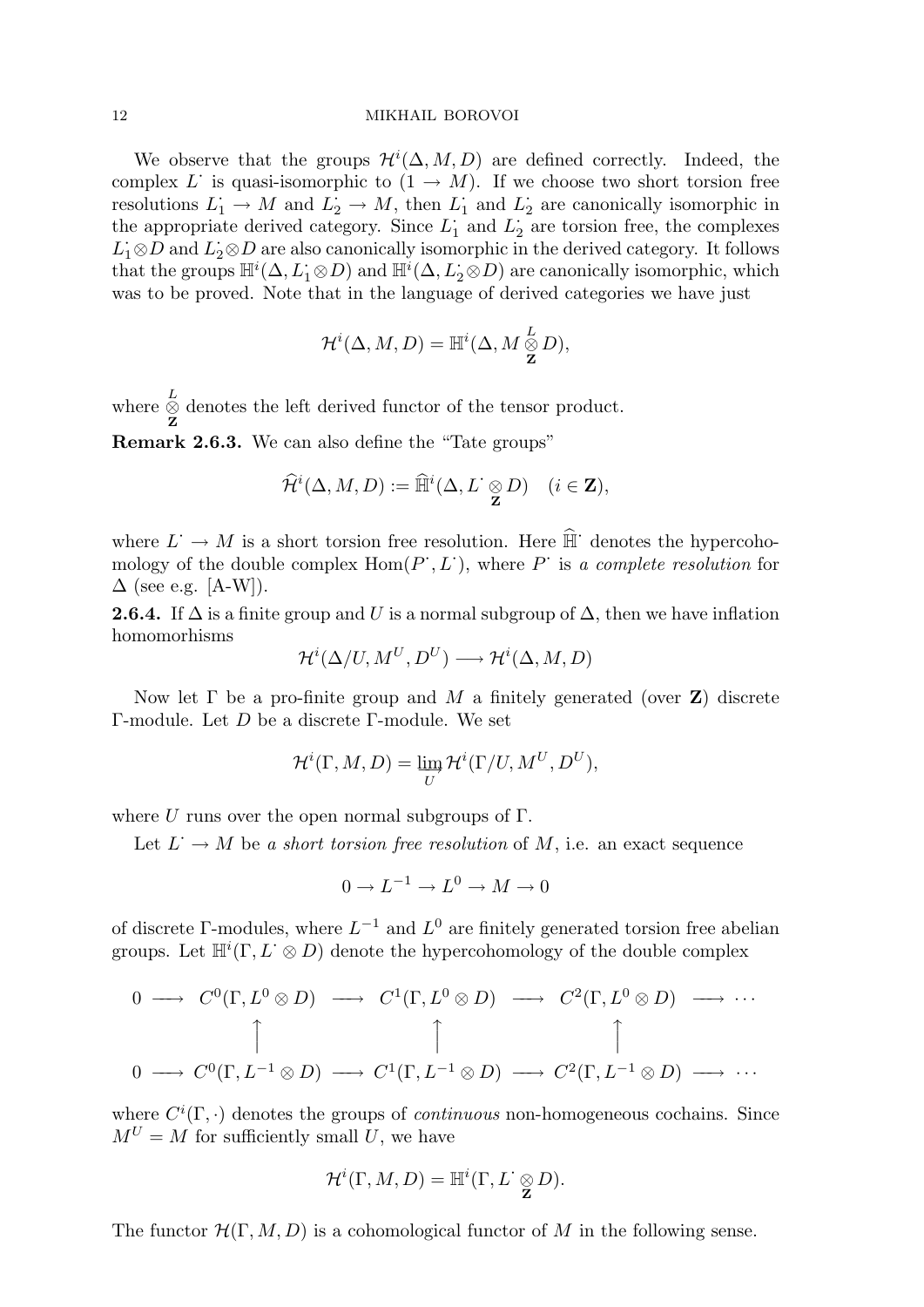Proposition 2.6.5. Let

 $0 \rightarrow M_1 \rightarrow M_2 \rightarrow M_3 \rightarrow 0$ 

be a short exact sequence of finitely generated (over  $\mathbf{Z}$ ) Γ-modules. Then we have an exact sequence

 $(2.6.5.1)$ 

$$
\cdots \to \mathcal{H}^i(\Gamma, M_1, D) \to \mathcal{H}^i(\Gamma, M_2, D) \to \mathcal{H}^i(\Gamma, M_3, D) \to
$$

$$
\to \mathcal{H}^{i+1}(\Gamma, M_1, D) \to \cdots
$$

Proof: Easy.

Corollary 2.6.6. Let

$$
0 \to L^{-1} \to L^0 \to M \to 0
$$

be a short torsion free resolution of  $M$ . Then there is an exact sequence

$$
0 \to {\mathcal H}^{-1}(\Gamma,M,D) \to H^0(\Gamma,L^{-1}\otimes D) \to H^0(\Gamma,L^0\otimes D) \to
$$

 $(2.6.6.1)$ 

$$
\to \mathcal{H}^0(\Gamma,M,D) \to H^1(\Gamma,L^{-1}\otimes D) \to \cdots
$$

**2.7.** Let  $\Gamma$  again denote the Galois group Gal( $\overline{K}/K$ ). Let M be a discrete finitely generated Γ-module. We are interested in the groups  $\mathcal{H}^{i}(\Gamma(\bar{K}/K), M; \bar{K}^{\times});$  for brevity we write just  $\mathcal{H}^i(K, M, \bar{K}^\times)$ .

**2.7.1.** Let  $L^{\cdot} \to M$  be a short torsion free resolution. Consider the complex  $T^{-1} \to T^0$  of K-tori such that  $L^{\cdot} = (L^{-1} \to L^0)$  is the complex  $X_*(T^{-1}_{\bar{K}}) \to X_*(T^0_{\bar{K}})$ of cocharacter groups of these tori. By definition

$$
\mathcal{H}^i(K, M, \bar{K}^\times) = \mathbb{H}^i(K, L^{-1} \otimes \bar{K}^\times \longrightarrow L^0 \otimes \bar{K}^\times) = \mathbb{H}^i(K, T^{-1} \longrightarrow T^0)
$$

Thus  $\mathcal{H}^{i}(K, M, \bar{K}^{\times})$  is the Galois hypercohomology of a complex of tori.

#### 2.7.2. Examples.

(1) If M is torsion free, then we set  $L^{-1} = 0$ ,  $L^{0} = M$ ,  $X_*(T^{0}) = M$ . Thus  $\mathcal{H}^1(K,M,\bar{K}^\times)=H^i(K,T^0).$ 

(2) Suppose that M is finite. Choose a resolution  $L^{\cdot} \to M$  and define the complex  $T^+ = T^{-1} \to T^0$  as above. Then the homomorphism  $T^{-1}(\bar{K}) \to T^0(\bar{K})$ is surjective. Set  $B = \text{ker}[T^{-1} \to T^0]$ ; it is a finite abelian K-group. Then the morphism of complexes

$$
(B(\bar K)\to 0)\to (T^{-1}(\bar K)\to T^0(\bar K))
$$

is a quasi-isomorphism. Hence

$$
\mathcal{H}^i(K, M, \bar{K}^{\times}) := \mathbb{H}^i(K, T^{-1}(\bar{K}) \to T^0(\bar{K})) = \mathbb{H}^i(K, B(\bar{K}) \to 0) = H^{i+1}(K, B).
$$

Now let  $G$  be a connected reductive  $K$ -group.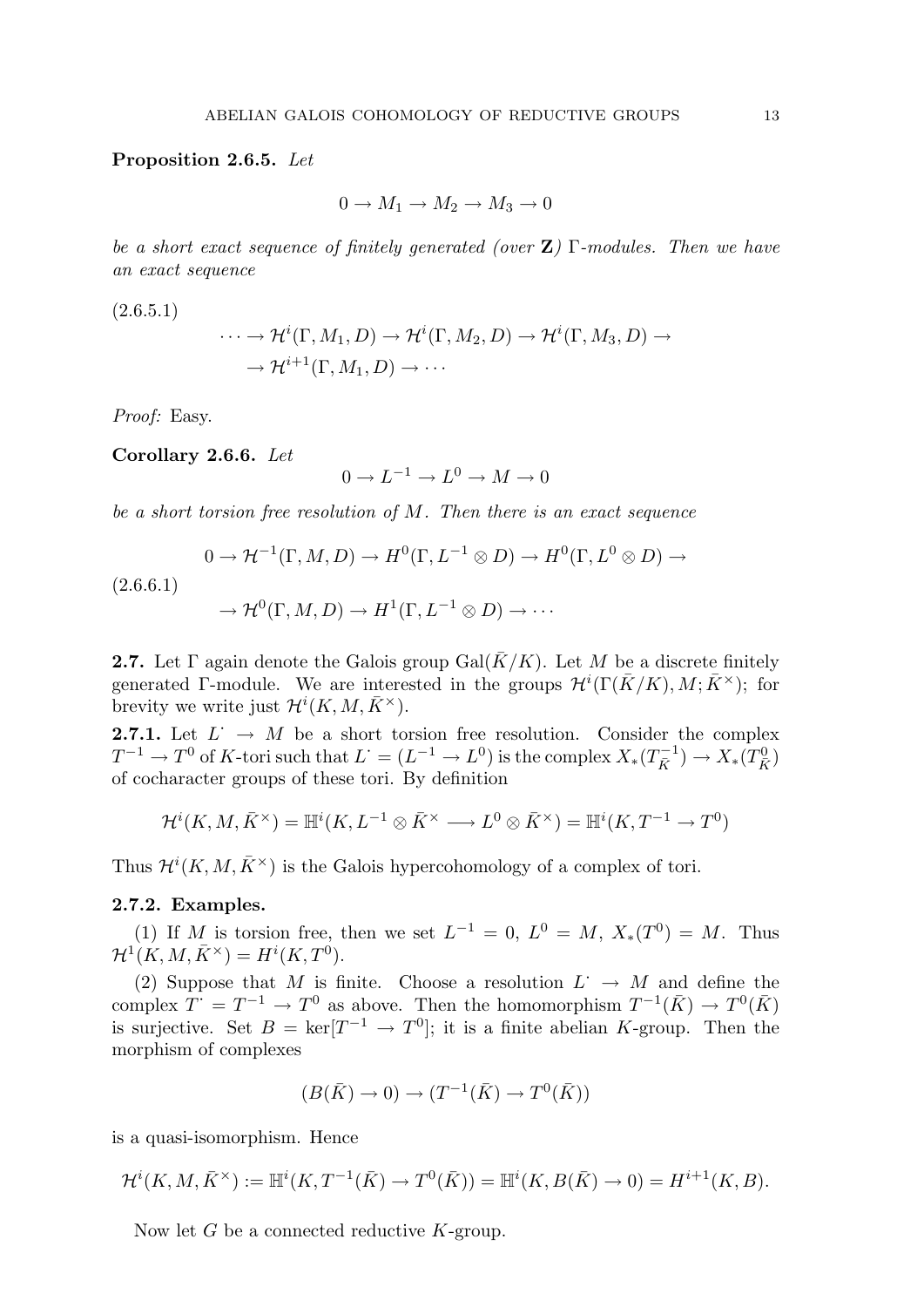Proposition 2.8.  $H^i_{\mathrm{ab}}(K,G) = \mathcal{H}^i(K,\pi_1(\bar{G}),\bar{K}^{\times})$ 

*Proof:* Let  $T \subset G$  be a maximal torus (defined over K). Set  $L^0 = X_*(T_{\bar{K}})$ ,  $L^{-1} =$  $X_*(T^{(\text{sc})})$ . Then by definition of  $\pi_1(\bar{G})$ ,  $(L^{-1} \to L^0) \to \pi_1(\bar{G})$  is a resolution of  $\pi_1(\bar{G})$ . Hence, as it was shown in 2.7.1,  $\mathcal{H}^i(K, \pi_1(\bar{G}), \bar{K}^\times) = \mathbb{H}^i(K, T^{(\text{sc})} \to T)$ . By definition  $\mathbb{H}^i(K, T^{(\text{sc})} \to T) = H^i_{\text{ab}}(K, G)$ . This proves the proposition.

We see from Propositioni 2.8 that the groups  $H^i_{ab}(K, G)$  depend only on the Galois module  $\pi_1(G)$ .

**Corollary 2.9.** Let  $\psi \in H^1(K, G^{\text{ad}})$  be a cocycle. There are canonical isomorhisms  $H^1_{\text{ab}}(K, G) \to H^i_{\text{ab}}(K, \psi G).$ 

Proof: The assertion follows from Lemma 1.8 and Proposition 2.8.

**Proposition 2.10.** Let  $1 \rightarrow G_1 \rightarrow G_2 \rightarrow G_3 \rightarrow 1$  be an exact sequence of connected reductive K-groups. Then there is a long abelian cohomology exact sequence

$$
(2.10.1) \quad 0 \to H^{-1}_{ab}(K, G_1) \to H^{-1}_{ab}(K, G_2) \to H^{-1}_{ab}(K, G_3) \to H^0_{ab}(K, G_1) \to \cdots
$$

Proof: The assertion follows from Lemma 1.5 and Proposition 2.6.5.

The exact sequence (2.10.1) can be defined more explicitly as follows. Let  $T_2 \subset$  $G_2$  be a maximal torus. Let  $T_3$  be the image of  $T_2$  in  $G_3$ , and let  $T_1$  be the inverse image of  $T_2$  in  $G_1$ . We have the short exact sequence

$$
0 \to (T_1^{(sc)} \to T_1) \to (T_2^{(sc)} \to T_2) \to (T_3^{(sc)} \to T_3) \to 0
$$

of complexes of tori. Then (2.10.1) is the corresponding long hypercohomology exact sequence.

#### 2.11 Examples.

(1) G is a torus. Then  $(T^{(sc)} \to T) = (1 \to G)$ , and  $H^i_{ab}(K, G) = H^i(K, G)$ .

(2) Suppose that  $G^{ss}$  is simply connected. By 1.6(2) the homomorphism  $\pi_1(\bar{G}) \to$  $\pi_1(\widetilde{G}^{\text{tor}})$  is an isomorphism, hence  $H^i_{ab}(K, G) = H^i(K, G^{\text{tor}})$ .

(3) Let G be a semisimple group,  $G = G^{sc}/\ker \rho$ . Then  $\ker(T^{(sc)} \to T) = \ker \rho$ , and by 2.7.2(2)  $H^i_{ab}(K, G) = H^{i+1}(K, \ker \rho)$ . Recall that  $\ker \rho$  is a finite abelian K-group.

(4) For any G we have  $H^{-1}_{ab}(K, G) = (\ker \rho)(K)$ . This follows from the definition.

**Proposition 2.12.** Let G be a connected reductive K-group. Let  $T \subset G$  be a maximal K-torus. Then there are exact sequences

 $\cdots \to H^{i+1}(K,\ker \rho) \to H^i_{\mathrm{ab}}(K,G) \to H^i(K,G^{\mathrm{tor}}) \to H^{i+2}(K,\ker \rho) \to \cdots$  $(2.12.1)$  $\cdots \to H^{i}(K, T^{(sc)}) \to H^{i}(K, T) \to H^{i}_{\text{ab}}(K, G) \to H^{i+1}(K, T^{(sc)}) \to \cdots$ (2.12.2)

Proof: Consider the short exact sequence

$$
1\to G^{\text{ss}}\to G\to G^{\text{tor}}\to 1
$$

Applying Proposition 2.10 and calculations  $2.11(1,3)$ , we obtain  $(2.12.1)$ . We obtain (2.12.2) from Proposition 2.8 and Proposition 2.6.5.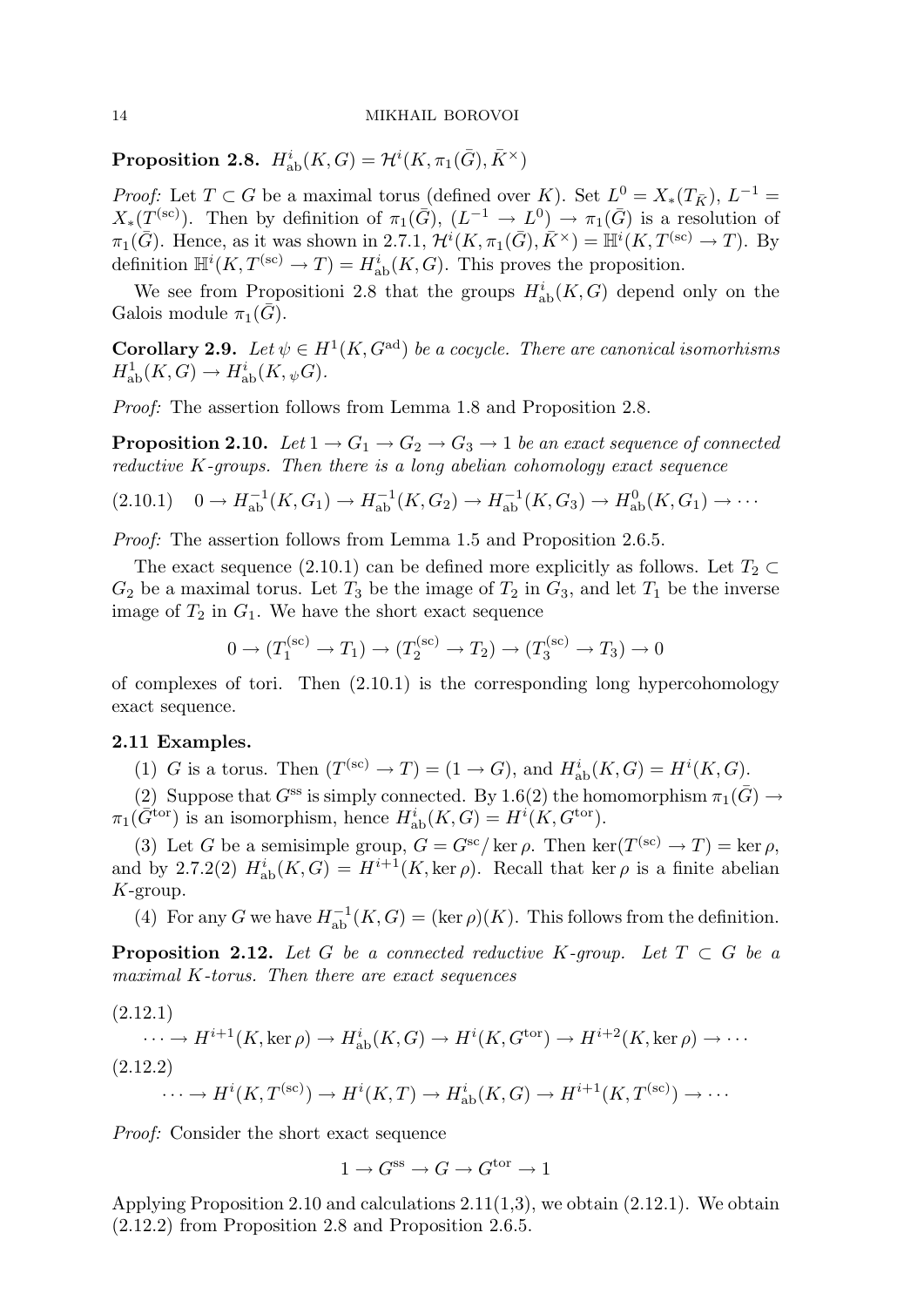#### 3. The abelianization maps

In this section we construct the abelianization maps

$$
ab^{0}: G(K) = H^{0}(K, G) \to H^{0}_{ab}(K, G)
$$
  

$$
ab^{1}: H^{1}(K, G) \to H^{1}_{ab}(K, G)
$$

for a connected reductive group  $G$  over a field  $K$  of characteristic 0. For this end we need the non-abelian hypercohomology theory. We give here a short review; for more detail see [Brv5].

# 3.1. Hypercohomology of complexes of groups.

**3.1.1.** Let  $\Delta$  be a group, and let

$$
1\to \overset{-1}{F}\overset{\alpha}{\longrightarrow}\overset{0}{G}\to 1
$$

be a short complex of (in general non-abelian)  $\Delta$ -groups, where F is in degree  $-1$ and G is in degree 0. For brevity we write  $F \to G$  for this complex. We define its −1-hypercohomology group by

$$
\mathbb{H}^{-1}(\Delta, F \to G) = (\ker \alpha)^{\Delta}
$$

where  $\left( \quad \right)^{\Delta}$  denotes the subgroup of invariants.

We define the 0-hypercohomology set  $\mathbb{H}^0(\Delta, F \to G)$  in terms of cocycles. We write Maps( $\Delta$ , F) for the set of the maps  $\varphi$ :  $\Delta \to F$  and set

$$
C^{0} = \text{Maps}(\Delta, F) \times G \quad \text{(we regard } C^{0} \text{ as a set)}
$$
\n
$$
Z^{0} = \{ \varphi, g \in C^{0} \mid \varphi(\sigma\tau) = \varphi(\sigma) \cdot \sigma \varphi(\tau), \ \sigma g = \alpha(\varphi(\sigma))^{-1} \cdot g \}
$$

The sets  $C^0$  and  $Z^0$  are the sets of cochains and cocycles, respectively. The group F acts on  $Z^0$  on the right by

$$
(\varphi, g) * f = (\varphi', g'), \quad \varphi'(\sigma) = f^{-1} \cdot \varphi(\sigma) \cdot \sigma, g' = \alpha(f)^{-1} \cdot g,
$$

and we set

$$
\mathbb{H}^0(\Delta, F \to G) = Z^0/F.
$$

The set  $\mathbb{H}^0$  has a *neutral element*, namely, the class of the cocycle  $(1,1) \in Z^0$ .

We write  $\mathbb{H}^{-1}(F \to G)$  and  $\mathbb{H}^0(F \to G)$  for  $\mathbb{H}^{-1}(\Delta, F \to G)$  and  $\mathbb{H}^0(\Delta, F \to G)$ , respectively.

# 3.1.2 Examples.

(1)  $\mathbb{H}^0(1 \to G) = H^0(G)$ .

(2)  $\mathbb{H}^0(F \to 1) = H^1(F)$ . To  $\text{Cl}(\varphi, 1) \in \mathbb{H}^0(F \to 1)$  we associated  $\text{Cl}(\varphi) \in$  $H^1(F)$ .

- (3) If  $\alpha: F \to G$  is injective, then  $\mathbb{H}^0(F \to G) = H^0(\mathrm{coker}\,\alpha)$ .
- (4) If  $\alpha$  is surjective, then  $\mathbb{H}^0(F \to G) = H^1(\ker \alpha)$ .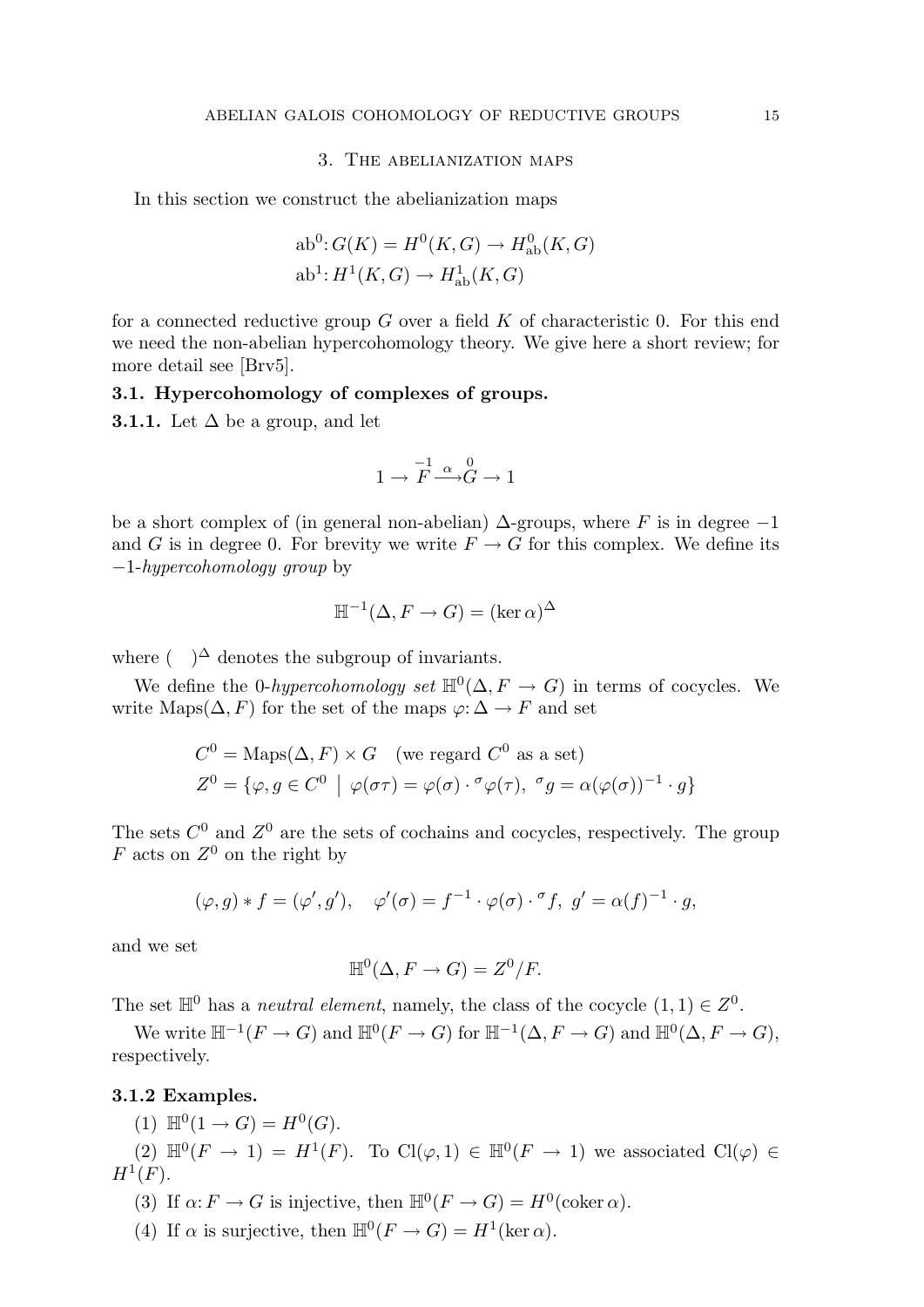**3.1.3.** Let  $\varepsilon: (F_1 \to G_1) \to (F_2 \to G_2)$  be a morphism of complexes of  $\Delta$ -groups, i.e. a commutative diagram



of groups. We have induced map:

$$
\varepsilon_*^{(-1)} : \mathbb{H}^{-1}(F_1 \to G_1) \longrightarrow \mathbb{H}^{-1}(F_2 \to G_2),
$$
  

$$
\varepsilon_*^0 : \mathbb{H}^0(F_1 \to G_1) \longrightarrow \mathbb{H}^0(F_2 \to G_2),
$$

where  $\varepsilon_*^{(-1)}$  is a group homomoprhism and  $\varepsilon_*^0$  is a morphism of pointed sets.

# 3.2 Crossed modules.

To define 1-hypercohomology we need crossed modules, introduced by J. H. C. Whitehead [Wh] (see [Bro], [Br-H] for a survey).

**Definition 3.2.1.** A (left) crossed module is a short complex  $\alpha: F \to G$  endowed with a left action  $G \times F \to F$  of G on F, denoted  $(g, f) \mapsto {}^gf$ , such that

(3.2.1.1) 
$$
ff'f^{-1} = \alpha(f)f'
$$

 $\alpha({}^gf) = g \cdot \alpha(f) \cdot g^{-1}$ (3.2.1.2)

for any  $f, f' \in F, g \in G$ .

We say that a group  $\Delta$  acts on a crossed module  $(F \to G)$  if  $\Delta$  acts on F and G so that

$$
\alpha({}^{\sigma}f) = {}^{\sigma}(\alpha(f)), \ {}^{\sigma}({}^gf) = {}^{\sigma_g}({}^{\sigma}f)
$$

for any  $f \in F$ ,  $q \in G$ ,  $\sigma \in \Delta$ .

#### 3.2.2 Examples.

(1) An abelian crossed module: F and G are abelian groups, the action of G on  $F$  is trivial.

- (2) F is an abelian group (G-module),  $\alpha$  is trivial.
- (3) F is a normal subgroup of G,  $\alpha$ :  $F \hookrightarrow G$  is the inclusion,  ${}^gf = gfg^{-1}$ .
- (4)  $F \to G$  is any surjective homomoprhism with central kernel.
- (5)  $F \to \text{Aut } F$  for any group F.

Any crossed module is in a sense a combination of examples 3.2.2(3) and 3.2.2(4). We have

**Lemma 3.2.3.** (cf. [Br-H]). Let  $F \stackrel{\alpha}{\longrightarrow} G$  be a crossed module. Then

- (i) ker  $\alpha$  is central in F;
- (ii) im  $\alpha$  is normal in G (hence coker  $\alpha$  is defined);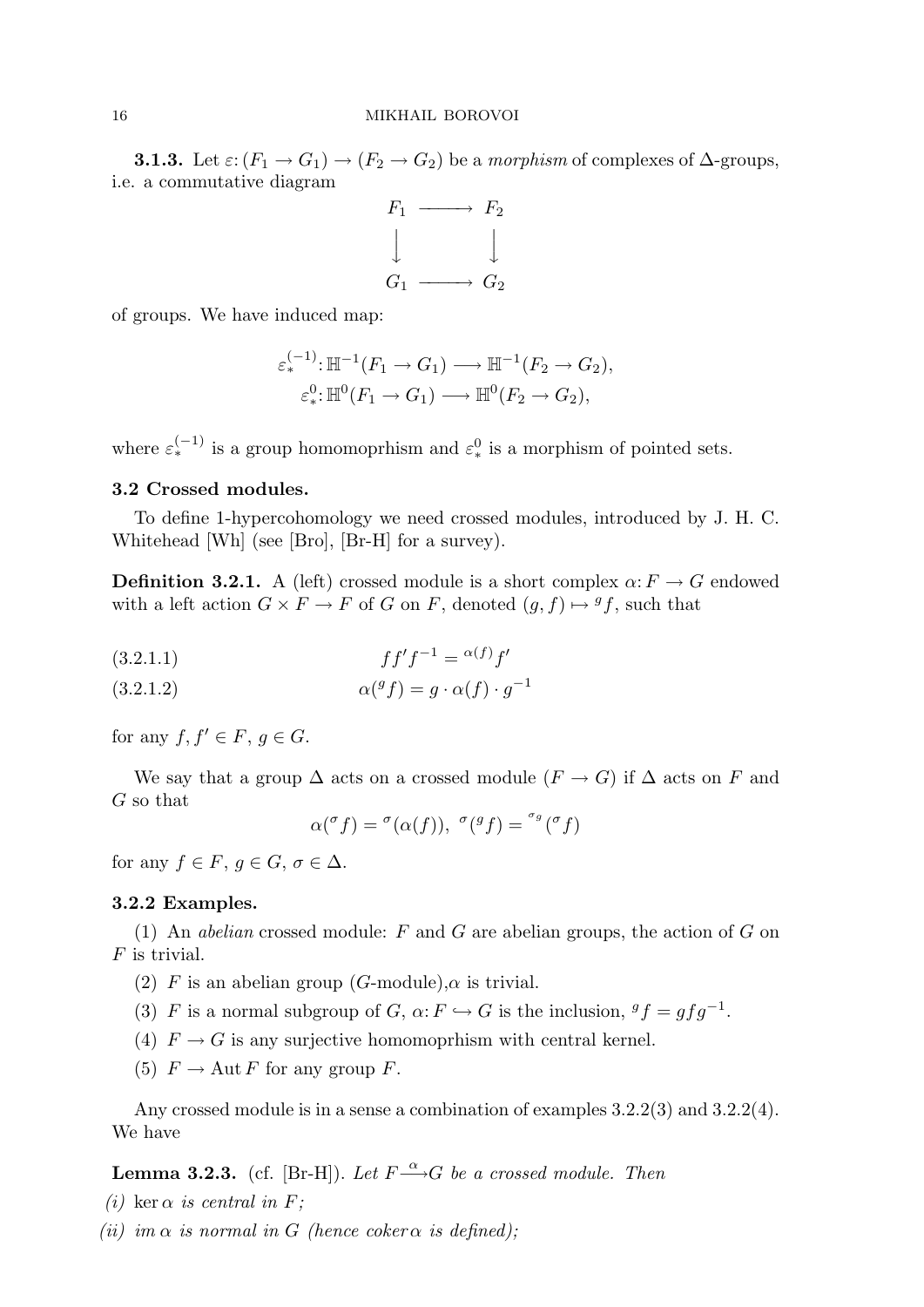(iii) coker  $\alpha$  acts on ker  $\alpha$ .

**3.2.4.** A morphism of crossed modules  $\varepsilon$ :  $(F_1 \rightarrow G_1) \rightarrow (F_2 \rightarrow G_2)$  is a morphism of complexes

$$
F_1 \xrightarrow{\varepsilon_F} F_2
$$
  
\n
$$
\downarrow \qquad \qquad \downarrow
$$
  
\n
$$
G_1 \xrightarrow{\varepsilon_G} F_2
$$

such that the homomorphism  $\varepsilon_F$  is  $\varepsilon_G$ -equivariant.

3.3. 1-hypercohomology with coefficients in a crossed module. **3.3.1.** Let  $F \to G$  be a crossed module of  $\Delta$ -groups. We define a group structure on  $C^0 = C^0(\Delta, F \to G)$  as follows.

Let  $(\varphi_1, g_1), (\varphi_2, g_2) \in C^0$ . We set

$$
(\varphi_1, g_1) \cdot (\varphi_2, g_2) = (\varphi', g_1 g_2)
$$
 where  $\varphi'(\sigma) = {}^{g_1} \varphi_2(\sigma) \cdot \varphi_1(\sigma)$ 

One can check that  $Z^0$  is a subgroup of  $C^0$  with respect to this group structure. In this way we obtain a group structure on  $\mathbb{H}^0(F \to G)$ .

**3.3.2.** Let  $F \to G$  be a crossed module of  $\Delta$ -groups. We define the 1-hypercohomology set  $\mathbb{H}^1(F \to G)$  in terms of cocycles. We follow an idea of Dedecker [Ded2].

Let  $Z^1$  be the set of pairs  $(u, \psi), u \in \text{Maps}(\Delta \times \Delta, F), \psi \in \text{Maps}(\Delta, G), \text{such}$ that

(3.3.2.1) 
$$
\psi(\sigma \tau) = \alpha(u(\sigma, \tau)) \cdot \psi(\sigma) \cdot {}^{\sigma} \psi(\tau)
$$

(3.3.2.2) 
$$
u(\sigma, \tau v) \cdot \sqrt[\psi(\sigma)\sigma]} u(\tau, v) = u(\sigma \tau, v) \cdot u(\sigma, \tau)
$$

We define a right action  $*$  of the group  $C^0$  on the set of 1-cocycles  $Z^1$ . For  $(a, g) \in C^0$  we set

$$
(u, \psi) * (a, g) = (u', \psi')
$$

where

$$
\psi'(\sigma) = g^{-1} \cdot \alpha(a(\sigma)) \cdot \psi(\sigma) \cdot^{\sigma} g
$$
  

$$
u'(\sigma, \tau) = g^{-1} [a(\sigma \tau) \cdot u(\sigma, \tau) \cdot \psi(\sigma) \sigma a(\tau)^{-1} \cdot a(\sigma)^{-1}]
$$

We set  $\mathbb{H}^1(F \to G) = Z^1/C^0$ .

The set  $\mathbb{H}^1(F \to G)$  has a *neutral element*, namely, the class of the cocycle  $(1,1) \in Z^1$ .

A morphism  $\varepsilon: (F_1 \to G_1) \to (F_2 \to G_2)$  of crossed complexes of  $\Delta$ -groups induces a morhism of pointed sets  $\varepsilon^1_* : \mathbb{H}^1(F_1 \to G_1) \to \mathbb{H}^1(F_2 \to G_2)$ .

Remark 3.3.3. Our notation here slightly differs from that of [Brv5]: in [Brv5] we write an element of  $Z^1(F \to G)$  in the form  $(h, \psi)$  where  $h(\sigma, \tau) = u(\sigma, \tau)^{-1}$ .

#### 3.3.4 Examples.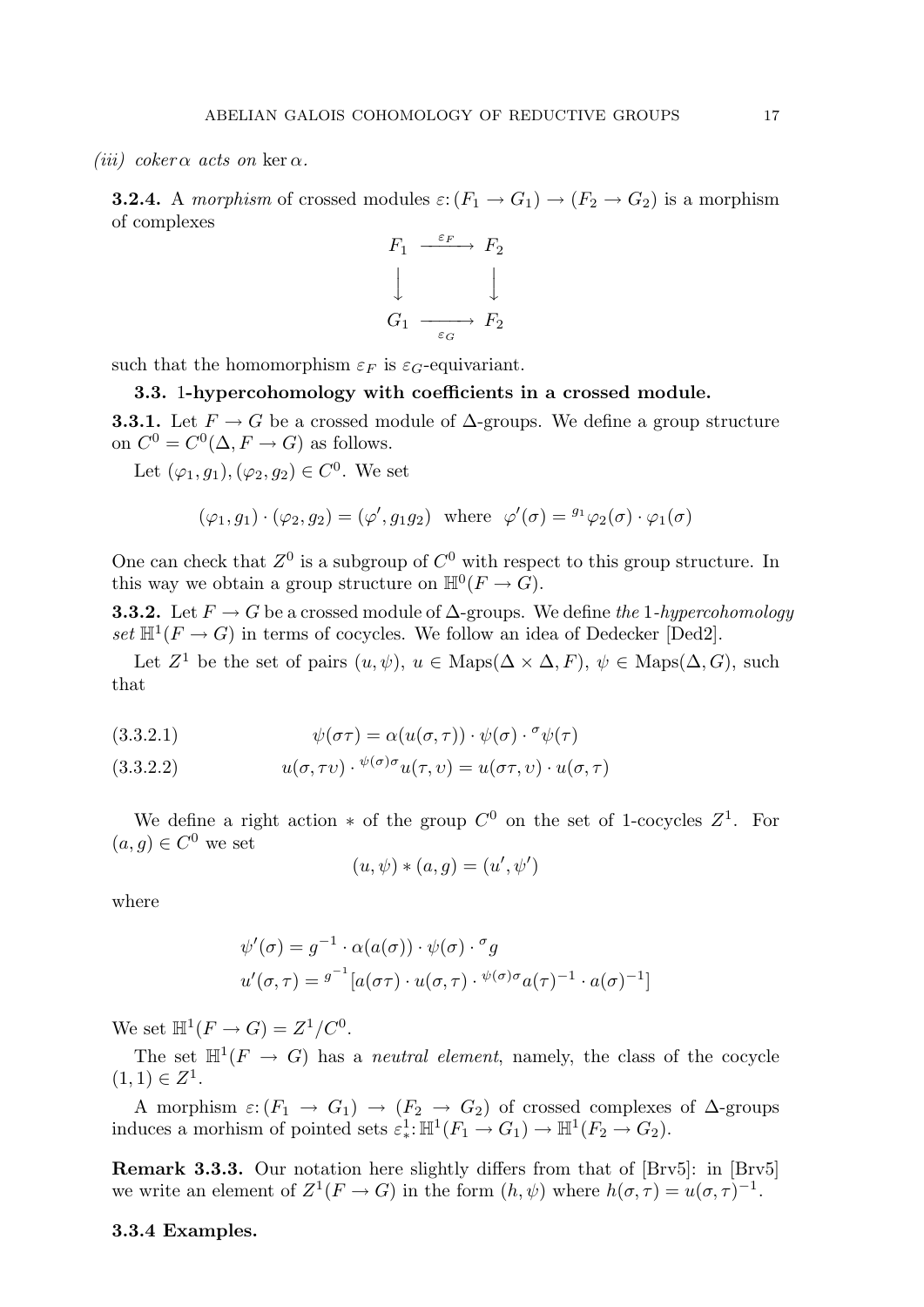(1)  $\mathbb{H}^1(1 \to G) = H^1(G)$ . To  $\text{Cl}(1,\psi) \in \mathbb{H}^1(1 \to G)$  we associate  $\text{Cl}(\psi) \in$  $H^1(G).$ 

(2)  $\mathbb{H}^1(F \to 1) = H^2(F)$ . To  $\text{Cl}(u, 1) \in \mathbb{H}^1(F \to 1)$  we associate  $\text{Cl}(u) \in H^2(F)$ . Note that in this case F is abelian, and therefore  $H^2(F)$  makes sense.

(3) If  $F \rightarrow G$  is a crossed module and  $\alpha$  is injective, then  $\mathbb{H}^1(F \to G)$  $\mathbb{H}^1(\text{coker }\alpha).$ 

(4) If  $\alpha$  is surjective, then the embedding (ker  $\alpha \to 1$ )  $\hookrightarrow (F \to G)$  induces the canonical bijection  $H^2(\ker \alpha) = H^1(F \to G)$ .

# 3.4. Hypercohomology exact sequences.

**3.4.1.** A short exact sequence of complexes of groups

$$
1 \rightarrow (F_1 \rightarrow G_1) \rightarrow (F_2 \rightarrow G_2) \rightarrow (F_3 \rightarrow G_3) \rightarrow 1
$$

is a commutative diagram



with exact rows.

**Proposition 3.4.2.** ([Brv5], [Brn]). Let

$$
1 \to (F_1 \to G_1) \xrightarrow{i} (F_2 \to G_2) \xrightarrow{j} (F_3 \to G_3) \to 1
$$

be an exact sequence of complexes of  $\Delta$ -groups. Assume that  $(F_1 \rightarrow G_1) \rightarrow (F_2 \rightarrow$  $G_2$ ) is a morhism of crossed modules with  $\Delta$ -action and that the subgroup  $i(F_1) \subset F_2$ is  $G_2$ -invariant.

(i) There is a hypercohomology exact sequence

$$
(3.4.2.1)
$$

$$
1 \to \mathbb{H}^{-1}(F_1 \to G_1) \xrightarrow{i_*} \mathbb{H}^{-1}(F_2 \to G_2) \xrightarrow{j_*} \mathbb{H}^{-1}(F_3 \to G_3)
$$
  
\n
$$
\xrightarrow{\delta_{-1}} \mathbb{H}^0(F_1 \to G_1) \xrightarrow{i_*} \mathbb{H}^0(F_2 \to G_2) \xrightarrow{j_*} \mathbb{H}^0(F_3 \to G_3)
$$
  
\n
$$
\xrightarrow{\delta_0} \mathbb{H}^1(F_1 \to G_1) \xrightarrow{i_*} \mathbb{H}^1(F_2 \to G_2)
$$

(ii) The group  $\mathbb{H}^0(F_2 \to G_2)$  acts on the set  $\mathbb{H}^0(F_3 \to G_3)$ , and  $\delta_0$  defines a bijection

$$
(3.4.2.2) \quad \mathbb{H}^0(F_2 \to G_2) \backslash \mathbb{H}^0(F_3 \to G_3) \xrightarrow{\sim} \ker[\mathbb{H}^1(F_1 \to G_1) \to \mathbb{H}^1(F_2 \to G_2)]
$$

(iii) If moreover  $(F_2 \to G_2) \stackrel{j}{\longrightarrow} (F_3 \to G_3)$  is a morphism of crossed modules, then the exact sequence (3.4.2.1) can be prolonged by the term  $\stackrel{j_*}{\longrightarrow} \mathbb{H}^1(F_3 \to G_3)$ , i.e. the sequence

(3.4.2.3) 
$$
\mathbb{H}^1(F_1 \to G_1) \xrightarrow{i_*} \mathbb{H}^1(F_2 \to G_2) \xrightarrow{j_*} \mathbb{H}^1(F_3 \to G_3)
$$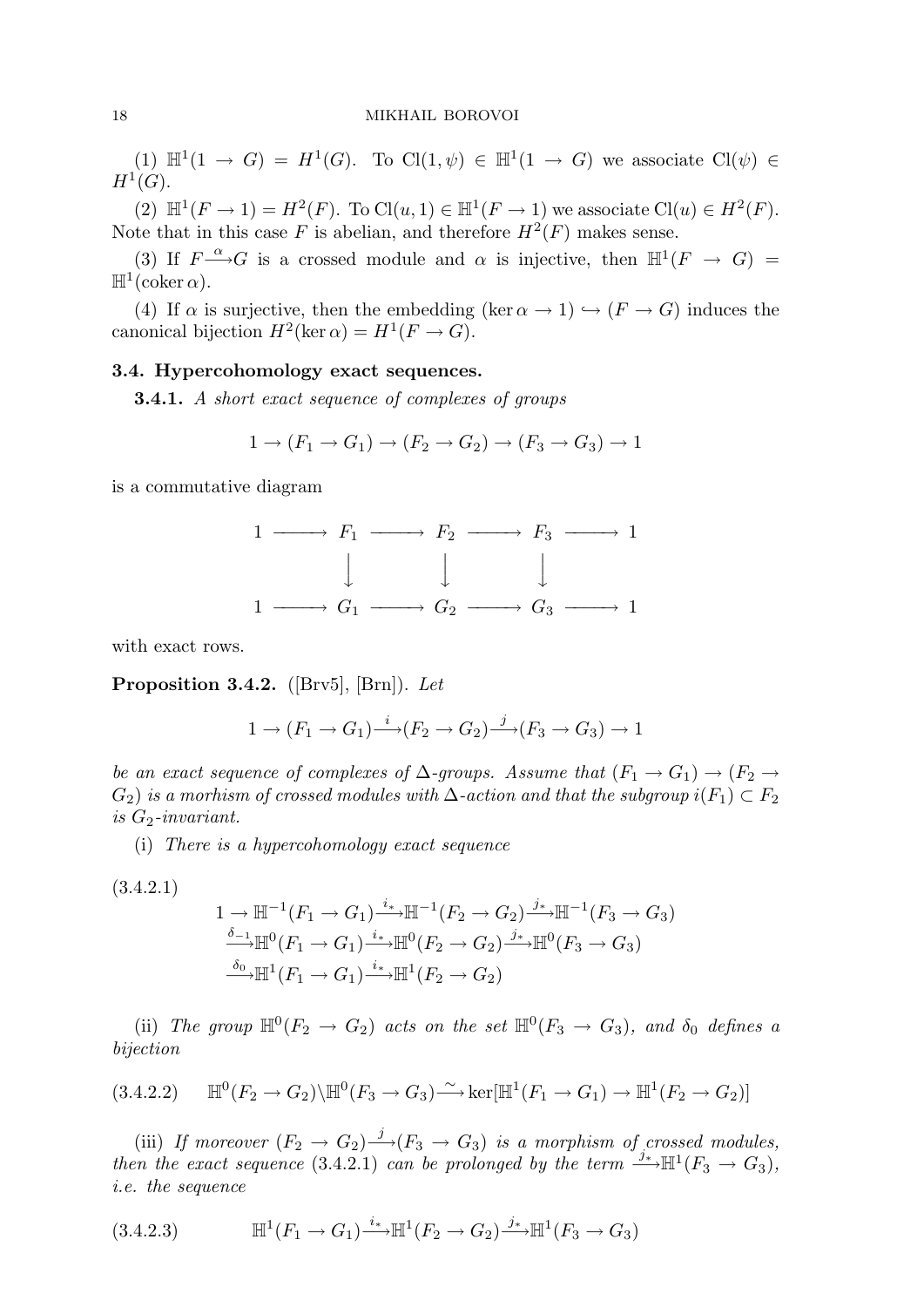is exact.

The connecting maps  $\delta_1$  and  $\delta_0$  are defined as follows.

We identify the crossed module  $(F_1 \rightarrow G_1)$  with its image in  $(F_2 \rightarrow G_2)$ . Let  $f_3 \in \mathbb{H}^{-1}(F_3 \to G_3) = (\ker \alpha_3)^{\Delta}$ . We lift  $f_3$  to some element  $f \in F_2$  and set

$$
\varphi_1(\sigma) = f \cdot \sigma f^{-1}, \ g_1 = \alpha_2(f)
$$

Then  $(\varphi_1, g_1) \in Z^0(F_1 \to G_1)$ . We set

$$
\delta_{-1}(f_3) = \text{Cl}(\varphi_1, g_1) \in \mathbb{H}^0(F_1 \to G_1).
$$

Let  $\xi_3 \in \mathbb{H}^0(F_3 \to G_3)$ ,  $\xi_3 = \text{Cl}(\varphi_3, g_3)$ . We lift  $\varphi_3$  to some map  $\varphi: \Delta \to F_2$  and lift  $g_3$  to some element  $g \in G_2$ . We set

$$
\psi_1(\sigma) = g^{-1} \cdot \alpha_2(\varphi(\sigma)) \cdot \sigma_g
$$
  

$$
u_1(\sigma, \tau) = g^{-1} [\varphi(\sigma \tau) \cdot \sigma \varphi(\tau)^{-1} \cdot \varphi(\sigma)^{-1}]
$$

Then  $(u_1, \psi_1) \in Z^1(F_1 \to G_1)$ . We set

$$
\delta_0(\xi_3) = \text{Cl}(u_1, \psi_1) \in \mathbb{H}^1(F_1 \to G_1)
$$

One can check that the connecting maps  $\delta_{-1}$  and  $\delta_0$  are defined correctly.

The group  $\mathbb{H}^0(F_2 \to G_2)$  acts on the left on  $\mathbb{H}^0(F_3 \to G_3)$  by

$$
Cl(\varphi_2, g_2) \cdot Cl(\varphi_3, g_3) = Cl(^{j(g_2)}\varphi_3 \cdot \varphi_2, j(g_2)g_3)
$$

where  $(\varphi_2, g_2) \in Z^0(F_2 \to G_2), (\varphi_3, g_3) \in Z^0(F_3 \to G_3).$ 

Corollary 3.4.3. Let  $(F \rightarrow G)$  be a crossed module of  $\Delta$ -groups.

(i) There is an exact sequence

$$
(3.4.3.1)
$$

$$
1 \to \mathbb{H}^{-1}(F \to G) \to H^0(F) \to H^0(G) \to \mathbb{H}^0(F \to G)
$$

$$
\to H^1(F) \to H^1(G) \to \mathbb{H}^1(F \to G)
$$

(ii) The group  $\mathbb{H}^0(F \to G)$  acts on  $H^1(F)$ , and there is a canonical bijection

(3.4.3.2) 
$$
\mathbb{H}^0(F \to G) \backslash H^1(F) \xrightarrow{\sim} \ker[H^1(G) \to \mathbb{H}^1(F \to G)].
$$

#### 3.5 Quasi-isomorphisms of crossed modules.

**3.5.1.** A morphism  $(F_1 \xrightarrow{\alpha_1} G_1) \rightarrow (F_2 \xrightarrow{\alpha_2} G_2)$  of crossed modules is called a *quasiisomorphism* if the induced homomorphisms ker  $\alpha_1 \rightarrow \text{ker } \alpha_2$  and coker  $\alpha_1 \rightarrow$ coker  $\alpha_2$  are isomprhisms.

#### 3.5.2 Examples.

(1) If  $F \subset G$  is a normal subgroup then  $(F \to G) \to (1 \to G/F)$  is a quasiisomorphism.

(2) If  $F \rightharpoonup G$  is a crossed module and  $\alpha$  is surjective, then  $(\ker \alpha \to 1) \to (F \to \alpha)$  $G$ ) is a quasi-isomorphism.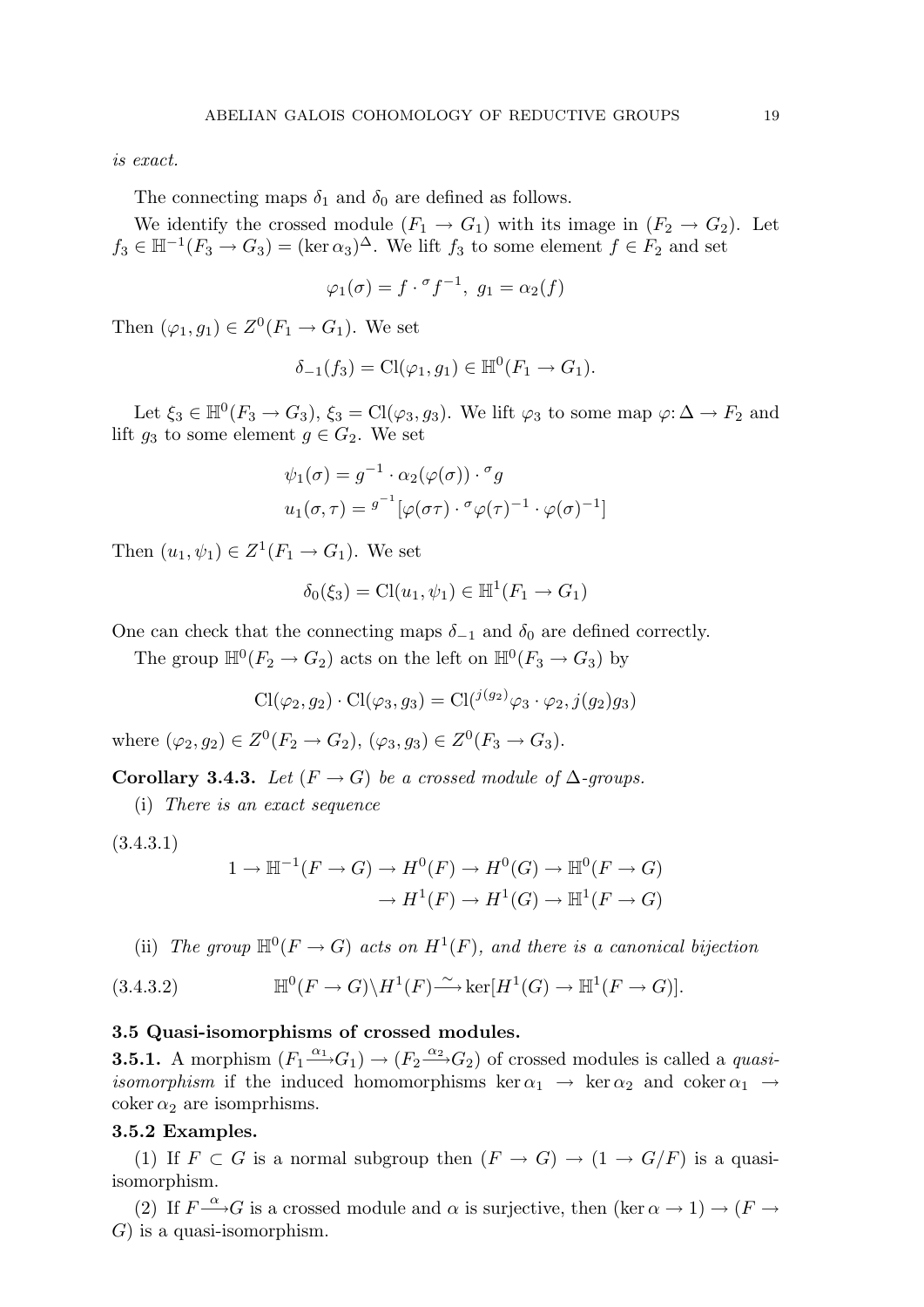**Theorem 3.5.3.** ([Brv5]) Let  $\varepsilon: (F_1 \to G_1) \to (F_2 \to G_2)$  be a quasi-isomorphism of crossed modules of  $\Delta$ -groups. Then the induced maps

$$
\varepsilon_*^0: \mathbb{H}^0(F_1 \to G_1) \to \mathbb{H}^0(F_2 \to G_2)
$$
  

$$
\varepsilon_*^1: \mathbb{H}^1(F_1 \to G_1) \to \mathbb{H}^1(F_2 \to G_2)
$$

are bijective.

**3.6.** Let now  $F \xrightarrow{\alpha} G$  be a crossed module of algebraic groups over a field K of characteristic 0. This means that  $\alpha$  is a homomorhism of K-groups, and a left action  $G \times F \to F$ ,  $(g, f) \mapsto {}^gf$  is given such that the axioms (3.2.1.1) and (3.2.1.2) are satisfied.

For a finite Galois extension  $K'/K$  the Galois group  $Gal(K'/K)$  acts on the crossed module  $F(K') \to G(K')$ , and we set

$$
\mathbb{H}^{i}(K'/K, F \to G) = \mathbb{H}^{i}(\text{Gal}(K'/K), F(K') \to G(K')) \ (i = -1, 0, 1).
$$

Set

$$
\mathbb{H}^i(K, F \to G) = \varinjlim_{K'} \mathbb{H}^i(K'/K, F \to G)
$$

where  $K'$  runs over the Galois extensions of K contained in a fixed algebraic closure  $\bar{K}$  of K, and the inductive limit is taken with respect to the obvious inflation maps  $\mathbb{H}^i(K'/K, F \to G) \to \mathbb{H}^i(K''/K, F \to G)$  for  $K'' \supset K'$ . We may also write

$$
\mathbb{H}^i(K, F \to G) = \mathbb{H}^i_{\text{cont}}(\Gamma, F(\bar{K}) \to G(\bar{K}))
$$

where  $\Gamma = \text{Gal}(\overline{K}/K)$ , and the subscript continuous that we define hypercohomology in terms of continuous cocycles.

We now return to the Galois cohomology of reductive groups.

**3.7.** Let G be a reductive K-group. Consider the complex of K-groups

$$
G^{\operatorname{sc}\nolimits}\xrightarrow{\rho} G.
$$

The canonical homomorphism

$$
G \to G^{\text{ad}} = (G^{\text{sc}})^{\text{ad}} \hookrightarrow \text{Aut}(G^{\text{sc}})
$$

defines an action of G on  $G^{sc}$ . We denote this action by  $(g, s) \mapsto {}^gs$  where  $g \in$  $G, s \in G^{\text{sc}}.$ 

**Lemma 3.7.1.**  $G^{sc} \stackrel{\rho}{\longrightarrow} G$  is a crossed module.

Indeed, we have obvious equalities

$$
\rho({}^g s) = g \cdot \rho(s) \cdot g^{-1}
$$
  

$$
ss's^{-1} = {}^{\rho(s)}s' \ (s, s' \in G^{\text{sc}}, g \in G),
$$

which was to be proved.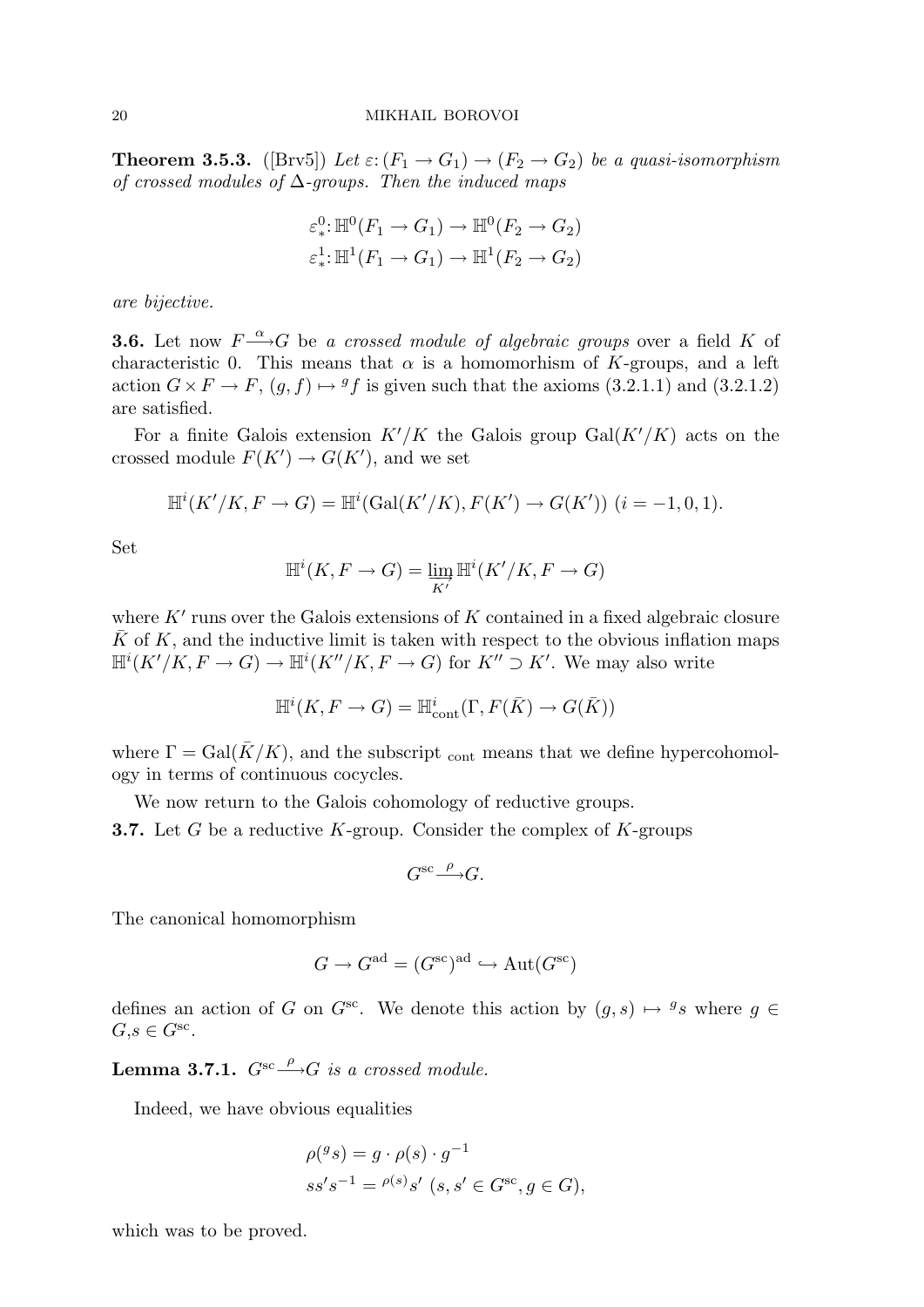We define the relative Galois cohomology of G with respect to  $G^{\rm sc}$  by

$$
H_{\mathrm{rel}}^{i}(K, G)=\mathbb{H}^{i}(K, G^{\mathrm{sc}} {\overset{\rho}{\longrightarrow}} G) \ (i=-1,0,1)
$$

To any homomorphism  $\beta: G_1 \to G_2$  of connected reductive K-groups we associate the morphism  $(G_1^{\text{sc}} \to G_1) \to (G_2^{\text{sc}} \to G_2)$  of crossed modules. We see that  $G \mapsto (G^{sc} \to G)$  is a functor with values in the category of crossed modules of Kgroups. Hence  $G \mapsto H^i_{rel}(K, G)$  is a functor with values in the category of abelian groups for  $i = -1$ , of groups for  $i = 0$ , and of pointed sets for  $i = 1$ .

We want to relate  $H_{\mathrm{rel}}^i(K, G)$  to the abelian Galois cohomology $H_{\mathrm{ab}}^i(K, G)$  defined in Section 2.

**3.8.** Let  $T \subset G$  be a maximal torus defined over K. Let Z be the center of G.

Lemma 3.8.1. All the arrows in the commutative diagram of crossed modules

$$
(Z^{(sc)} \to Z) \quad \subset \longrightarrow \quad (T^{(sc)} \to GT)
$$
\n
$$
(3.8.1.1)
$$
\n
$$
(G^{sc} \to G)
$$
\n
$$
(G^{sc} \to G)
$$

are quasi-isomorphisms.

Proof: We have already proved the assertion when proving Lemma 2.4.1.

Now it follows from Theorem 3.4 and Lemma 3.8.1 that all the maps in the commutative diagram

$$
\mathbb{H}^{i}(K, Z^{(\text{sc})} \to Z) \xrightarrow{\sim} \mathbb{H}^{i}(K, T^{(\text{sc})} \to T)
$$
\n
$$
\begin{array}{ccc}\n(3.8.2) & \sim & \downarrow^{\sim} \\
& H^{i}_{\text{rel}}(K, G) & = & \mathbb{H}^{i}(K, G^{\text{sc}} \to G)\n\end{array}
$$

are bijections  $(i = -1, 0, 1)$ .

The sets  $\mathbb{H}^i(K, Z^{(\text{sc})} \to Z)$  and  $\mathbb{H}^i(K, T^{(\text{sc})} \to T)$  are canonically abelian groups. In the case  $i = 0$  we conclude that the group  $H_{rel}^{0}(K, G)$  is abelian. In the case  $i = 1$  we obtain a structure of abelian groups on the pointed set  $H^1_{rel}(K, G)$ . This abelian group structure does not depend on the choice of T because it comes from  $\mathbb{H}^1(K, Z^{(\mathrm{sc})} \to Z)$ . With this group structure on  $H^1_{\mathrm{rel}}(K, G)$  all the arrows in the commutative diagram (3.8.2) become isomorphisms of abelian groups.

We show that this abelian group structure on  $H_{rel}^1(K, G)$  is functorial. Let  $\beta: G_1 \to G_2$  be a homomorphism. Let  $T_1 \subset G_1$  be a maximal torus. Let  $T_2 \subset G_2$ be a maximal torus such that  $\beta(T_1) \subset T_2$ . From the commutative diagram of crossed modules

$$
(3.8.3)
$$
\n
$$
(T_1^{(sc)} \to T_1) \quad \subset \longrightarrow \quad (G_1^{sc} \to G_1)
$$
\n
$$
(T_2^{(sc)} \to T_2) \quad \subset \longrightarrow \quad (G_2^{sc} \to G_2)
$$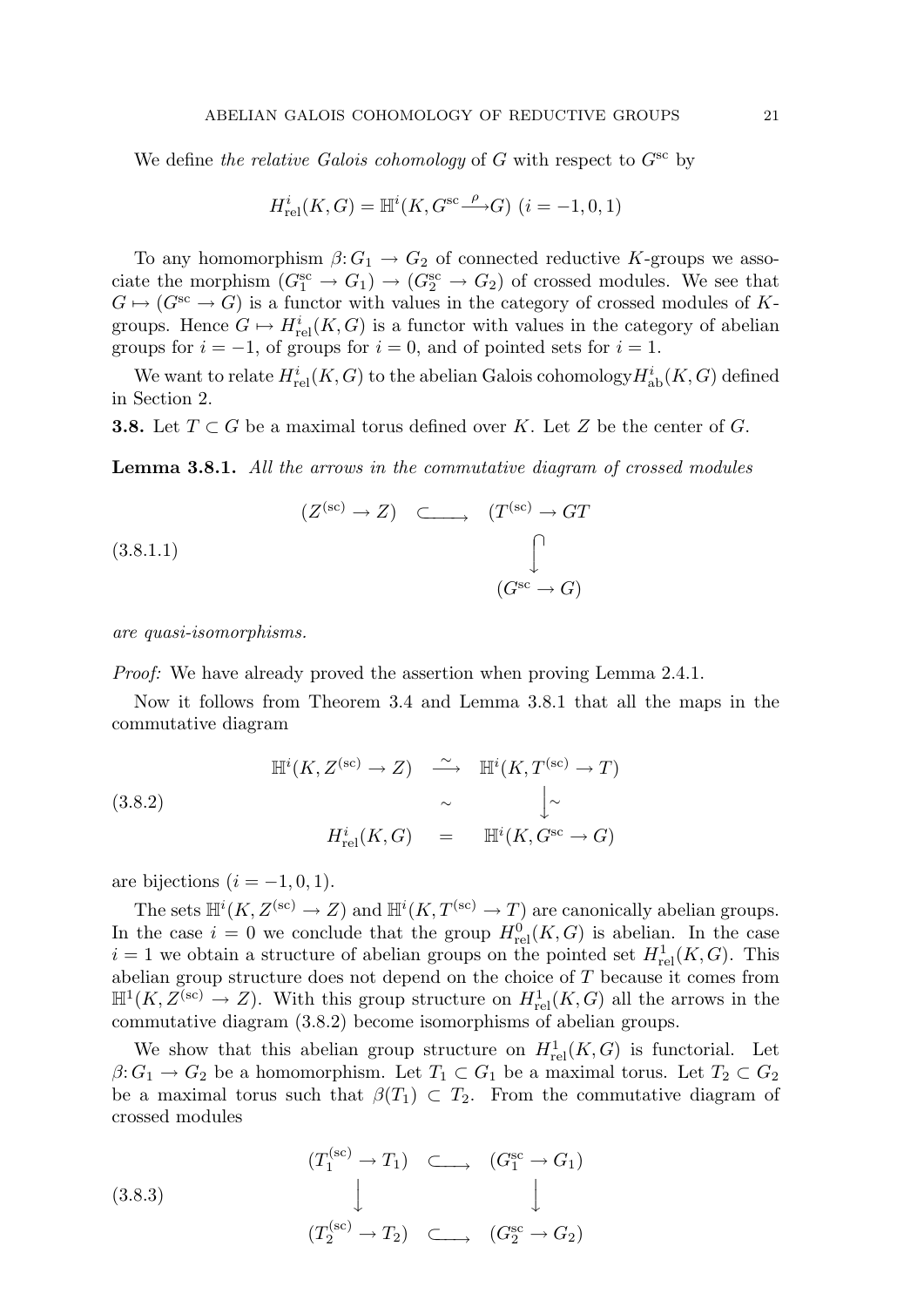We get a commutative diagram

(3.8.4)  

$$
H^1(K, T_1^{(sc)} \to T_1) \xrightarrow{\sim} H^1_{rel}(K, G_1)
$$

$$
\downarrow \qquad \qquad \downarrow \qquad \qquad \downarrow
$$

$$
H^1(K, T_2^{(sc)} \to T_2) \xrightarrow{\sim} H^1_{rel}(K, G_2)
$$

The horizontal arrows in the diagram (3.8.4) are isomorphisms of abelian groups. The left vertical arrow is a homomorphism. Hence the right vertical arrow is a homomorphism, which was to be proved.

**3.9.** In Section 2 we defined the abelian Galois cohomology groups  $H^i_{ab}(K, G)$  for  $i \geq -1$ . By definition  $H^i_{ab}(K, G) = \mathbb{H}^i(K, T^{(sc)} \to T)$  where  $T \subset G$  is a maximal torus. The vertical arrow in the diagram (3.8.2) defines the canonical isomorphisms of abelian groups  $H^i_{ab}(K, G) \stackrel{\sim}{\longrightarrow} H^i_{rel}(K, G)$  for  $i = -1, 0, 1$ . The commutative diagtrams (3.8.3) and (3.8.4) show that these isomorhisms define isomorphisms of functors. We will henceforth identify  $H_{ab}^i(K, G)$  and  $H_{rel}^i(K, G)$  for  $i = -1, 0, 1$ .

**3.10.** The morphism of crossed modules  $(1 \rightarrow G) \rightarrow (G^{sc} \rightarrow G)$  induces the abelianization maps

$$
\mathrm{ab}^i\colon\! H^i(K,G)\to\mathbb{H}^i(K,G^\mathrm{sc}\to G)=H^i_\mathrm{ab}(K,G)\quad (i=0,1).
$$

The map

$$
\mathrm{ab}^0 \colon G(K) = H^0(K, G) \to H^0_{\mathrm{ab}}(K, G)
$$

is a homomorphism. The map

$$
\mathrm{ab}^1: H^1(K, G) \to H^1_{\mathrm{ab}}(K, G)
$$

is a morphism of pointed sets. By Corollary 3.4.3 we have an exact sequence

(3.10.1)

$$
1 \to (\ker \rho)(K) \to G^{\rm sc}(K) \xrightarrow{\rho} G(K) \xrightarrow{\text{ab}^0} H_{\text{ab}}^0(K, G)
$$

$$
\to H^1(K, G^{\rm sc}) \xrightarrow{\rho_*} H^1(K, G) \xrightarrow{\text{ab}^1} H_{\text{ab}}^1(K, G).
$$

In the rest of this section we investigate the maps  $ab^0$  and  $ab^1$ .

**Proposition 3.11.**  $ab^i$ :  $H^i(K, G) \rightarrow H^i_{ab}(K, G)$  are morphisms of functors (i =  $(0, 1)$ .

Note that  $H^0(K, G) = G(K)$  is a functor from (connected reductive) K-groups to groups;  $H^1(K, G)$  is a functor to pointed sets;  $H^i_{ab}(K, G)$  are functors to abelian groups.

*Proof:* Let  $\beta: G_1 \to G_2$  be a homomorphism. From the commutative diagram of crossed modules

$$
(1 \to G_1) \longrightarrow (G_1^{\rm sc} \to G_1)
$$

$$
\beta \downarrow \qquad \qquad \downarrow \beta_*
$$

$$
(1 \to G_2) \longrightarrow (G_2^{\rm sc} \to G_2)
$$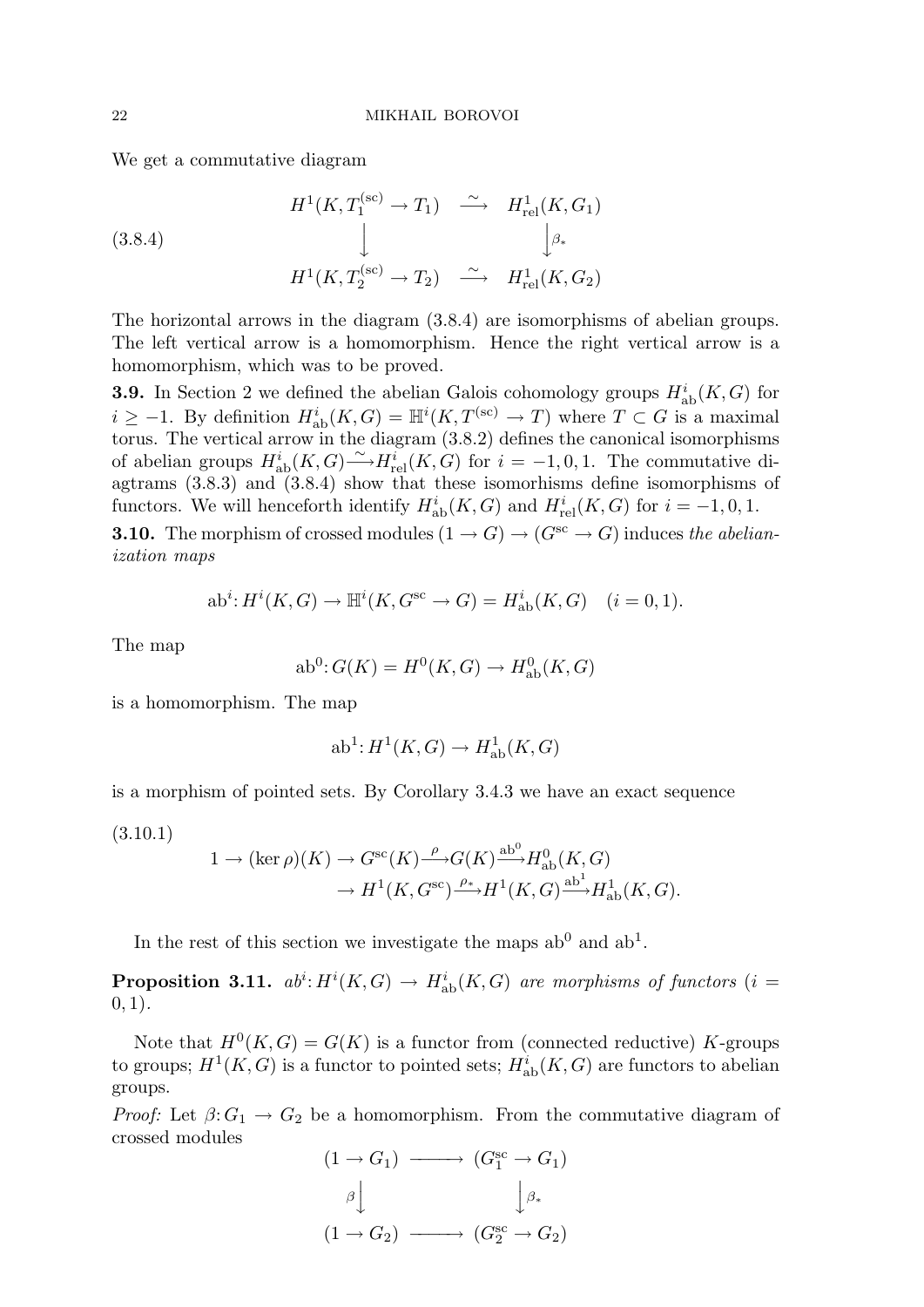we get a commutative diagram

$$
H^{i}(K, G_{1}) \xrightarrow{\operatorname{ab}^{i}} H^{i}_{\operatorname{ab}}(K, G_{1})
$$

$$
\beta_{*} \downarrow \qquad \qquad \downarrow \beta_{*}
$$

$$
H^{i}(K, G_{2}) \xrightarrow{\operatorname{ab}^{i}} H^{i}_{\operatorname{ab}}(K, G_{2}).
$$

The proposition is proved.

We show that abelianization maps  $ab^i$  take cohomology exact sequences to abelian cohomology exact sequences.

Proposition 3.12. Let

$$
1 \to G_1 \to G_2 \to G_3 \to 1
$$

be a short exact sequence of connected reductive K-groups. Then the diagram (3.12.1)

$$
0 \longrightarrow G^1(K) \longrightarrow G_2(K) \longrightarrow G_3(K) \xrightarrow{\delta_0} H^1(G_1) \longrightarrow H^1(G_2) \longrightarrow H^1(G_3)
$$
  

$$
\downarrow \qquad \qquad \downarrow \qquad \qquad \downarrow \qquad \qquad \downarrow \qquad \qquad \downarrow
$$
  

$$
H^0_{\text{ab}}(G_1) \longrightarrow H^0_{\text{ab}}(G_2) \longrightarrow H^0_{\text{ab}}(G_3) \xrightarrow{\delta_0} H^1_{\text{ab}}(G_1) \longrightarrow H^1_{\text{ab}}(G_2) \longrightarrow H^1_{\text{ab}}(G_3)
$$

with exact rows is commutative.

(ii) Let

$$
1 \to G_1 \to G_2 \to G_3 \to 1
$$

be a short exact sequence of reductive  $K$ -groups where  $G_2$  and  $G_3$  are connected and  $G_1$  is a group of multiplicative type (i.e. abelian). Then the diagram

$$
\begin{array}{ccccccccc}\n0 & \longrightarrow & G_1(K) & \longrightarrow & G_2(K) & \longrightarrow & G_3(K) & \xrightarrow{\delta_0} & H^1(G_1) & \longrightarrow & H^1(G_2) & \longrightarrow & H^1(G_3) & \longrightarrow & H^2(G_1) \\
\end{array}
$$
\n
$$
\begin{array}{ccccccc}\n(3.12.2) & \downarrow & \downarrow & \downarrow & \downarrow & \downarrow & \downarrow & \downarrow \\
 & G_1(K) & \longrightarrow & H^0_{ab}(G_2) & \longrightarrow & H^0_{ab}(G_3) & \xrightarrow{\delta_0} & H^1(G_1) & \longrightarrow & H^1_{ab}(G_2) & \longrightarrow & H^1_{ab}(G_3) & \xrightarrow{\delta_1} & H_2(G_1)\n\end{array}
$$

with exact rows is commutative.

Proof: (i) Consider the commutative diagram (3.12.3)

$$
\begin{array}{ccccccc}\n1 & \longrightarrow & (1 \to G_1) & \longrightarrow & (1 \to G_2) & \longrightarrow & (1 \to G_3) & \longrightarrow & 1 \\
 & & & & & & & \\
 & & & & & & & \\
1 & \longrightarrow & (G_1^{\text{sc}} \to G_1) & \longrightarrow & (G_2^{\text{sc}} \to G_2) & \longrightarrow & (G_3^{\text{sc}} \to G_3) & \longrightarrow & 1\n\end{array}
$$

The morhism (3.12.3) of short exact sequences of crossed complexes yields the morphism  $(3.12.1)$  of hypercohomology exact sequences.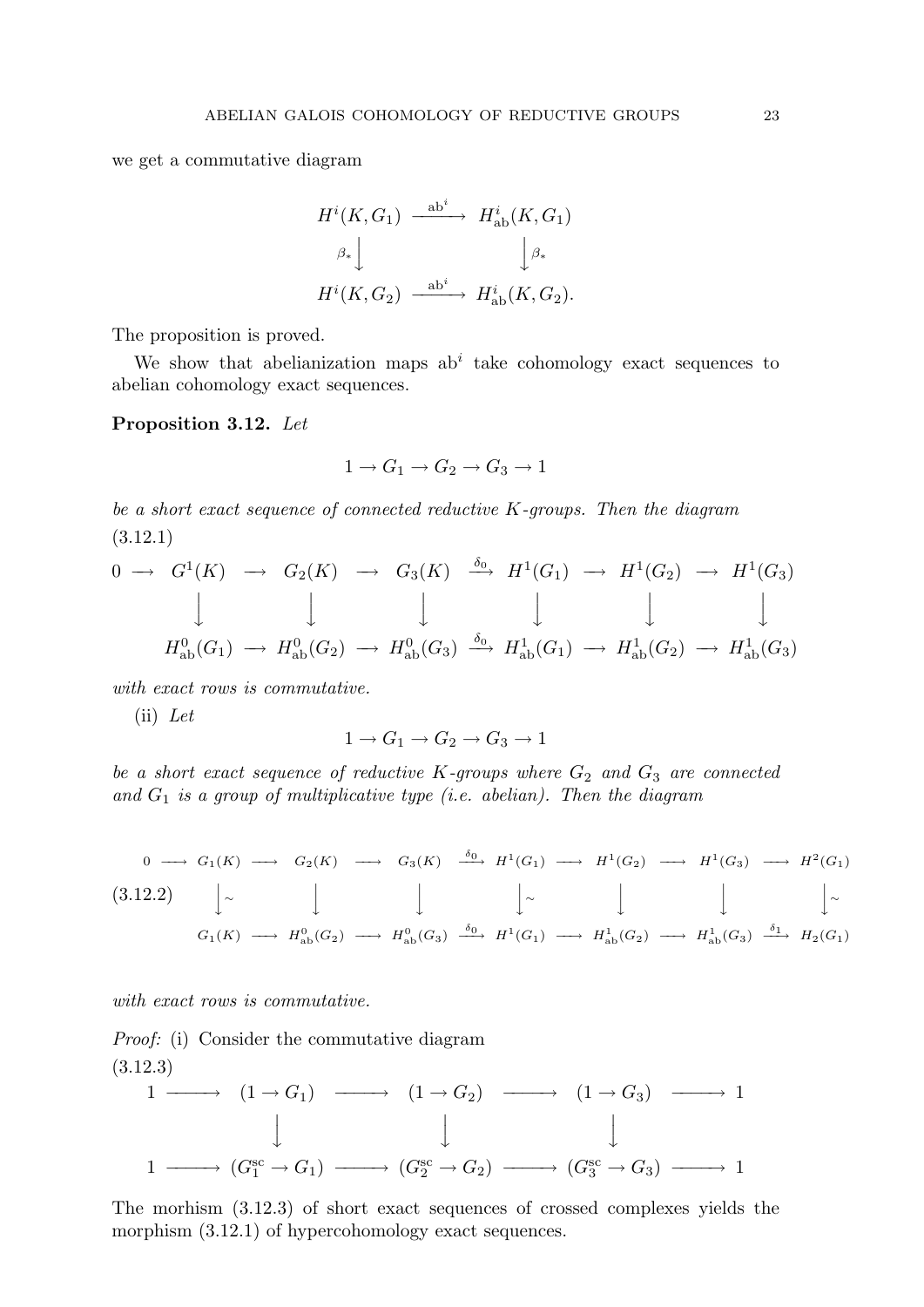(ii) The morphism

$$
1 \longrightarrow (1 \rightarrow G_1) \longrightarrow (1 \rightarrow G_2) \longrightarrow (1 \rightarrow G_3) \longrightarrow 1
$$
  

$$
\downarrow \sim \qquad \qquad \downarrow \qquad \qquad \downarrow
$$
  

$$
1 \longrightarrow (1 \rightarrow G_1) \longrightarrow (G_2^{\text{sc}} \rightarrow G_2) \longrightarrow (G_3^{\text{sc}} \rightarrow G_3) \longrightarrow 1
$$

of short exact sequences of crossed modules yields (3.12.2).

**3.13.** We describe the identifications  $\lambda^i: \mathbb{H}^i(K, G^{\text{sc}} \to G) \simeq \mathbb{H}^i(K, Z^{(\text{sc})} \to Z)$  and the abelianization maps ab<sup>i</sup>  $(i = 0, 1)$  in terms of cocycles.

**3.13.0.**  $i = 0$ . We describe  $\lambda^0$ . Let  $\xi \in \mathbb{H}^0(G^{sc} \to G)$ ,  $\xi = \text{Cl}(\varphi, g)$ , where  $\varphi: \Gamma \to G^{\rm sc}(\bar{K})$  is a continuous map and  $q \in G(\bar{K})$ . Since  $G = \rho(G^{\rm sc}) \cdot Z$ , we may write  $g = \rho(f) \cdot g'$ , where  $f \in G^{sc}(\overline{K}), g' \in Z(K')$ . Acting on the cocycle  $(\varphi, g)$  by  $f \in G^{\rm sc}(\bar{K})$ , we get

$$
(\varphi, g) * f = (\varphi', g')
$$

where

(3.13.0.1) 
$$
\varphi'(\sigma) = f^{-1} \cdot \varphi(g)^{\sigma} f
$$

(cf. 3.1.1). Since  $(\varphi', g') \in Z^0(G^{sc} \to G)$ , we have  $\sigma g' = \rho(\varphi'(\sigma))^{-1} \cdot g'$ , hence  $\rho(\varphi'(\sigma)) \in Z(\bar{K})$  and  $\varphi'(\sigma) \in Z^{(\rm sc)}(\bar{K})$ . Thus  $(\varphi', g') \in Z^{0}(Z^{(\rm sc)} \to Z)$  and  $\lambda^0(\xi) = \mathrm{Cl}(\varphi', g').$ 

We describe ab<sup>0</sup>. Let  $g \in G(K)$ . There exist  $g' \in Z(\overline{K})$  and  $f \in G^{sc}(\overline{K})$  such that  $g = \rho(f) \cdot g'$ . Then  $ab^0(g) = \text{Cl}(\varphi', g') \in \mathbb{H}^0(Z^{(\text{sc})} \to Z)$  where

$$
\varphi'(\sigma) = f^{-1} \cdot {}^{\sigma} f
$$

**3.13.1.**  $i = 1$ . We describe  $\lambda^1$ . Let  $\eta \in \mathbb{H}^1(G^{sc} \to G)$ ,  $\eta = \text{Cl}(u, \psi)$ , where  $(u, \psi) \in$  $Z^1(G^{sc} \to G)$ , the maps  $u: \Gamma \times \Gamma \to G^{sc}(\bar{K})$  and  $\psi: \Gamma \to G(\bar{K})$  are continuous. Since  $G = \rho(G^{\text{sc}}) \cdot Z$ , there exist continuous maps  $s: \Gamma \to G^{\text{sc}}(\overline{K})$  and  $\psi': \Gamma \to Z(\overline{K})$ such that  $\psi(\sigma) = \rho(s(\sigma)) \cdot \psi'(\sigma)$  for  $\sigma \in \Gamma$ . Acting on the cocycle  $(u, \psi)$  by  $(s^{-1}, 1) \in C^0(G^{sc} \to G)$ , we get

$$
(u, \psi) * (s^{-1}, 1) = (u', \psi')
$$

where

$$
u'(\sigma,\tau) = s(\sigma\tau)^{-1} \cdot u(\sigma,\tau) \cdot \psi^{(\sigma)\sigma} s(\tau) \cdot s(\sigma)
$$

(cf. 3.2.2). Since  $(u', \psi) \in Z^1(G^{sc} \to G)$ ,

$$
\psi'(\sigma,\tau) = \rho(u'(\sigma,\tau)) \cdot \psi'(\sigma) \cdot \sigma \psi'(\tau),
$$

hence  $\rho(u'(\sigma,\tau)) \in Z(\bar{K})$  and  $u'(\sigma,\tau) \in Z^{(\rm sc)}(\bar{K})$ . Therefore

$$
(3.13.1.1)
$$
  
\n
$$
u'(\sigma,\tau) = s(\sigma\tau) \cdot u'(\sigma,\tau) \cdot s(\sigma\tau)^{-1} = u(\sigma,\tau) \cdot \rho(s(\sigma))\psi'(\sigma)\sigma s(\tau) \cdot s(\sigma) \cdot s(\sigma\tau)^{-1}.
$$
  
\n
$$
= u(\sigma,\tau) \cdot s(\sigma) \cdot \sigma s(\tau) \cdot s(\sigma\tau)^{-1}
$$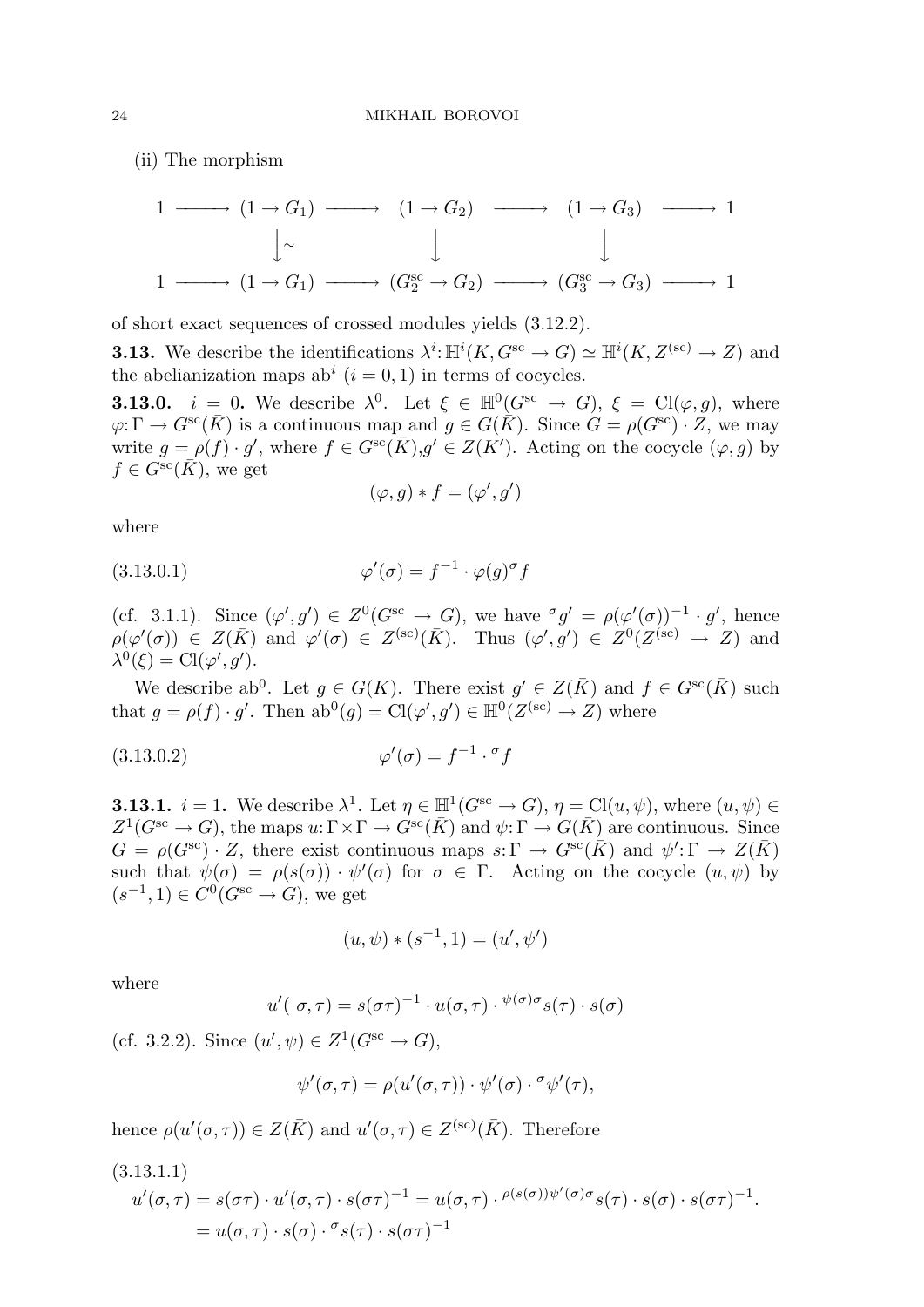We see that  $(u', \psi') \in Z^1(Z^{(\text{sc})} \to Z)$ , hence  $\lambda^1(\eta) = \text{Cl}(u', \psi') \in \mathbb{H}^1(Z^{(\text{sc})} \to Z)$ , where  $u'$  is defined by  $(3.13.1.1)$ .

We describe ab<sup>1</sup>. Let  $\eta \in H^1(K, G)$ ,  $\eta = \text{Cl}(\psi)$ ,  $\psi \in Z^1(K, G)$ . We write  $\psi(\sigma) = \rho(s(\sigma)) \cdot \psi'(\sigma)$  where  $s: \Gamma \to G^{sc}(\bar{K})$  and  $\psi': \Gamma \to Z(\bar{K})$  are continuous maps. Then  $ab^1(\eta) = \text{Cl}(u', \psi') \in \mathbb{H}^1(Z^{(\text{sc})} \to Z)$  where

(3.13.1.2) 
$$
u'(\sigma, \tau) = s(\sigma) \cdot \sigma s(\tau) \cdot s(\sigma \tau)^{-1}.
$$

# **3.14. Examples** (In these examples  $i = 0, 1$ ).

(1) G is a torus. Then  $G^{sc} = 1$ ,  $H^i_{ab}(K, G) = H^i(K, G)$ , and ab<sup>i</sup> is the identity map.

(2) Suppose that  $G^{ss}$  is simply connected, hence  $\rho$  is injective. Then  $H^i_{ab}(K, G) =$  $H^{i}(K, G^{\text{tor}})$ . The abelianization map ab<sup>i</sup> is the map  $t_{*}: H^{i}(K, G) \to H^{i}(K, G^{\text{tor}})$ induced by the canonical homomorphism  $t: G \to G/G^{ss} = G^{tor}$ .

(3) Suppose that G is semisimple, hence  $\rho$  is surjective and  $H^i_{ab}(K, G) =$  $H^{i+1}(K, \ker \rho)$ . Then the map ab<sup>i</sup> is the connecting map  $\delta_i: H^i(K, G) \to H^{i+1}(K, \ker \rho)$ associated with the short exact sequence

$$
1 \to \ker \rho \to G^{\rm sc} \to G \to 1
$$

This assertion follows immediately from the explicit formulae (3.3.0.2) and (3.3.1.2) (see [Se], Ch. I,  $\S5$  for the definitions of  $\delta_0$  and  $\delta_1$ ).

(4) In the general case from the commutative diagram with exact rows

$$
\begin{array}{ccccccc}\n1 & \longrightarrow & G^{\text{ss}} & \longrightarrow & G & \longrightarrow & G^{\text{tor}} & \longrightarrow & 1 \\
 & & & & & & & \\
1 & \longrightarrow & (G^{\text{sc}} \to G^{\text{ss}}) & \longrightarrow & (G^{\text{sc}} \to G) & \longrightarrow & (1 \to G^{\text{tor}}) & \longrightarrow & 1\n\end{array}
$$

we get a commutative diagram

$$
G^{\text{ss}}(K) \longrightarrow G(K) \longrightarrow G^{\text{tor}}(K) \longrightarrow H^1(G^{\text{ss}}) \longrightarrow H^1(G) \longrightarrow H^1(G^{\text{tor}})
$$
  

$$
\downarrow_{\delta_0} \qquad \qquad \downarrow_{\text{ab}^0} \qquad \qquad \parallel \qquad \qquad \downarrow_{\delta_1} \qquad \qquad \downarrow_{\text{ab}^1} \qquad \qquad \parallel
$$

 $H^1(\ker \rho) \longrightarrow H^0_{\mathrm{ab}}(G) \longrightarrow G^{\mathrm{tor}}(K) \longrightarrow H^2(\ker \rho) \longrightarrow H^1_{\mathrm{ab}}(G) \longrightarrow H^1(G^{\mathrm{tor}})$ 

**3.15.** We consider twisting. For  $\psi \in Z^1(K, G)$  consider the twisted K-group  $_{\psi}G$ and the groups

$$
H^1_{\text{ab}}(K, \psi G) = \mathbb{H}^i(K, \psi(G^{\text{sc}} \to G)) = \mathbb{H}^i(K, \psi(Z^{(\text{sc})} \to Z))
$$

Since  $\psi(Z^{(\text{sc})} \to Z) = (Z^{(\text{sc})} \to Z)$ , we see that  $H^i_{ab}(K, \psi \overline{G}) = H^i_{ab}(K, G)$ . This identification coincides with that of Corollary 2.9.

There is a canonical map

$$
t_{\psi}:H^1(K, {}_{\psi}G) \to H^1(K, G)
$$

defined by

$$
t_{\psi}(\mathrm{Cl}(\psi')) = \mathrm{Cl}(\psi' \cdot \psi) \ \psi' \in Z^{1}(K, \psi)G
$$

(cf. [Se], Ch. I, 5.3, Prop. 3.5 bis). There is also a canonical map

$$
t_{\psi}: \mathbb{H}^1(K, \psi(G^{\text{sc}} \to G)) \to \mathbb{H}^1(K, G^{\text{sc}} \to G)
$$

defined by

$$
t_{\psi}(\mathrm{Cl}(u',\psi')) = \mathrm{Cl}(u',\psi'\cdot\psi),
$$

where  $(u', \psi') \in Z^1(K, \psi(G^{\text{sc}} \to G))$  (cf. [Brv5], 2.14).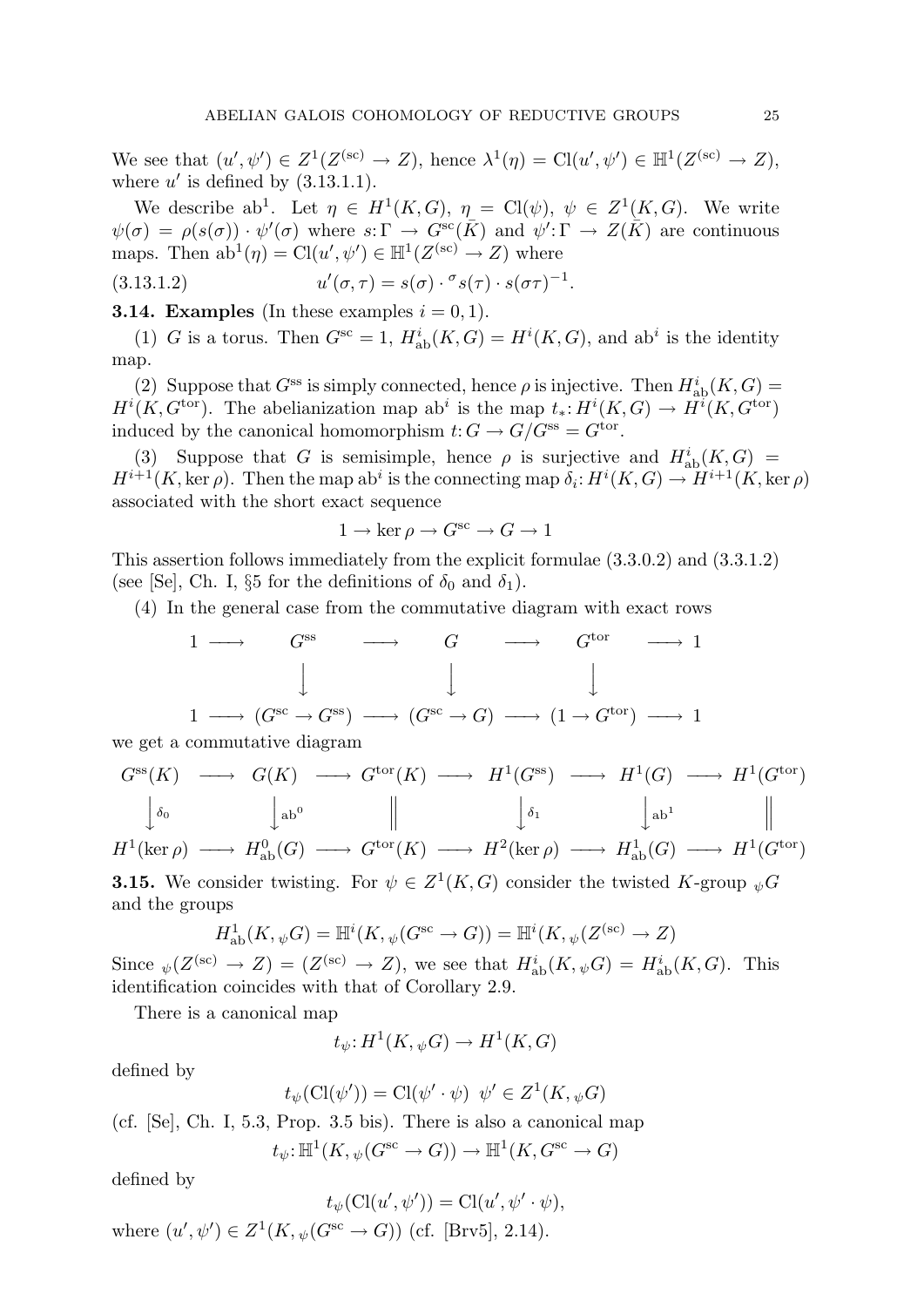**Lemma 3.15.1.** Let  $\psi \in Z^1(K, G)$ . The diagram

$$
\mathbb{H}^{1}(K, Z^{(\text{sc})} \to Z) \xrightarrow{x \mapsto x + a(\psi)} \mathbb{H}^{1}(K, Z^{(\text{sc})} \to Z)
$$
  

$$
\sim \downarrow \qquad \qquad \downarrow \sim
$$
  

$$
\mathbb{H}^{1}(K, \psi(G^{\text{sc}} \to G)) \xrightarrow{t_{\psi}} \mathbb{H}^{1}(K, G^{\text{sc}} \to G)
$$

commutes, where  $a(\psi) = ab^1(Cl(\psi)) \in \mathbb{H}^1(K, Z^{(sc)} \to Z)$ .

*Proof:* Let  $x = Cl(u_0, \psi_0)$ , where  $(u_0, \psi_0) \in Z^1(Z^{(sc)} \to Z)$ . The image (say y) of x in  $\mathbb{H}^1(K, \psi(G^{\text{sc}} \to G))$  is again  $\text{Cl}(u_0, \psi_0)$ . Then  $t_{\psi}(y) = \text{Cl}(u_0, \psi_0\psi) = \text{Cl}(u_0, \psi\psi_0)$ (because  $\psi_0(\sigma) \in Z(\overline{K})$ ).

We write  $\psi = \rho(s) \cdot \psi_*$  as in 3.13.1. Then

$$
(u_0, \psi \psi_0) * (s^{-1}, 1) = (u_1, \psi_* \psi_0)
$$

where

$$
u_1(\sigma,\tau) = s(\sigma) \cdot \sigma s(\tau) \cdot s(\sigma \tau)^{-1} \cdot u_0(\sigma,\tau).
$$

Set  $u_*(\sigma, \tau) = s(\sigma) \cdot {}^{\sigma} s(\tau) \cdot s(\sigma \tau)^{-1} \in Z^{\rm sc}(\bar{K});$  then  $u_1 = u_* u_0$ . We have

$$
t_{\psi}(y) = \text{Cl}(u_1, \psi_* \psi_0) = \text{Cl}(u_* u_0, \psi_* \psi_0) = \text{Cl}(u_*, \psi_*) + x,
$$

where  $Cl(u_*,\psi_*) \in \mathbb{H}^1(K, Z^{(\text{sc})} \to Z)$ . But by 3.13.1  $Cl(u_*,\psi_*) = ab^1(Cl(\psi)) =$  $a(\psi)$ . This proves the lemma.

Now consider the maps

$$
\mathrm{ab}^i \colon \! H^i(K,G) \to H^i_{\mathrm{ab}}(K,G) \quad (i=0,1).
$$

By definition the map  $ab^0$  is a homomorphism. We show that the map  $ab^1$  has the following multiplicativity property:

**Proposition 3.16.** Let  $\psi \in Z^1(K, G)$ . Then the diagram

$$
H^{1}(K, \psi G) \longrightarrow H^{1}(K, G)
$$
  
\n
$$
ab^{1} \downarrow \qquad \qquad b^{1}
$$
  
\n
$$
H^{1}_{ab}(K, \psi G) = H^{1}_{ab}(K, G) \xrightarrow{z \mapsto x + a(\psi)} H^{1}_{ab}(K, G)
$$

commutes, where  $a(\psi) = ab_G^1(Cl(\psi)).$ 

*Proof:* For any morphism  $\beta: (F \to G) \to (F' \to G')$  of crossed modules of K-groups and a cocycle  $\psi \in Z^1(K, G)$  we have a commutative diagram

$$
\mathbb{H}^{1}(\psi(F \to G)) \xrightarrow{t_{\psi}} \mathbb{H}^{1}(F \to G)
$$
  

$$
\downarrow^{\beta} \downarrow^{\beta}
$$
  

$$
\mathbb{H}^{1}(\psi'(F' \to G')) \xrightarrow{t_{\psi'}} \mathbb{H}^{1}(F' \to G')
$$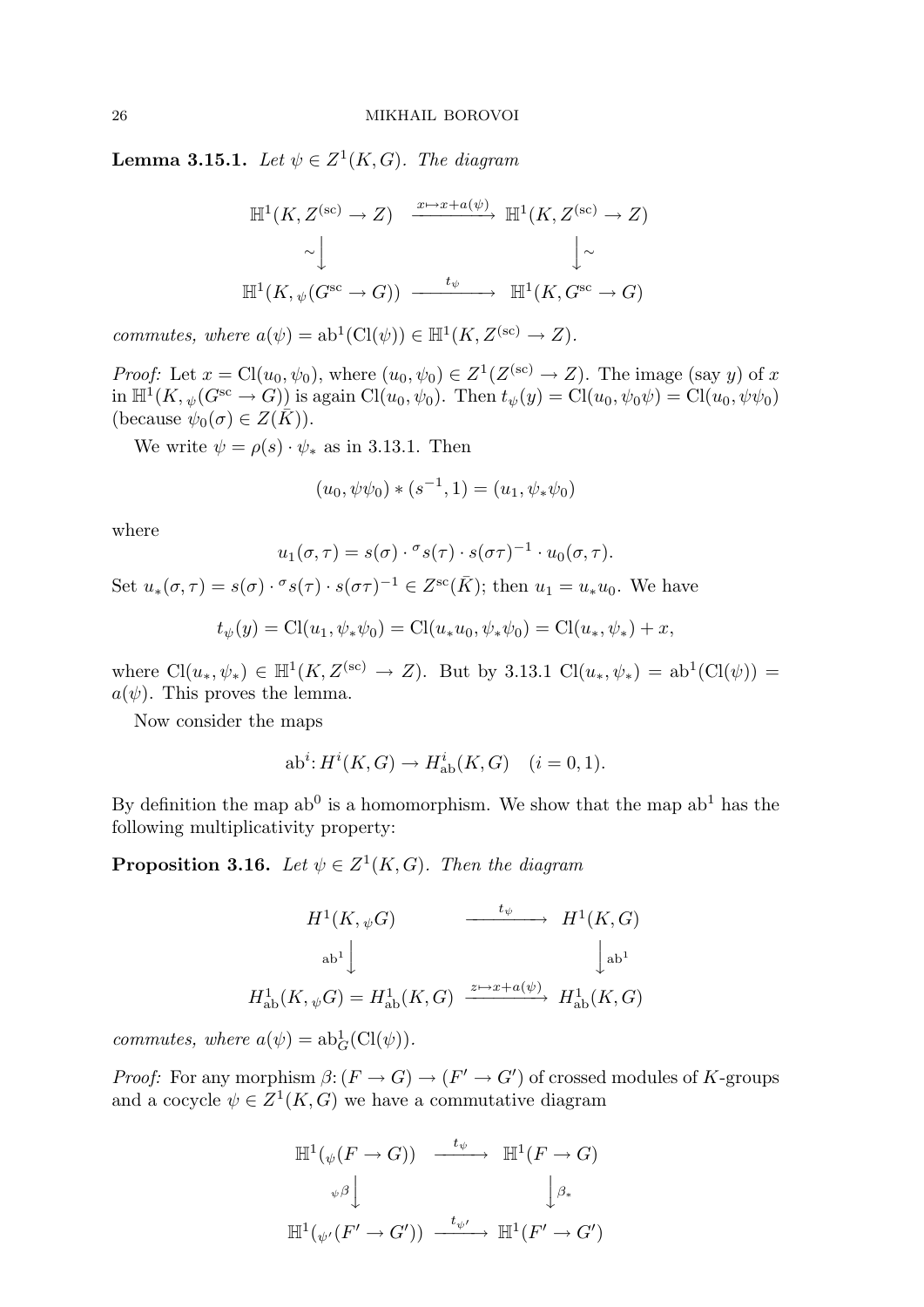where  $\psi' = \beta(\psi) \in Z^1(K, G)'$ ). In particular, for the morphism  $(1 \to G) \to (G^{\text{sc}} \to$ G) we obtain the commutative diagram

$$
H^1(K, \psi G) \xrightarrow{t_{\psi}} H^1(K, G)
$$
  

$$
\downarrow \qquad \qquad \downarrow
$$
  

$$
H^1_{\text{ab}}(K, \psi G) \xrightarrow{t_{\psi}} H^1_{\text{ab}}(K, G)
$$

By Lemma 3.15.1 the lower horizontal arrow in this diagram is  $x \mapsto x + a(\psi)$ . The proposition is proved.

We can now compute the fibers of the map  $ab^1$ .

**Corollary 3.17.** Let  $\xi \in H^1(K, G)$ ,  $\xi = \text{Cl}(\psi)$ ,  $\psi \in Z^1(K, G)$ . Let  $_{\psi}\rho :_{\psi}G^{\text{sc}} \to_{\psi}G$ denote the twist of  $\rho$ . Then

(i) ker  $ab^1 = \rho_* H^1(G^{sc}) \simeq H^0_{ab}(K, G) \backslash H^1(K, G^{sc})$ (ii)  $(ab^1)^{-1}(ab^1(\xi)) = t_{\psi}((\psi \rho_*)H^1(K, \psi G^{\text{sc}})) \simeq H^0_{ab}(K, G) \backslash H^1(K, \psi G^{\text{sc}})$ 

Proof: (i) follows from  $(3.10.1)$  and  $(3.4.3.2)$ ; (ii) follows from (i) and Proposition 2.16; we take in account that  $H_{ab}^{0}(K, \psi \ G) = H_{ab}^{0}(K, G)$ .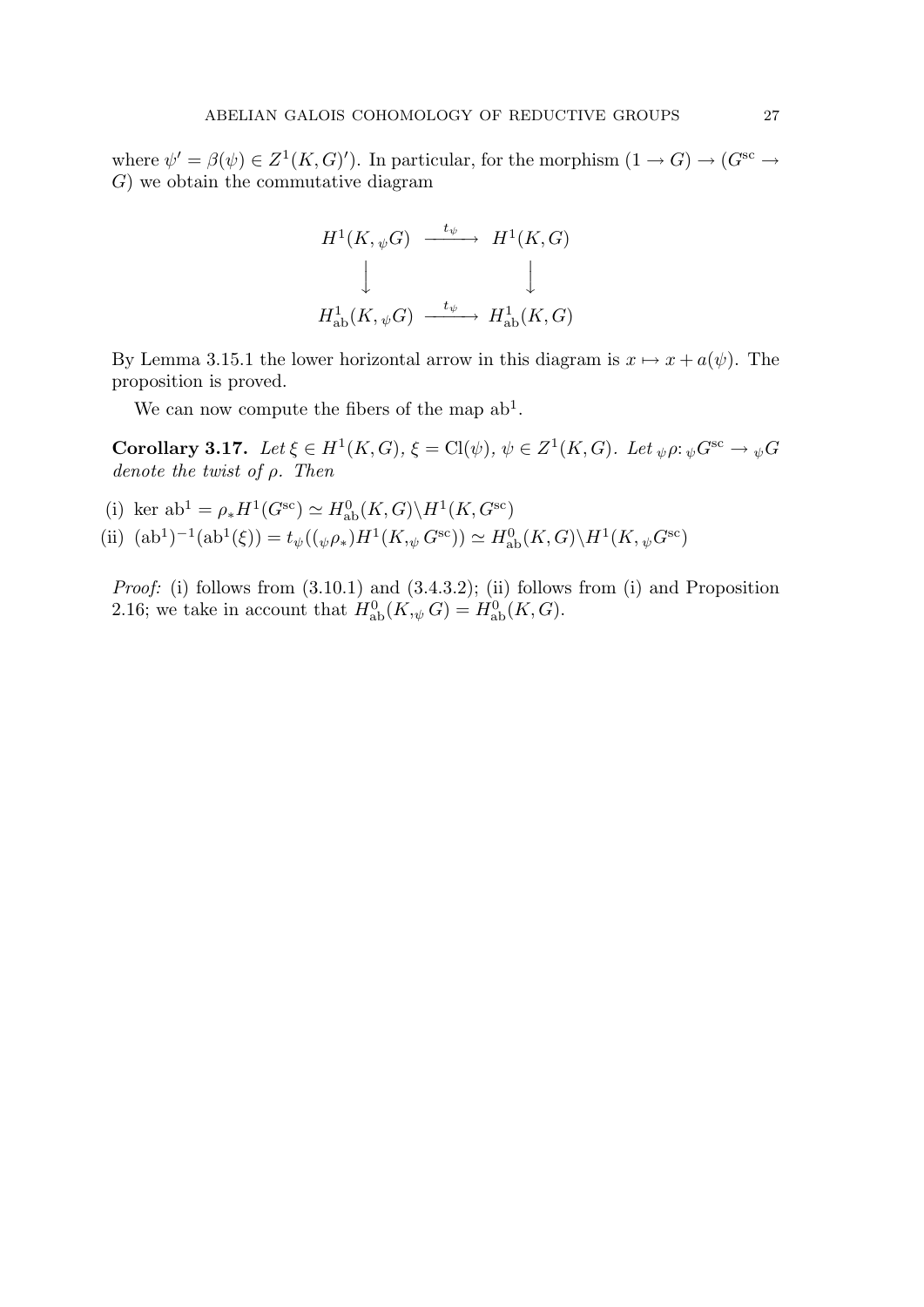#### 28 MIKHAIL BOROVOI

# 4. Computation of abelian Galois cohomology

In Section 3 we have defined the abelianization map  $ab^1$ :  $H^1(K, G) \to H^1_{ab}(K, G)$ . By Proposition 2.8  $H^1_{ab}(K, G) = \mathcal{H}^1(K, M, \bar{K}^\times)$ . In this section we try to calculate  $\mathcal{H}^1(K,M,\bar{K}^{\times})$  for  $i \geq 1$ . We compute  $\mathcal{H}^1(K,M,\bar{K}^{\times})$  for local fields. For a number field K we compute  $\mathcal{H}^1(K, M, \bar{K}^\times)$  for  $i \geq 2$ . For  $i = 1$  we compute the kernel and the cokernel of the localization map  $\mathcal{H}^1(K, M, \bar{K}^\times) \to \bigoplus \mathcal{H}^1(K_v, M, \bar{K}^\times)_v$ .

All this stuff is a kind of Tate-Nakayama theory. The results in the case  $i = 1$ are essentially due to Kottwitz.

In this section K is a local or global field of charactristic 0,  $\Gamma = \text{Gal}(\bar{K}/K)$ , M is a finitely generated Γ-module.

Proposition 4.1. Let K be a non-archimedian local field. There are canonical isomorhisms:

(i) 
$$
\lambda_K^1: \mathcal{H}^1(K, M, \bar{K}^\times) \xrightarrow{\sim} (M_\Gamma)_{\text{tors}}
$$

- (ii)  $\lambda_K^2: \mathcal{H}^2(K, M, \bar{K}^\times) \longrightarrow (M_\Gamma)_{\mathrm{tf}} \underset{\mathbf{Z}}{\otimes} \mathbf{Q}/\mathbf{Z}$
- (iii)  $\mathcal{H}^i(K, M, \bar{K}^\times) = 0$  for  $i \geq 3$ .

Recall that  $(M_{\Gamma})_{\text{tf}} = M_{\Gamma}/(M_{\Gamma})_{\text{tors}}$ . Proof:

4.1.1. We prove (iii). Let  $L^+ \to M$  be a short torsion free resolution, where  $L^{\cdot} = (L^{-1} \rightarrow L^{0})$ . In the exact sequence (2.6.5.1)

$$
\cdots \to H^{i}(K, L^{0} \otimes \bar{K}^{\times}) \to \mathcal{H}^{i}(K, M, \bar{K}^{\times}) \to H^{i+1}(K, L^{-1} \otimes \bar{K}^{\times}) \to \cdots
$$

we have  $H^{i}(K, L^{0} \otimes \bar{K}^{\times}) = 0$ ,  $H^{i+1}(K, L^{-1} \otimes \bar{K}^{\times}) = 0$  for  $i \geq 3$  (cf. [Mi], Ch. 1, 1.11). Hence  $\mathcal{H}^{i}(K, M, \overline{K}^{\times}) = 0$ , which proves (iii).

4.1.2. We begin proving (i) and (ii). Let  $L^{\cdot} \to M$  be a short torsion free resolution. We consider the dual complex

$$
L^{\cdot \vee} = \text{Hom}(L^{\cdot}, \mathbf{Z}) = (L^{0\vee} \to L^{-1\vee})
$$

(recall that  $\vee$  denotes Hom $(\cdot, \mathbf{Z})$ ). Here  $L^{0\vee}$  is in degree 0 and  $L^{-1}\vee$  is in degree  $+1.$ 

We have by definition

$$
\mathcal{H}^i(K,M,\bar{K}^\times)=\mathbb{H}^i(K,L^\cdot\otimes \bar{K}^\times).
$$

The cup product pairing

$$
\mathbb{H}^i(K, L^\cdot \otimes \bar K^\times) \otimes \mathbb{H}^{2-i}(K, L^{\cdot \vee}) \to H^2(K, \bar K^\times) = \operatorname{Br}(K)
$$

defines canonical isomorphisms

(4.1.2.1) 
$$
\mathcal{H}^{i}(K, M, \bar{K}^{\times}) = \mathbb{H}^{2-i}(K, L^{\vee})^{B},
$$

where  $B$  denotes Hom $(\cdot, Br(K))$ .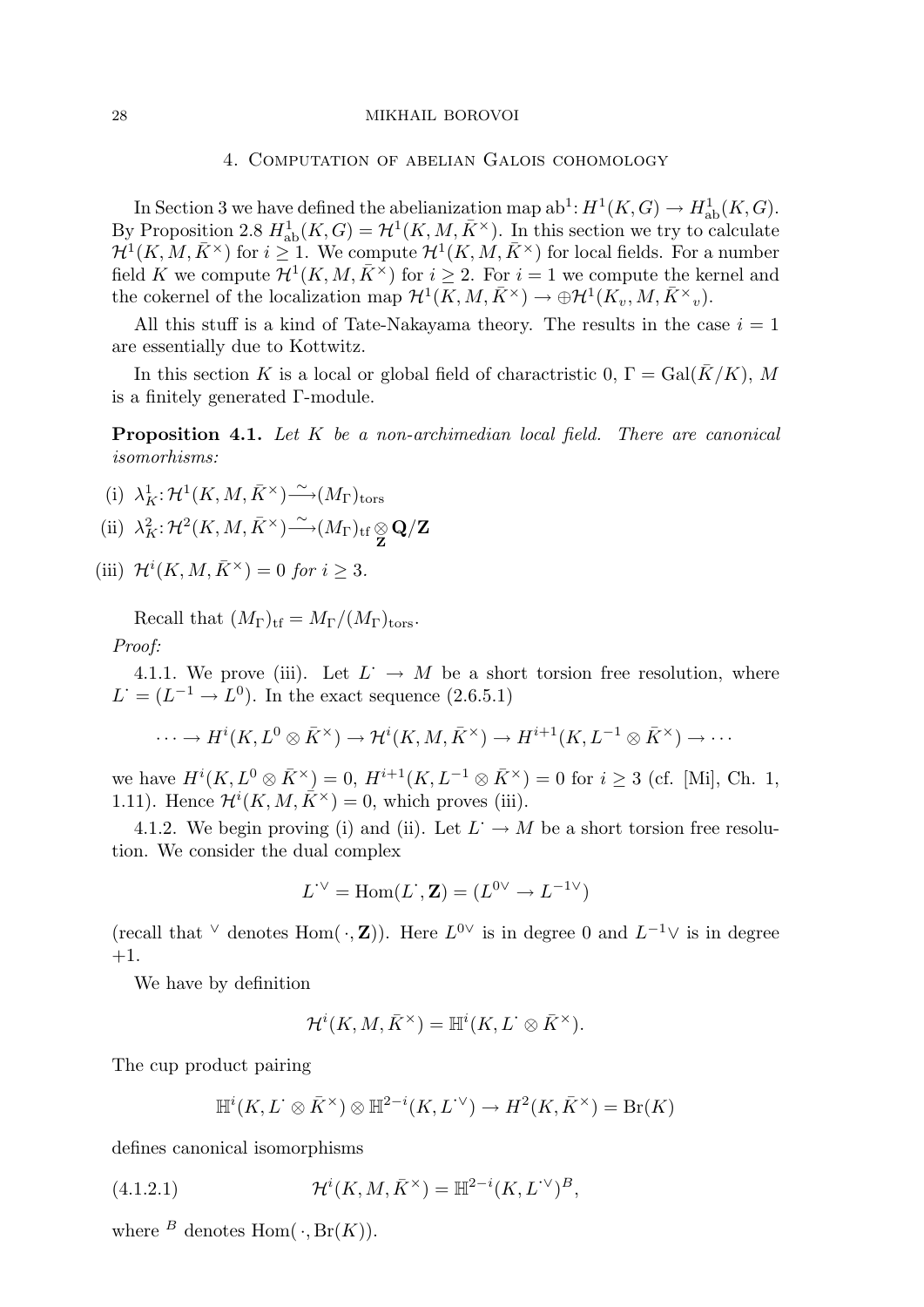# **Lemma 4.1.3.** Homomorphisms (4.1.2.1) are isomorphisms for  $i \geq 1$ .

Proof: If M is torsion free then this is the Tate-Nakayama duality theorem. In the general case we can write down the exact sequence (2.6.5.1) and the corresponding commutative diagram. Applying the five-lemma we obtain the desired result.

4.1.4. We compute  $\mathbb{H}^0(K, L^{\cdot \vee})^B$ . By definition

$$
\mathbb{H}^0(K, L^{\cdot \vee})^B = \ker[(L^{0\vee})^{\Gamma} \to (L^{-1\vee})^{\Gamma}]^B = \text{coker} [(L^{-1\vee})^{\Gamma B} \to (L^{0\vee})^{\Gamma B}]
$$

We have

$$
(L^{0\vee})^{\Gamma} = \text{Hom}_{\Gamma}(L^{0}, \mathbf{Z}) = \text{Hom}(L^{0}_{\Gamma}, \mathbf{Z}) = \text{Hom}((L^{0}_{\Gamma})_{\text{tf}}, \mathbf{Z}) = (L^{0}_{\Gamma})^{\vee}_{\text{tf}}
$$

Hence  $(L^{0\vee})^{\Gamma B} = (L^0_{\Gamma})_{\text{tf}} \underset{\mathbf{Z}}{\otimes} \text{Br}(K) = L^0_{\Gamma} \underset{\mathbf{Z}}{\otimes} \text{Br}(K).$ Similarly

$$
(L^{-1}\vee)^{\Gamma B} = L_{\Gamma}^{-1} \underset{\mathbf{Z}}{\otimes} \mathrm{Br}(K)
$$

Further

$$
\operatorname{coker} \left[ (L^{-1}{}^{\vee})^{\Gamma B} \to (L^{0}{}^{\vee})^{\Gamma B} \right] = \operatorname{coker} \left[ L_{\Gamma}^{-1} \underset{\mathbf{Z}}{\otimes} \operatorname{Br}(K) \to L_{\Gamma}^{0} \otimes \operatorname{Br}(K) \right]
$$

$$
= \operatorname{coker} \left[ L_{\Gamma}^{-1} \to L_{\Gamma}^{0} \right] \underset{\mathbf{Z}}{\otimes} \operatorname{Br}(K) = M_{\Gamma} \underset{\mathbf{Z}}{\otimes} \operatorname{Br}(K) = (M_{\Gamma})_{\operatorname{tf}} \underset{\mathbf{Z}}{\otimes} \operatorname{Br}(K)
$$

There is a canonical isomorphism  $Br(K) \longrightarrow Q/Z$ . Now 4.1 (ii) follows from Lemma 4.1.3.

4.1.5. We compute  $\mathbb{H}^1(K, L^{\vee})^B$ . Following an idea of Kottwitz [Ko2], we consider the short exact sequence

$$
0 \to L^{\prime \vee} \to L^{\prime \vee} \underset{\mathbf{Z}}{\otimes} \mathbf{Q} \to L^{\prime \vee} \underset{\mathbf{Z}}{\otimes} \mathbf{Q}/\mathbf{Z} \to 0
$$

which gives rise to the hypercohomology exact sequence

$$
\mathbb{H}^0(K, L^{\cdot \vee} \otimes \mathbf{Q}) \to \mathbb{H}^0(K, L^{\cdot \vee} \otimes \mathbf{Q}/\mathbf{Z}) \to \mathbb{H}^1(K, L^{\cdot \vee}) \to 0
$$

(because  $L^{\prime\vee} \otimes \mathbf{Q}$  is a complex of injective  $\Gamma$ -modules).

We observe that

$$
L^{\cdot\vee} \otimes \mathbf{Q} = \text{Hom}(L^{\cdot}, \mathbf{Q}), \ L^{\cdot\vee} \otimes (\mathbf{Q}/\mathbf{Z}) = \text{Hom}(L^{\cdot}, \mathbf{Q}/\mathbf{Z}).
$$

Since  $Q$  and  $Q/Z$  are Z-injective, the sequences

$$
0 \to \text{Hom}(M, \mathbf{Q}) \to \text{Hom}(L^0, \mathbf{Q}) \to \text{Hom}(L^{-1}, \mathbf{Q}) \to 0
$$
  

$$
0 \to \text{Hom}(M, \mathbf{Q}/\mathbf{Z}) \to \text{Hom}(L^0, \mathbf{Q}/\mathbf{Z}) \to \text{Hom}(L^{-1}, \mathbf{Q}/\mathbf{Z}) \to 0
$$

are exact. Thus

$$
\mathbb{H}^0(K, L^{\cdot \vee} \otimes \mathbf{Q}) = \mathbb{H}^0(K, \text{Hom}(L^{\cdot}, \mathbf{Q})) = H^0(K, \text{Hom}(M, \mathbf{Q})) = \text{Hom}_{\Gamma}(M, \mathbf{Q})
$$
  
= Hom(M<sub>\Gamma</sub>,  $\mathbf{Q}$ ) = Hom((M<sub>\Gamma</sub>)<sub>tf</sub>,  $\mathbf{Q}$ )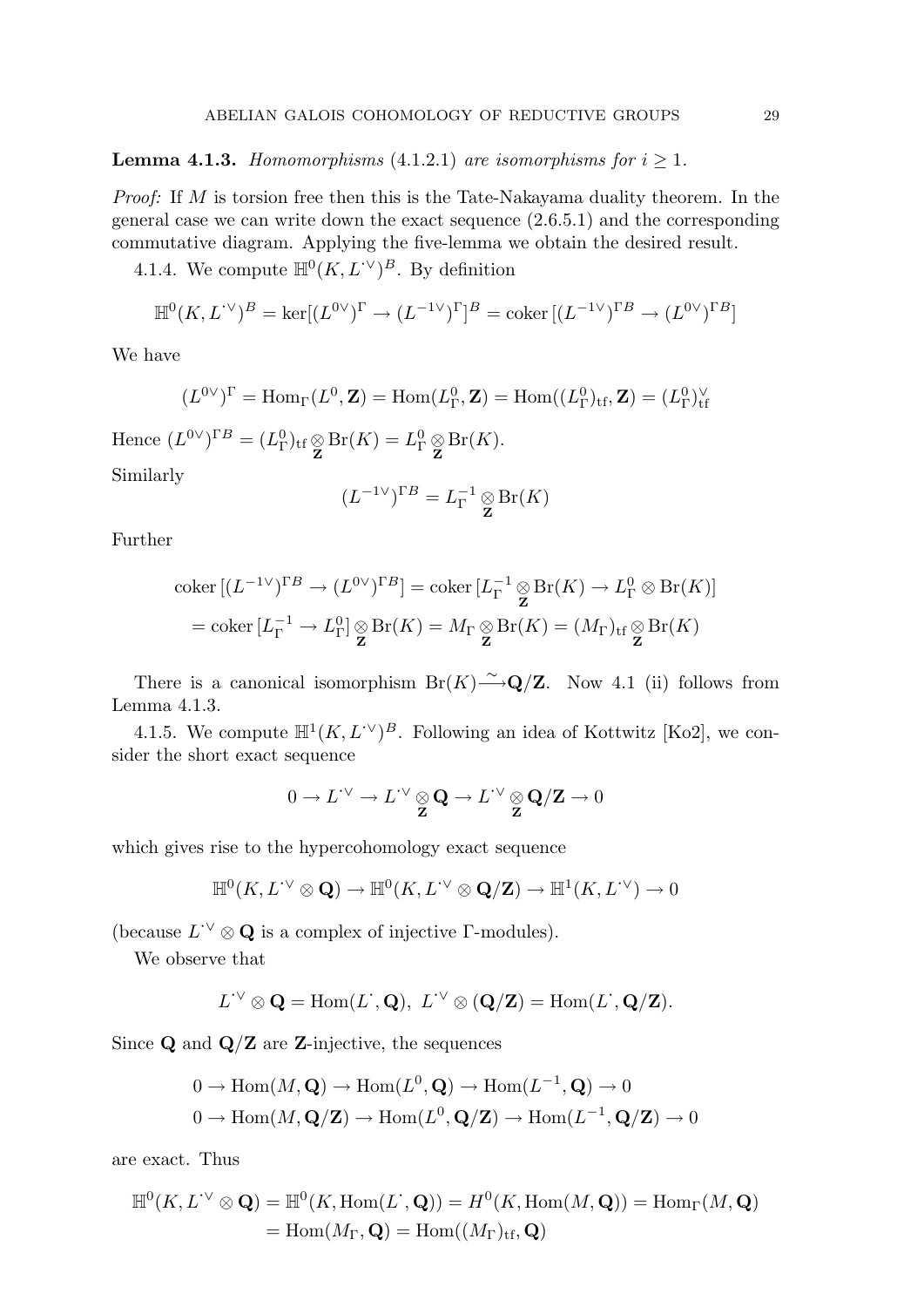and similarly

$$
\mathbb{H}^0(K, L^{\text{-}\vee} \underset{\mathbf{Z}}{\otimes} \mathbf{Q}/\mathbf{Z}) = \text{Hom}_{\Gamma}(M, \mathbf{Q}/\mathbf{Z}) = \text{Hom}(M_{\Gamma}, \mathbf{Q}/\mathbf{Z})
$$

We see that

$$
\mathbb{H}^1(K, L^{\prime \vee}) = \text{coker} [\text{Hom}(M_{\Gamma})_{\text{tf}}, \mathbf{Q}) \to \text{Hom}(M_{\Gamma}, \mathbf{Q}/\mathbf{Z})]
$$
  
= \text{coker} [\text{Hom}((M\_{\Gamma})\_{\text{tf}}, \mathbf{Q}/\mathbf{Z}) \to \text{Hom}(M\_{\Gamma}, \mathbf{Q}/\mathbf{Z})]  
= \text{Hom}(\text{ker}[M\_{\Gamma} \to (M\_{\Gamma})\_{\text{tf}}], \mathbf{Q}/\mathbf{Z}) = \text{Hom}((M\_{\Gamma})\_{\text{tors}}, \mathbf{Q}/\mathbf{Z})

Using the canonical isomorphism  $Br(K) \longrightarrow Q/Z$ , we conclude that

$$
\mathbb{H}^1(K, L^{\cdot \vee})^B = \text{Hom}((\text{Hom}(M_{\Gamma})_{\text{tors}}, \mathbf{Q}/\mathbf{Z}), \text{Br}(K)) \simeq (M_{\Gamma})_{\text{tors}}.
$$

Now 4.1 (i) follows from Lemma 4.1.3.

Proposition 4.1 is proved.

The exposition in the remaining part of this section is somewhat sketchy.

**Proposition 4.2.** For  $K = \mathbf{R}$  there are canonical isomorphisms

$$
\lambda_{\mathbf{R}}^{i} \mathcal{H}^{i}(\mathbf{R}, M, \mathbf{C}^{\times}) \tilde{\longrightarrow} \hat{H}^{i-2}(\mathbf{R}, M) \text{ for } i \geq 1.
$$

In particular

$$
\mathcal{H}^i(\mathbf{R}, M, \mathbf{C}^\times) \simeq \begin{cases} H^1(\mathbf{R}, M) & \text{if } i \text{ is odd} \\ \widehat{H}^0(\mathbf{R}, M) & \text{if } i \text{ is even } (i > 0). \end{cases}
$$

Proof: Similar to that of Proposition 4.1.

**4.3.** Now let K be a number field. Set  $\bar{\mathbf{A}} = \mathbf{A} \underset{K}{\otimes} \bar{K}$ , where **A** is the adèle ring of K. We set  $\bar{C} = \bar{\mathbf{A}}^{\times}/\bar{K}^{\times}$ .

Let M be a finitely generated  $\Gamma$ -module. Let  $L^{\cdot} \to M$  be a short torsion free resolution. We consider the short exact sequences

$$
1 \to \bar{K}^{\times} \to \bar{\mathbf{A}}^{\times} \to \bar{C} \to 1
$$

$$
0 \to L^{\cdot} \otimes \bar{K}^{\times} \to L^{\cdot} \otimes \bar{\mathbf{A}}^{\times} \to L^{\cdot} \otimes \bar{C} \to 0
$$

and the corresponding long exact sequence

(4.3.1) 
$$
\cdots \to \mathcal{H}^i(K, M, \bar{K}^\times) \to \mathcal{H}^i(K, M, \bar{\mathbf{A}}^\times) \to \mathcal{H}^i(K, M, \bar{C}) \to \cdots
$$

We would like to compute this exact sequence.

Proposition 4.4. There are canonical isomorphisms

(i)  $\lambda^1: \mathcal{H}^1(K, M, \overline{C}) \longrightarrow M_{\Gamma}$ <sub>tors</sub> (ii)  $\lambda^2: \mathcal{H}^2(K, M, \overline{C}) \tilde{\longrightarrow} (M_{\Gamma})_{\mathrm{tf}} \otimes \mathbf{Q}/\mathbf{Z}$ (iii)  $\mathcal{H}^i(K, M, \overline{C}) = 0$  for  $i \geq 3$ .

Proof: The same as that of Proposition 4.1.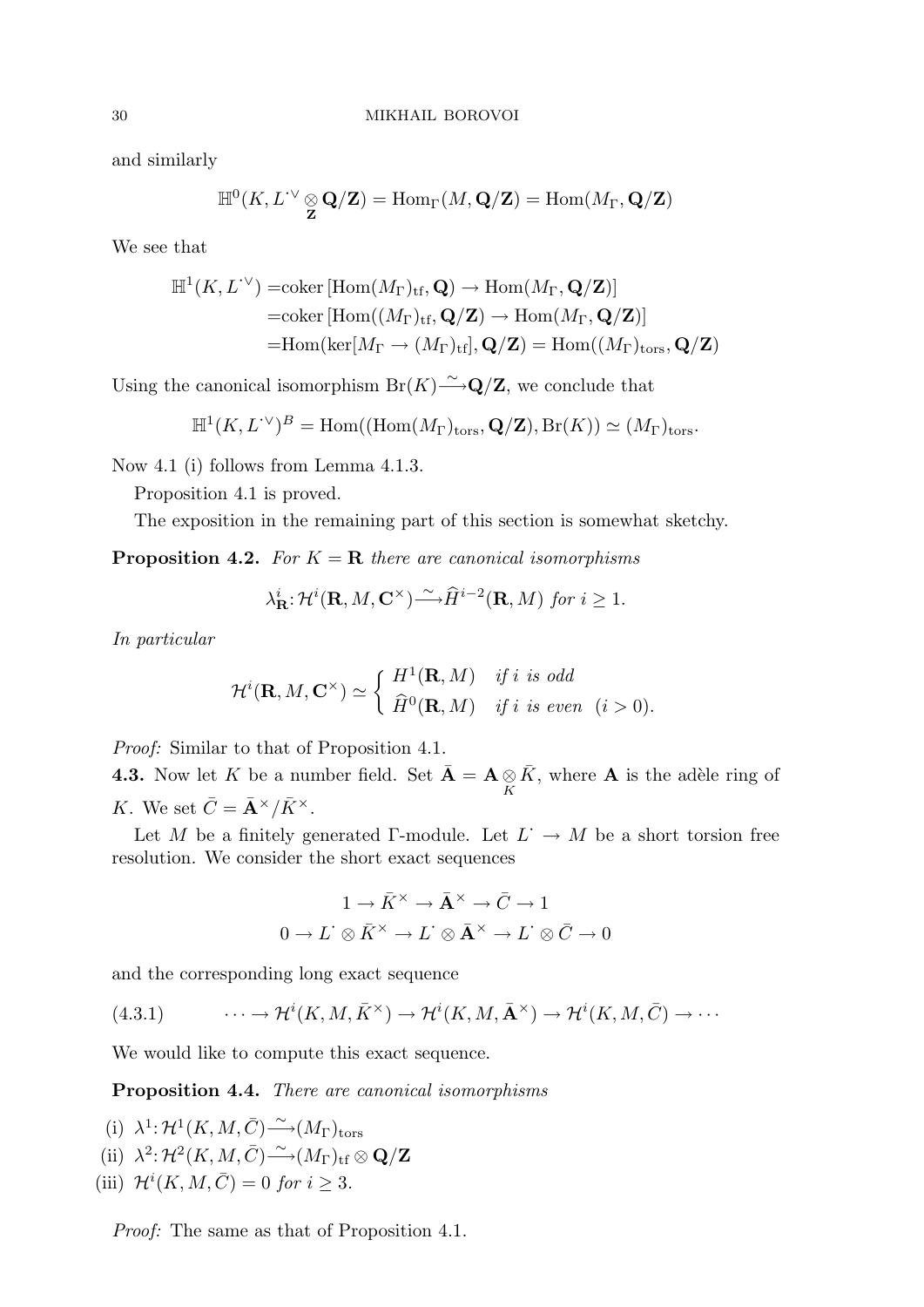Lemma 4.5. There is a canonical isomorphism

loc: 
$$
\mathcal{H}^i(K, M, \bar{\mathbf{A}}^{\times}) \simeq \bigoplus \mathcal{H}^i(K_v, M, \bar{K}_v^{\times})
$$
 for  $i \geq 1$ .

*Proof:* The embedding  $\bigoplus (K_v \underset{K}{\otimes} \bar{K}) \hookrightarrow \bar{A}^{\times}$  induces the homomorphism

$$
\oplus \mathcal{H}^i(K_v \otimes \bar{K})^{\times}) \to \mathcal{H}^i(K,M,\bar{\mathbf{A}}).
$$

By Shapiro's lemma

$$
\mathcal{H}^i(K, M, (K_v\otimes \bar{K})^{\times})=\mathcal{H}^i(K_v, M, \bar{K}_v^{\times}).
$$

Thus we obtain a homomorphism

$$
\oplus \mathcal{H}^i(K,M,\bar{K}^\times_v) \to \mathcal{H}^i(K,M,\bar{\mathbf{A}}^\times).
$$

We must prove that it is an isomoprhism. Using the exact sequences  $(2.6.5.1)$  we reduce the assertion to the well known (cf. [Vo2], 6.25) case of a torsion free module M. The lemma is proved.

**Corollary 4.6.** For any  $h \in H^{i}(K, M, \overline{K}^{\times})$  ( $i \geq 0$ ) there exists a finite set  $S \subset$  $\mathcal{V}(K)$  such that  $\mathrm{loc}_{v}(h) \in \mathcal{H}^{i}(K_{v}, M, \overline{K}_{v}^{\times})$  is zero for  $v \notin S$ .

*Proof:* It follows from the proof of Lemma 4.5 that for any  $\xi \in H^{i}(K, M, \bar{\mathbf{A}}^{\times})$  there exists a finite set  $S \subset \mathcal{V}$  such that  $\xi$  comes from  $\mathcal{H}^1(K, M, \underset{S}{\oplus} (K_v \underset{K}{\otimes} \overline{K})^{\times})$ . This implies the corollary.

4.7. We want to describe the map

$$
\mathcal{H}^i(K_v, M, \bar{K}_v^{\times}) = \mathcal{H}^i(K, M, (\bar{K} \otimes K_v)^{\times}) \to \mathcal{H}^i(K, M, \bar{\mathbf{A}}) \to \mathcal{H}^i(K, M, \bar{C})
$$

for  $i = 1, 2$ .

Set

$$
\mathcal{T}^{-1}(M) = (M_{\Gamma})_{\text{tors}}, \ \mathcal{T}^{0}(M) = M_{\Gamma} \otimes \mathbf{Q}/\mathbf{Z};
$$
  
if  $v \in \mathcal{V}_{f}$ :  $\mathcal{T}_{v}^{-1}(M) = (M_{\Gamma_{v}})_{\text{tors}}, \ \mathcal{T}_{v}^{0}(M) = M_{\Gamma_{v}} \otimes \mathbf{Q}/\mathbf{Z};$   
if  $v \in \mathcal{V}_{\infty}$ :  $\mathcal{T}^{-1}(M) = H^{-1}(\Gamma_{v}, M), \ \mathcal{T}_{v}^{0}(M) = \widehat{H}^{0}(\Gamma_{v}, M)$ 

We have canonical corestriction maps  $\mathrm{cor}^j_v: \mathcal{T}^j_v(M) \to \mathcal{T}^j(M)$ , which for  $v \in \mathcal{V}_f$ are defined in the obvious way and for  $v \in V_{\infty}$  are defined as follows:

$$
\operatorname{cor}_{v}^{-1}: \mathcal{T}_{v}^{-1}(M) = H^{-1}(\Gamma_{v}, M) \hookrightarrow (M_{\Gamma_{v}})_{\operatorname{tors}} \to (M_{\Gamma})_{\operatorname{tors}} = \mathcal{T}^{-1}(M)
$$

$$
\operatorname{cor}_{v}^{0}: \mathcal{T}_{v}^{0}(M) = \widehat{H}^{0}(\Gamma_{v}, M) \to M_{\Gamma_{v}} \otimes \left(\frac{1}{2}\mathbf{Z}/\mathbf{Z}\right) \to M_{\Gamma} \otimes \mathbf{Q}/\mathbf{Z} = \mathcal{T}^{0}(M)
$$

Proposition 4.8. The diagram

(4.8.1)  
\n
$$
\begin{array}{ccc}\n\mathcal{H}^{i}(K_{v},M,\bar{K}^{\times}{}_{v}) & \longrightarrow & \mathcal{H}^{i}(K,M,\bar{C}) \\
& \lambda_{v}^{i} \Big| \sim & \sim \Big| \lambda_{i} \\
\mathcal{T}_{v}^{i-2}(M) & \xrightarrow{\text{cor}_{v}^{i-2}} & \mathcal{T}^{i-2}(M)\n\end{array}
$$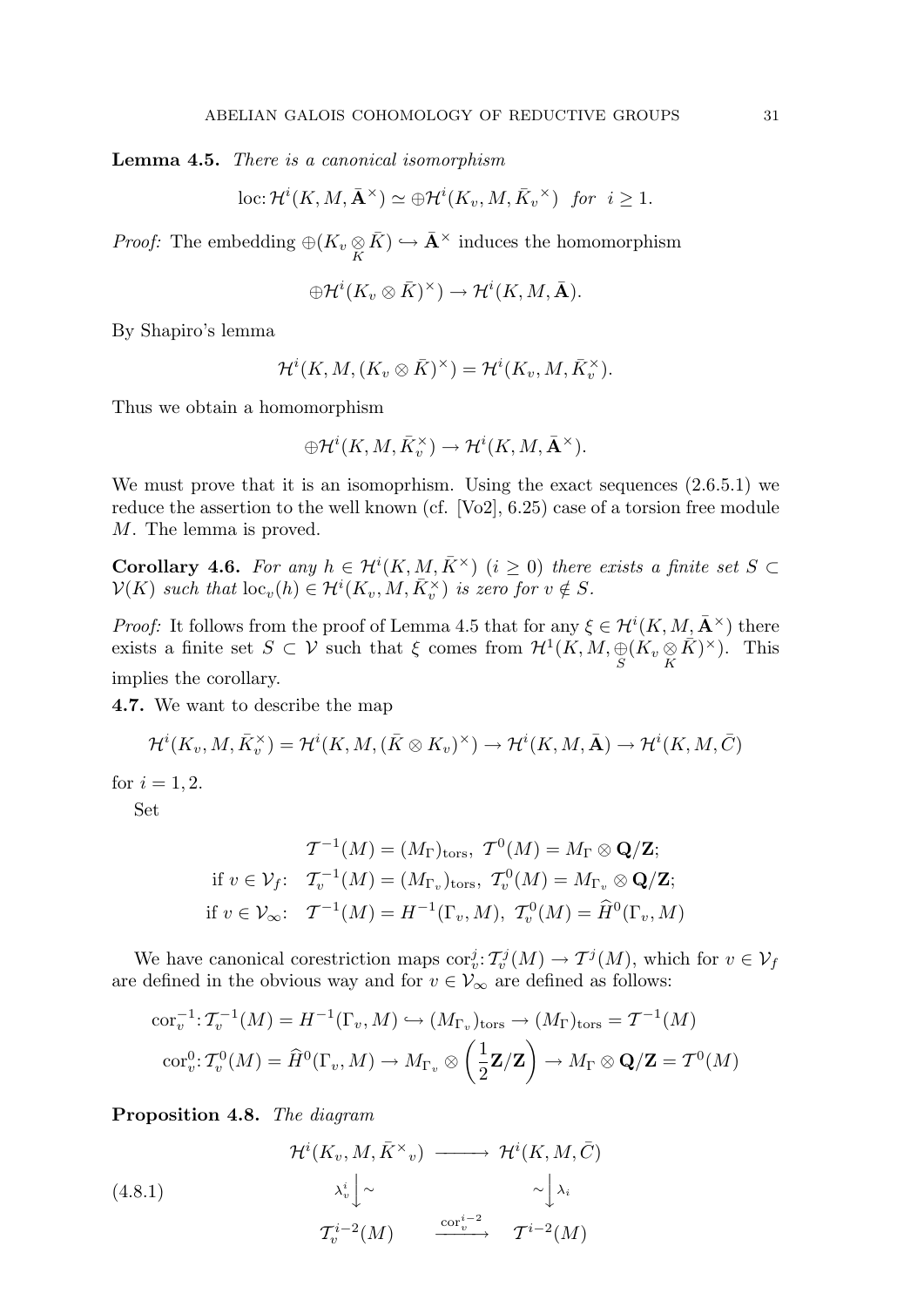commutes  $(i = 1, 2)$ , where  $\lambda^i$  and  $\lambda^i_v$  are the isomorphisms of Propositions 4.1, 4.2 and 4.4.

*Proof:* We consider the case  $i = 1$ ; the case  $i = 2$  can be treated similarly. Let  $v \in \mathcal{V}_f$ . Consider the map

$$
\text{Br}\,K_v = H^2(K_v, \bar{K}^\times)_v = H^2(K, \bar{K} \otimes K_v) \to H^2(K, (\bar{K} \otimes \mathbf{A})^\times) = H^2(K, \bar{\mathbf{A}}^\times) \to H^2(K, \bar{C})
$$

This map is known to be an isomorphism compatible with the isomorphisms

$$
\mathrm{inv}_v: \mathrm{Br} K_v \frac{\sim}{\longrightarrow} \mathbf{Q}/\mathbf{Z}
$$
  
inv:  $H^2(K, \bar{C}) \frac{\sim}{\longrightarrow} \mathbf{Q}/\mathbf{Z}$ 

We have

$$
\mathcal{H}^1(K_v, M, \bar{K}_v^{\times}) = \mathcal{T}_v^{-1}(M) \underset{\mathbf{Q}/\mathbf{Z}}{\otimes} \operatorname{Br} K_v
$$

(see the proof of Proposition 4.1), ,and, similarly,

$$
\mathcal{H}^1(K, M, \overline{C}) = \mathcal{T}^{-1}(M) \otimes H^2(K, \overline{C}),
$$

hence the diagram (4.8.1) commutes for  $i = 1, v \in V_f$ .

The case  $v \in V_{\infty}$  can be treated similarly.

Proposition 4.9. Consider the localization homomorphism

(4.9.0) 
$$
\qquad \qquad \mathrm{loc}^i_{\infty} : \mathcal{H}^i(K, M, \bar{K}^{\times}) \to \prod_{\infty} \mathcal{H}^i(K_v, M, \bar{K}^{\times}{}_{v}).
$$

Then

- (i)  $\mathrm{loc}_{\infty}^0$  has dense image;
- (ii)  $\mathrm{loc}^i_{\infty}$  is an epimorphism for  $i = 1, 2;$
- (iii)  $\mathrm{loc}^i_{\infty}$  is an isomoprhism for  $i \geq 3$ .

# Proof:

4.9.1. We prove (iii). The assertion follows from the exact sequence (4.3.1) and Propositions 4.1(iii) and 4.4(iii).

4.9.2. We prove (ii). The isomorphisms  $\lambda_v^i$  of Propositions 4.2 and 4.4 define an isomorphism  $\mathcal{H}^{i}(K, M, \bar{\mathbf{A}}^{\times}) = \bigoplus_{v \in \mathcal{V}} \mathcal{H}_{i}(K_v, M, \bar{K}^{\times}) \stackrel{\sim}{\longrightarrow} \bigoplus_{v \in \mathcal{V}}$ v∈V  $\mathcal{T}_{v}^{i}(M)$ , and we see from the exact sequence (4.3.1) and Proposition 4.8 that the image of  $\mathcal{H}^{i}(K, M, \bar{K}^{\times})$  in  $\mathcal{H}^i(K, M, \bar{\mathbf{A}}^{\times})$  is isomorphic to

$$
\ker \sum_{v \in \mathcal{V}} \mathrm{cor}^i_v : \oplus \mathcal{T}^i_v(M) \to \mathcal{T}(M).
$$

Let  $\Delta$  be the image of  $\Gamma$  in Aut M. Let K' be the corresponding Galois extension (so that Gal(K'/K) =  $\Delta$ ), and for  $v \in V$  let  $\Delta_v$  be a decomposition group of v (defined up to conjugation).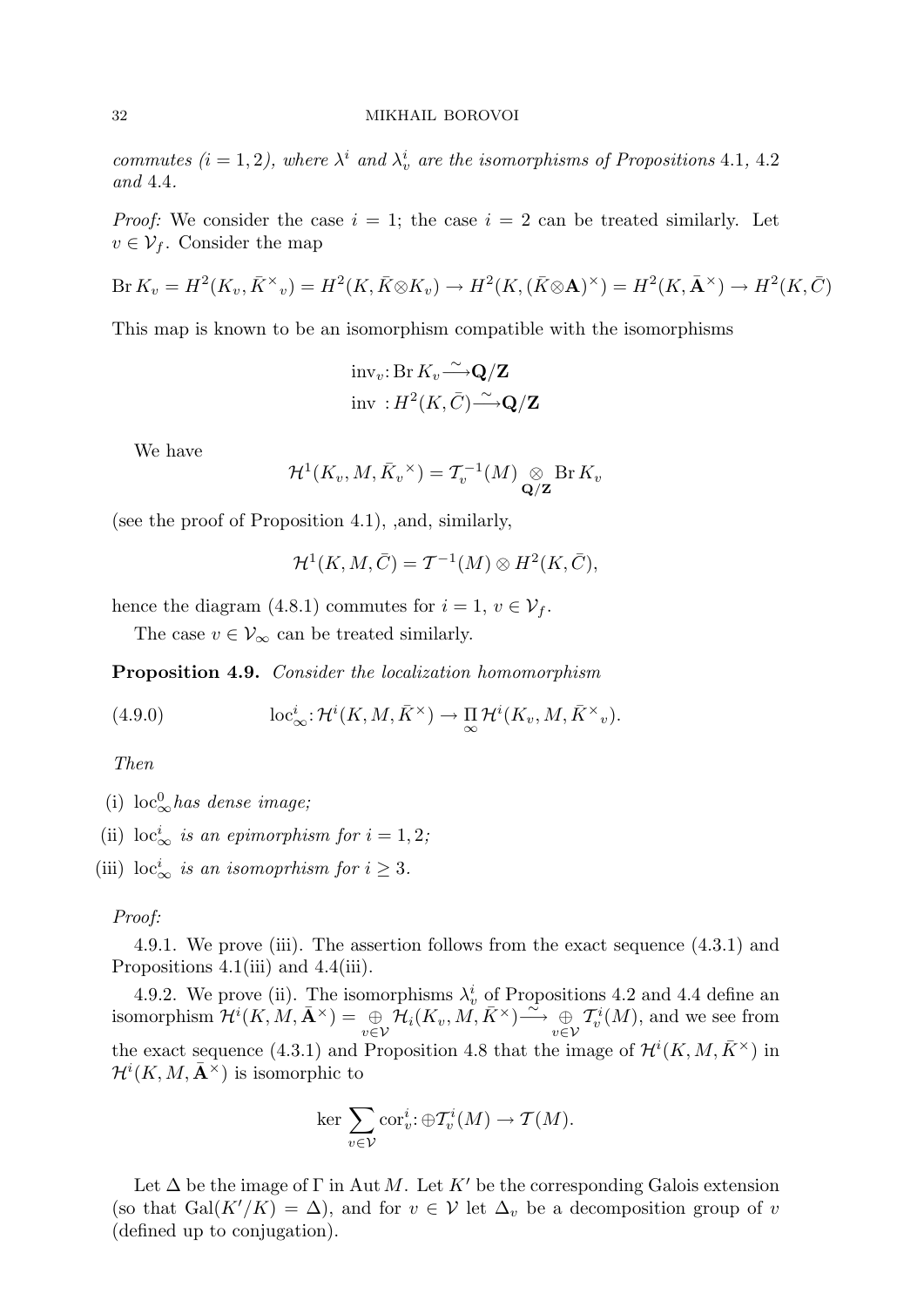Let  $v \in V$ . If  $v' \in V_f$  and  $\Delta_v = \Delta_{v'}$  (up to conjugation), then im  $\operatorname{cor}^i_v \subset \operatorname{im} \operatorname{cor}^i_{v'}$ . (These images are equal if both  $v, v \in V_f$ .) Let  $v \in V_\infty$ ; then  $\Delta_v$  is cyclic. By Chebotorev's density theorem there are infinitely many places  $v' \in V_f$  such that  $\Delta_{v'}$  is conjugate to  $\Delta_v$ . It follows that the projection

$$
\ker \sum_{v \in \mathcal{V}} \operatorname{cor}^i_v \to \bigoplus_{\infty} T^i_v(M)
$$

is surjective, which proves (ii).

4.9.3. We prove (i). Choose a set S of generators of the abelian group M, and set

$$
L^0 = \mathbf{Z}^S, L^{-1} = \ker(L^0 \to M).
$$

Let  $T_0 = \text{Hom}(L^0, \mathbb{G}_m)$  and  $T_{-1} = \text{Hom}(L^{-1}, \mathbb{G}_m)$  be the corresponding tori. Then  $H<sup>1</sup>(K', T<sub>0</sub>) = 0$  for any extension k' of K. We have the commutative diagram

$$
T_0(K) \longrightarrow \mathcal{H}^0(K, M, \bar{K}^{\times}) \longrightarrow H^1(K, T_{-1}) \longrightarrow 1
$$
  
\n
$$
\downarrow \qquad \qquad \downarrow \qquad \qquad \downarrow
$$
  
\n
$$
\Pi T_0(K_v) \longrightarrow \Pi \mathcal{H}^0(K_v, M, \bar{K}_v^{\times}) \longrightarrow \Pi H^1(K_v, T_{-1}) \longrightarrow 1
$$

The right vertical arrow in this diagram is surjective (cf. [Ha1], II, A.1.2 or [Sa], 1.8), and the left vertical arrow has dense image (by the real approximation theorem, see  $[Vo2]$ , 6.36 or  $[Sal, 3.5(iii))$ . Hence the middle vertical arrow has dense image, which was to to be proved.

**Corollary 4.10** (Tate-Poitou). If  $i = 2$  and M is finite then (4.9.0) is an isomorphism.

*Proof:* This follows from the exact sequence  $(4.3.1)$  and Propositions  $4.1(ii)$  and 4.4(ii).

Proposition 4.11. The canonical homomorphisms

$$
\mathbf{tf}_{*} \colon \mathcal{H}^{2}(K, M, \bar{K}^{\times}) \to H^{2}(K, M_{\mathrm{tf}} \otimes \bar{K}^{\times})
$$
  

$$
\mathrm{loc}_{\infty} \colon \mathcal{H}^{2}(K, M, \bar{K}^{\times}) \to \mathop{\Pi}_{\infty} \mathcal{H}^{2}(K_{v}, M, \bar{K}^{\times}_{v})
$$

define an isomorphism of  $\mathcal{H}^2(K, M, \bar{K}^\times)$  on the fiber product of  $H^2(K, M_{\rm tf} \otimes \bar{K}^\times)$ over  $\Pi_{\infty} \mathcal{H}^2(K_v, M, \bar{K}_v^{\times})$  and  $\Pi_{\infty} H^2(K_v, M_{\text{tf}} \otimes \bar{K}^{\times}).$ 

Let  $T_M$  be the K-torus such that  $X_*(\bar{T}) = M_{\textrm{tf}}$ . We have computed  $\mathcal{H}^2(K,M,K^{\times})$ in terms of the Galois cohomology  $H^2(K,T_M)$  of this torus and of the real cohomology groups  $\mathcal{H}^2(K, M, \bar{K}^\times v) \simeq \widehat{H}^0(K_v, M)$ .

Proof: Consider the canonical short exact sequence

$$
0 \to M_{\rm tors}{\xrightarrow{i}} M {\xrightarrow{\rm tf}} M_{\rm tf} \to 0
$$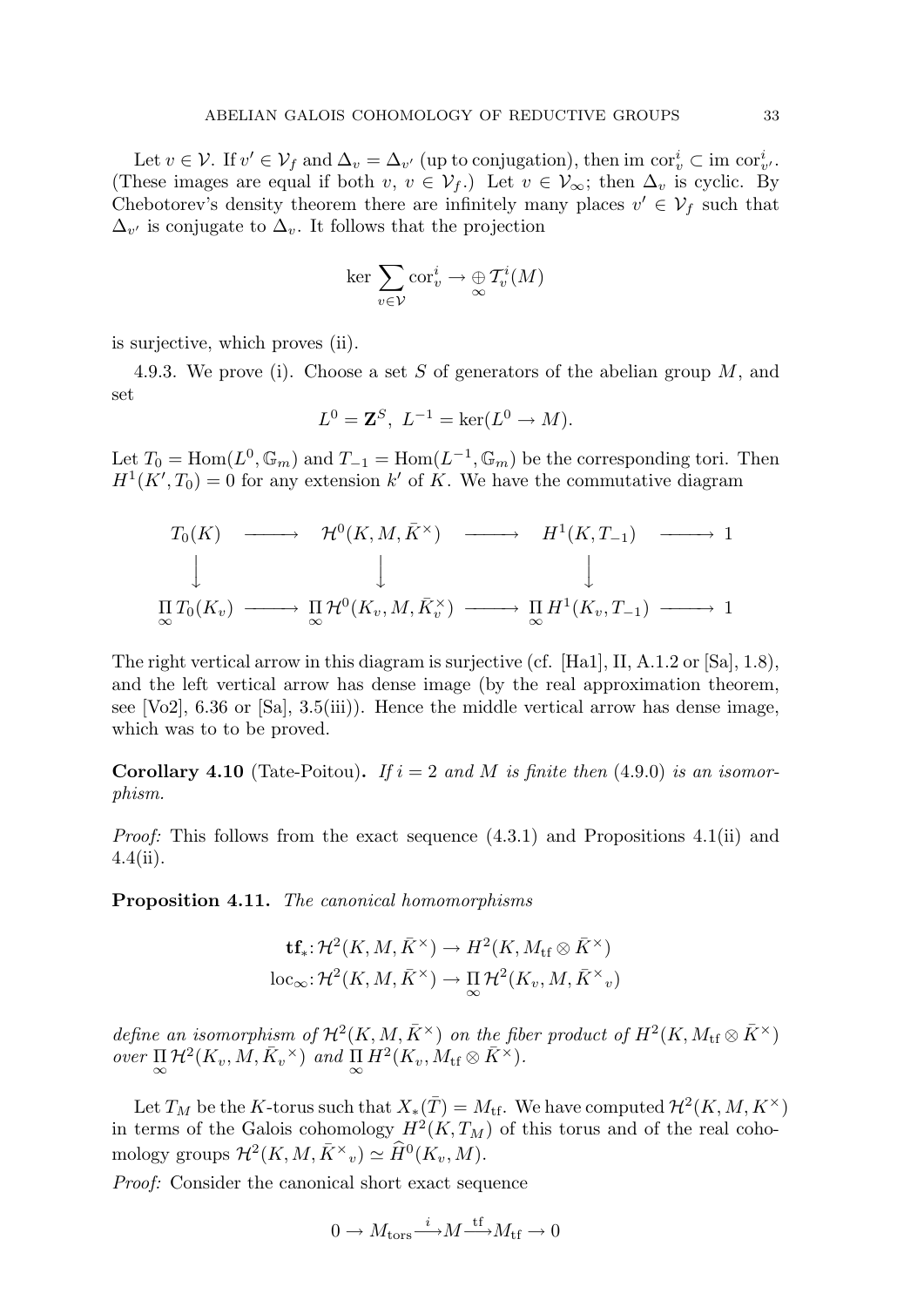and the corresponding commutative diagram

$$
H^{1}(K, T_{M}) \xrightarrow{\delta} H^{3}(K, M_{\text{tors}}(1)) \xrightarrow{i_{*}} \mathcal{H}^{2}(K, M, \bar{K}^{\times}) \xrightarrow{\text{tf}_{*}} H^{2}(K, T_{M})
$$

$$
\downarrow \text{loc}_{\infty} \qquad \qquad \downarrow \text{loc}_{\infty} \qquad \qquad \downarrow \text{loc}_{\infty} \qquad \qquad \downarrow \text{loc}_{\infty}
$$

$$
\prod_{\infty} H^{1}(K_{v}, T_{M}) \xrightarrow{\delta} \prod_{\infty} H^{3}(K, M_{\text{tors}}(1)) \xrightarrow{i_{*}} \prod_{\infty} H^{2}(K, M, \bar{K}^{\times}) \xrightarrow{\text{tf}_{*}} \prod_{\infty} H^{2}(K, T_{M})
$$

with exact rows. It is clear that

$$
tf_* \times \text{loc}_{\infty}: \mathcal{H}^2(K, M, \bar{K}^\times) \to H^2(K, T_M) \times \prod_{\infty} \mathcal{H}^2(K_v, M, \bar{K}^\times_v)
$$

define a homomorphism  $j$  from  $\mathcal{H}^2(K,M,\bar{K}^\times)$  to the fiber product over  $\prod_{\infty} H^2(K_v,T_M)$ .

We prove that j is injective. Suppose  $\xi \in \text{ker } j$ . Then  $\xi \in \text{ker } tf_*,$  hence  $\xi = i_*(\eta)$  for some  $\eta \in H^3(K, M, (1))$ . Now, since  $\xi \in \text{ker loc}_{\infty}, i_*(\text{loc}_{\infty}(\eta)) = 0$ , hence  $\mathrm{loc}_{\infty}(\eta) = \delta(\zeta_{\infty})$  for some  $\zeta_{\infty} \in \prod_{\infty} H^1(K_v, T_M)$ . Since the map

$$
\mathrm{loc}^1_{\infty}: H^1(K, T_M) \to \prod_{\infty} H^1(K_v, T_M)
$$

is surjective ([Ha], II, A.1.2, see also [Sa], 1.8), there exists  $\zeta \in H^1(K,T_M)$  such that  $\zeta_{\infty} = \text{loc}_{\infty}(\zeta)$ . We see that  $\text{loc}_{\infty}(\delta(\zeta)) = \text{loc}_{\infty}(\eta)$ . By Corollary 4.7 the map  $\mathrm{loc}^3_\infty: H^3(K, M_{\mathrm{tors}}(1))$ 

 $\to \prod_{\infty} H^3(K_v, M_{\text{tors}}(1))$  is bijective, hence  $\delta(\zeta) = \eta$ . By construction  $\xi = i_*(\eta)$ . We conclude that  $\xi = 0$ . This proves the injectivity of j.

The proof of the surjectivity of  $j$  is left to the reader.

4.12 Let  $F/K$  be a finite Galois extension such that  $Gal(\overline{K}, F)$  acts on M trivially. We set  $\Delta = \text{Gal}(F/K)$ . Then M is a  $\Delta$ -module. Consider the cokernel

$$
c_1(F/K, M) = \text{coker}\left[\bigoplus_v H_1(\Delta_v, M)^{\Sigma \text{ cor}_v} H_1(\Delta, M)\right]
$$

where cor<sub>v</sub> is the corestriction map, and  $\Delta_v$  is a decomposition group of v in F. One can show that  $c_1(F/K, M)$  does not depend on the choice of F. We write  $c_1(K, M)$  for  $c_1(F/K, M)$ . We set

$$
\mathrm{III}_{\mathcal{H}}^1(K,M) = \mathrm{ker}[\mathrm{loc}\,:\mathcal{H}^1(K,M,\bar{K}^\times) \to \underset{v}{\oplus} \mathcal{H}^1(K_v,M,\bar{K}^\times)_v].
$$

Proposition 4.13. There is a canonical isomorphism

$$
c_1(K,M) \tilde{\longrightarrow} \mathrm{III}^1_{\mathcal{H}}(K,M)
$$

*Idea of proof:* One can show that  $\amalg_{\mathcal{H}}^1(K, M)$  is canonically isomorphic to

$$
\mathrm{III}_{\mathcal{H}}^1(F/K, M) := \mathrm{ker}[\mathcal{H}^1(F/K, M, F^\times) \to \mathcal{H}^1(F/K, M, (\mathbf{A} \underset{K}{\otimes} F)^\times)],
$$

where  $F/K$  is as in 4.12. We write  $\Delta$  for  $Gal(F/K)$ . This kernel is the cokernel of

$$
\widehat{\mathcal{H}}^{0}(\Delta, M, (\mathbf{A} \otimes F)^{\times}) \to \widehat{\mathcal{H}}^{0}(\Delta, M, (\mathbf{A} \otimes F)^{\times}/F^{\times})
$$

(see Remark 2.5.3 for the definitions of the groups  $\hat{\mathcal{H}}^i$ ). Then we compute the groups and the homomorphism by the method used in the proof of Propositions 4.1, 4.4 and Lemma 4.5. We show that this homomorphism is

$$
\oplus H_1(\Delta_v, M) \xrightarrow{\Sigma \operatorname{cor}_v} H_1(\Delta, M).
$$

This proves the assertion.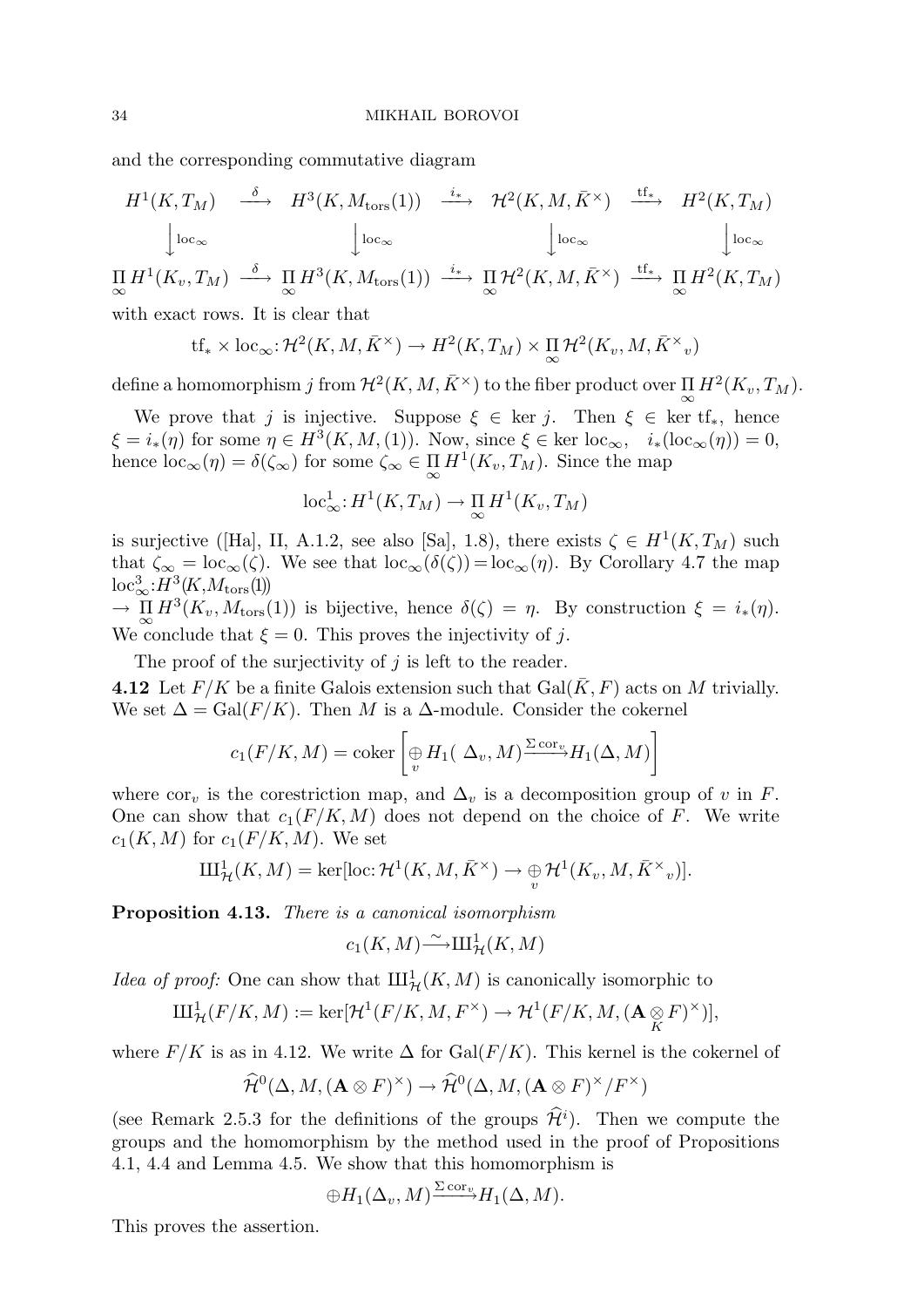### 5. Galois cohomology over local and number fields

In this section we apply the results of Sections 3 and 4 to the study of the usual (non-abelian) Galois cohomology of connected reductive groups over local and (especially) number fields.

5.0. We will need the following fundamental results on Galois cohomology over local and global fields.

**Theorem 5.0.1** ([Kn1], [Kn3]). Let G be a simply connected group over a nonarchimedian local field K. Then  $H^1(K, G) = 1$ .

Another proof of this result appeared in [Br-T].

**5.0.2.** Let K be a number field. A K-group G is said to satisfy the Hasse principle if

$$
\mathrm{III}(G) := \ker[H^1(K, G) \to \prod_{v \in \mathcal{V}} H^1(K_v, G)] = 0.
$$

Theorem 5.0.3 (Kneser-Harder-Chernousov). For any semisimple simply connected

group G over a number field K, the map

$$
H^1(K, G) \to \prod_{\infty} H^1(K_v, G)
$$

is bijective.

In particular, the Hasse principle is valid for such a group.

The classical groups were treated by Kneser (cf. [Kn2], [Kn3]), and the exceptional ones, excepting  $E_8$ , by Harder [Ha1]. The proof in the most difficult case, E8, initiated by Harder [Ha1], has recently been completed by Chernousov [Ch].

We begin with proving that the maps  $ab^0$  and  $ab^1$  are in some cases surjective.

**Proposition 5.1.** Let  $K$  be a non-archimedian local field. Then for any connected reductive group G the homomorphism  $ab^0: G(K) \to H^0_{ab}(K, G)$  is surjective.

Proof: We have an exact sequence

$$
G(K) \xrightarrow{\text{ab}^0} H_{\text{ab}}^0(K) \to H^1(K, G^{\text{sc}})
$$

(cf. 3.10), and by Theorem 5.0.1  $H^1(K, G^{\text{sc}}) = 0$ . This proves the proposition.

**Remark 5.1.1.** For  $K = \mathbf{R}$  the homomorphism ab<sup>0</sup> is in general non-surjective. For example let  $\mathfrak A$  denote the algebra of the Hamiltonian quaternions over  $\mathbf R$ . Set  $G = \mathfrak{A}^{\times}$ ; then  $G^{\text{ss}}$  is simply connected and  $G^{\text{tor}} = \mathbb{G}_m$ . Hence

$$
\mathrm{ab}^0 \colon G(\mathbf{R}) \to H^0_\mathrm{ab}(\mathbf{R}, G) = \mathbb{G}_m(\mathbf{R}) = \mathbf{R}^\times
$$

is the reduced norm

$$
\mathrm{Nm}_{\mathfrak{A}/\mathbf{R}}\!\!:\!\mathfrak{A}^\times\rightarrow\mathbf{R}^\times
$$

We see that

$$
\text{im ab}_G^0 = \mathbf{R}_+^{\times} \neq \mathbf{R}^{\times} = H_{\text{ab}}^0(\mathbf{R}, G).
$$

**Corollary 5.2.** If K is a non-archimedian local field, then  $H^0_{ab}(K, G) = G(K)/\rho(G^{sc}(K))$ .

To prove the surjectivity of  $ab<sup>1</sup>$  for local and global fields we need the notion of a fundamental torus.

# 5.3. Fundamental tori (a survey).

Let  $K$  be a local field and let  $G$  be a connected reductive  $K$ -group.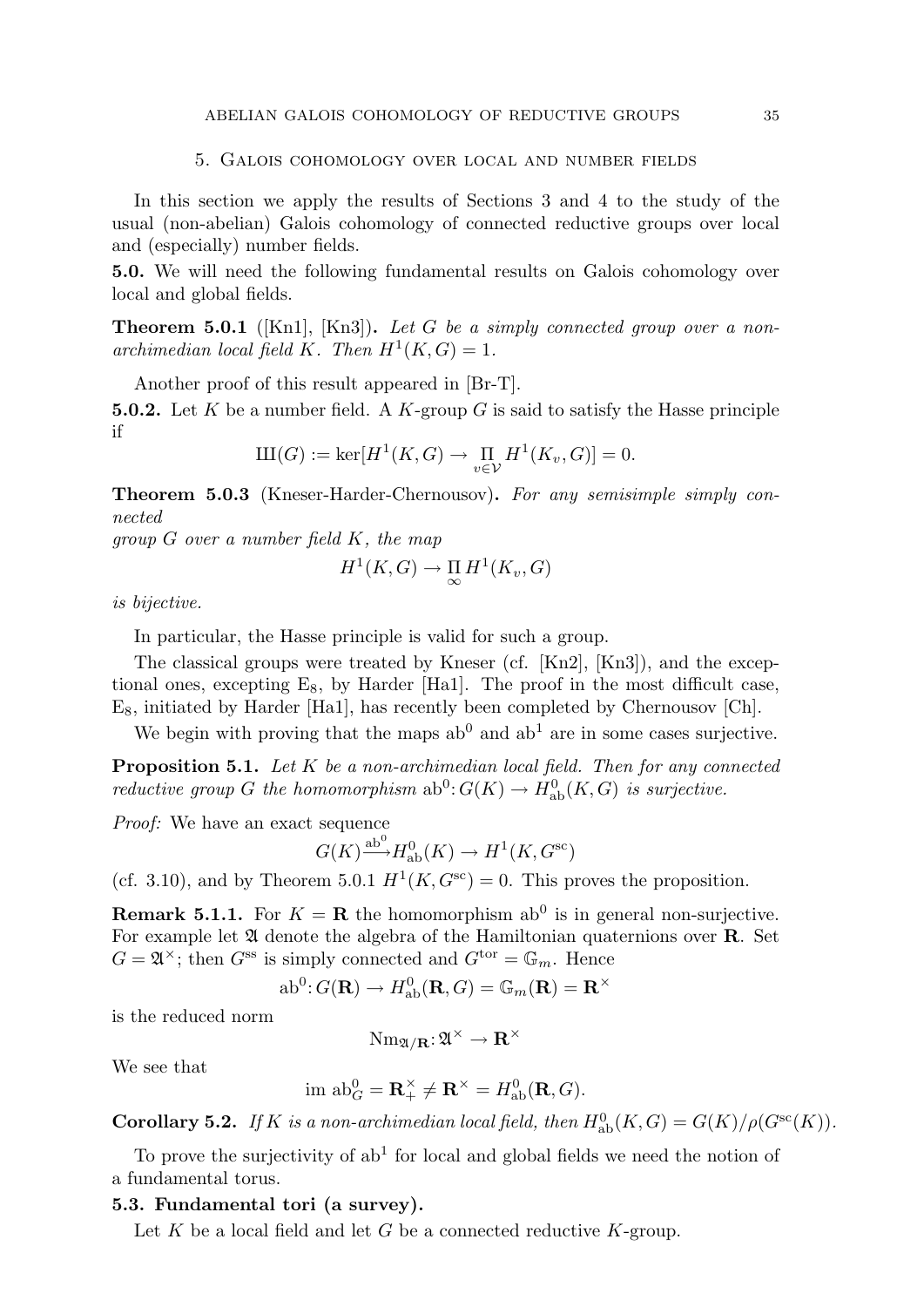**Definition 5.3.1** [Ko3]. A fundamental torus  $T \subset G$  is a maximal torus of minimal K-rank.

There is a one-to-one correspondence between the maximal K-tori of G and maximal K-tori of  $G^{sc}$ :

$$
T \subset G \longmapsto T^{(\text{sc})} \subset G^{\text{sc}}
$$

$$
T' \subset G^{\text{sc}} \longmapsto \rho(T') \cdot Z(G)^0
$$

where  $Z(G)^0$  is the connected component of the center of G. We see that a maximal torus  $T \subset G$  is fundamental in G if and only if  $T^{(sc)}$  is fundamental in  $G^{sc}$ .

**Proposition 5.3.2** ([Kn1], II, p. 271). If  $T \subset G$  is a fundamental torus of a semisimple group over a non-archimedian field, then T is anisotropic.

In other words, in this case G contains anisotropic maximal tori.

**Lemma 5.3.3** [Ko3]. Let T be a fundamental torus of a simply connected semisimple group G over a local field K. Then  $H^2(K,T) = 0$ .

*Proof:* If K is non-archimedian, then T is anisotropic, and by Tate-Nakayama duality  $H^2(K,T) = 0$ . Now suppose  $K = \mathbf{R}$ . Then T is isomorphic to a product of a compact torus and a torus fo the form  $(R_{\mathbf{C}/\mathbf{R}}\mathbb{G}_m)^n$  (cf. e.g. [Ko3], Lemma 10.4), hence  $H^2(\mathbf{R}, T) = 0$ .

**Lemma 5.3.4** ([Ko3], 10.1, see also [Brv1]). Let  $T \subset G$  be a fundamental torus of a reductive **R**-group. Then the map  $H^1(\mathbf{R},T) \to H^1(\mathbf{R},G)$  is surjective.

**Theorem 5.4.** If K is a local field, then the map  $ab_G^1$ :  $H^1(K, G) \to H^1_{ab}(K, G)$  is surjective.

This result is essentially due to Kottwitz [Ko3].

*Proof:* It suffices to find a maximal torus  $T \subset G$  such that the map

$$
H^1(K, T) \to H^1_{\text{ab}}(K, G) = \mathbb{H}^1(K, T^{(\text{sc})} \to T)
$$

is surjective. Let T be a fundamental torus of G; then  $T^{(sc)}$  is a fundamental torus of  $G^{sc}$ . From the exact sequence  $(2.12.2)$ 

$$
H^1(K, T) \to H^1_{\text{ab}}(K, G) \to H^2(K, T^{(\text{sc})}),
$$

where  $H^2(K, T^{(\text{sc})}) = 0$  by Lemma 5.3.3, we see tht for such T the map  $H^1(K, T) \to$  $H^1_{ab}(K, G)$  is surjective. The theorem is proved.

**Corollary 5.4.1.** If K is a non-archimedian local field, then the map  $ab_G^1$  of Theorem 5.4 is bijective.

*Proof:* By Corollary 3.17 any fiber of  $ab_G^1$  comes from  $H^1(K, \psi G^{\text{sc}})$  for some cocycle  $\psi \in Z^1(K, G)$ . Since  $\psi G^{\rm sc}$  is simply connected, by Theorem 5.0.1  $H^1(K, \psi G^{\rm sc}) = 1$ . Hence the map  $ab_G^1$  is injective. By Theorem 5.4  $ab_G^1$  is surjective. Thus  $ab_G^1$  is bijective, which was to be proved.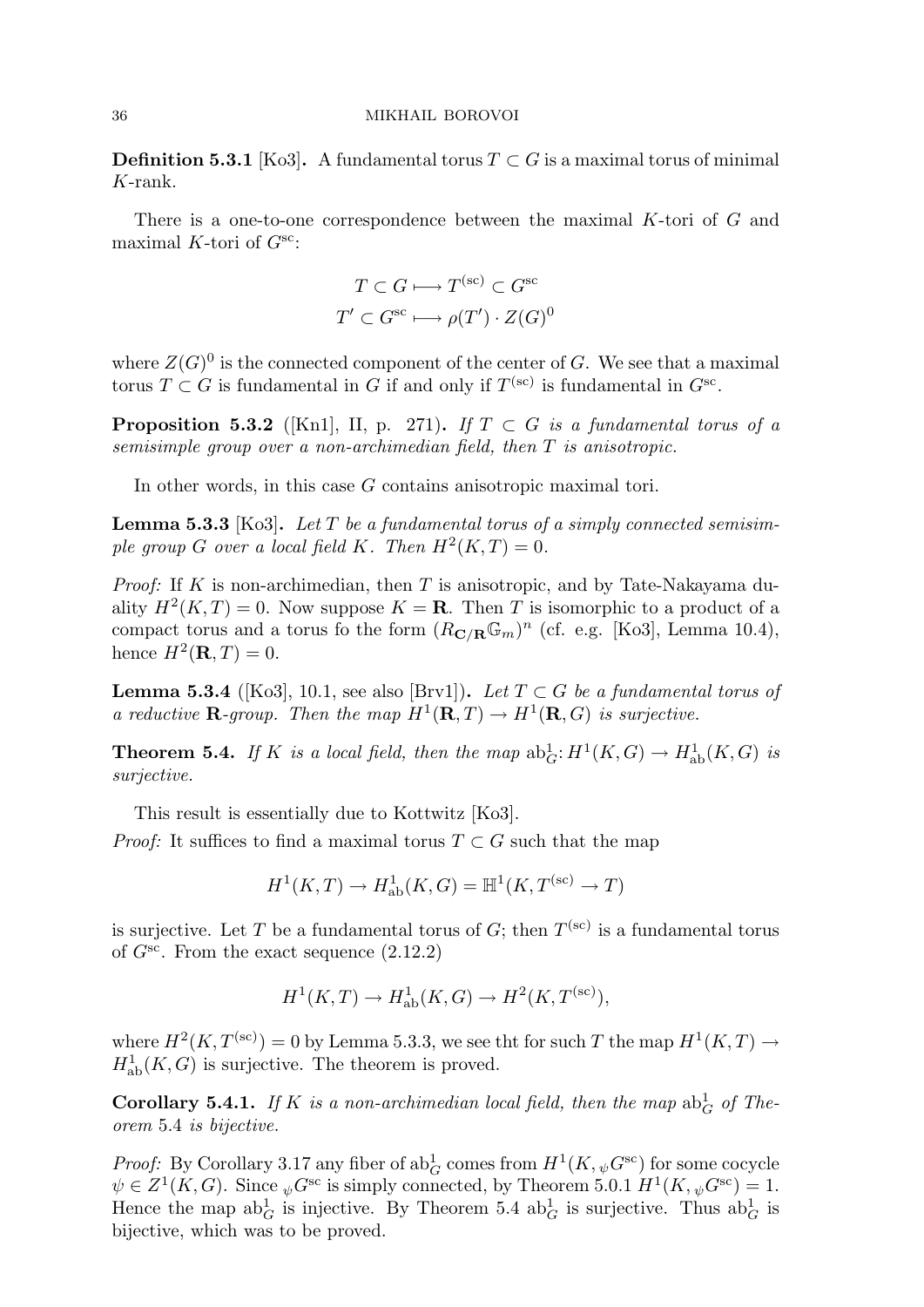**Corollary 5.5** [Ko3]. Let G be a connected reductive group over a local field  $K$ . Set  $M = \pi_1(\bar{G})$ .

- (i) If K is non-archimedian, then there is a canonical, functorial in  $G$  bijection  $H^1(K,G)$  $\rightarrow (M_{\Gamma})_{\text{tors}},$  where  $\Gamma = \text{Gal}(K/K)$ .
- (ii) If  $K = \mathbf{R}$ , then there is a canonical, functorial in G surjective map

$$
H^1(\mathbf{R}, G) \to \widehat{H}^{-1}(\mathbf{R}, M) = H^1(\mathbf{R}, M)
$$

*Proof:* (i) By Corollary 5.4.1 the map  $ab_G^1$  is bijective. By Proposition 4.1 (i)  $H^1_{ab}(K, G) = (M_{\Gamma})_{\text{tors}}$ . The assertion (i) is proved.

(ii) By Theorem 5.4 ab<sup>1</sup><sub>G</sub> is surjective, and by Proposition 4.2  $H^1_{ab}(\mathbf{R}, G) = \hat{H}^{-1}(\mathbf{R}, M) = H^1(\mathbf{R}, M)$  $H^1(\mathbf{R}, M)$ , which proves the assertion (ii).

5.6 To investigate Galois cohomology over number fields we need some lemmas. Throughout this subsection  $K$  is a number field.

**Lemma 5.6.1** (Kneser-Harder). Let G be a connected K-group. Then the map

$$
\mathrm{loc}_{\infty} : H^1(K, G) \to \prod_{\infty} H^1(K_v, G)
$$

is surjective.

Proof: See [Ha1], II, 5.5.1. See also [Kn3].

**Lemma 5.6.2** (Kneser-Harder). Let T be a K-torus. Suppose that there is a place  $v_0$  of K such that T is anisotropic over  $K_{v_0}$ . Then

$$
III^{2}(K, T) := \ker[H^{2}(K, T) \to \prod_{v \in V} H^{2}(K_{v}, T)] = 0.
$$

Proof: See[Ha1], II, p. 408, or [Kn3], 3.2, Thm. 7, p. 58, or [Sa], 1.9.3.

**Lemma 5.6.3** (Harder). Let G be a K-group. Let  $\Sigma \subset V$  be a finite set of places of K. For any  $v \in \Sigma$  let  $T_v \subset G_{K_v}$  be a maximal torus. Then there exists a maximal torus  $T \subset G$  such that  $T_{K_v}$  is conjugate to  $T_v$  under  $G(K_v)$  for any  $v \in \Sigma$ .

Proof: See [Ha], II, Lemma 5.5.3.

**Lemma 5.6.4.** Let G be a semisimple simply connected K-group. Let  $j: T \hookrightarrow G$ be a maximal torus of G such that for every  $v \in V_{\infty}$  the torus  $T_{K_v}$  is fundamental in  $G_{K_v}$ . Then the map

$$
j_*: H^1(K, T) \to H^1(K, G)
$$

is surjective.

*Proof:* Let  $\xi \in H^1(K, G)$ . By Lemma 5.3.4 the map  $j_*: H^1(K_v, T) \to H^1(K_v, G)$  is surjective for  $v \in V_{\infty}$ . Hence for any  $v \in V_{\infty}$  there exists an element  $\eta_v \in H^1(K_v, T)$ such that  $j_*(\eta_v) = \text{loc}_v(\xi)$ . By Lemma 5.6.1 the homomorphism  $\text{loc}_{\infty} : H^1(K,T) \to$  $\prod_{\infty} H^1(K_v, T)$  is surjective. Hence there is an element  $\eta \in H^1(K, T)$  such that  $\eta_v = \text{loc}_v(\eta)$  for all  $v \in V_\infty$ . We see that  $\text{loc}_\infty(j_*(\eta)) = \text{loc}_\infty(\xi)$ . By Theorem 5.0.3 it follows that  $\xi = j_*(\eta)$ . The lemma is proved.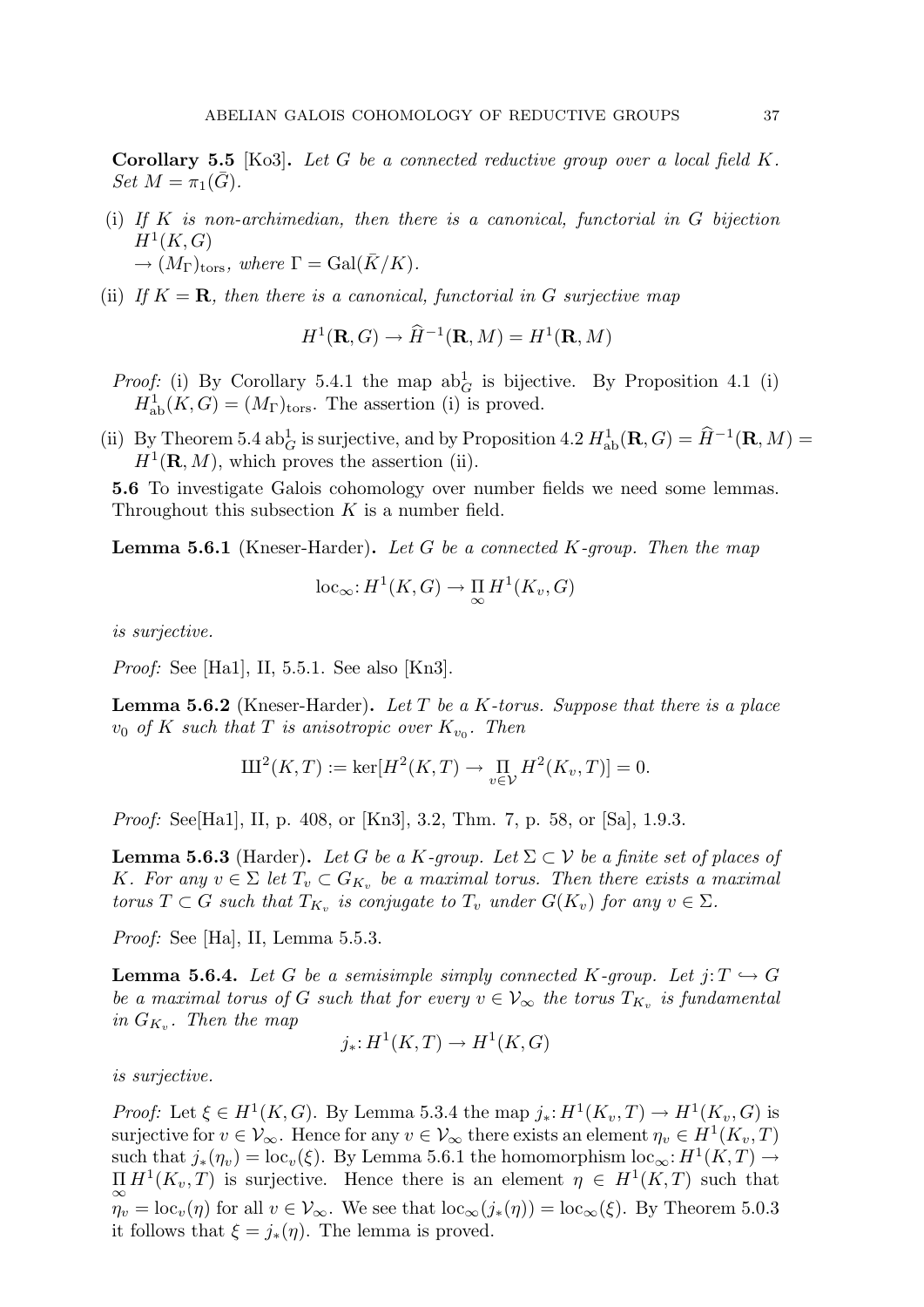**Lemma 5.6.5.** Let G be a semisimple simply connected K-group and let  $\Sigma \subset V(K)$ be a finite set of places of K. Then there exists a maximal K-torus  $i: T \hookrightarrow G$  with the following properties:

- (i)  $H^2(K_v, T) = 0$  for  $v \in \Sigma$ ;
- (ii)  $III^2(K, T) = 0;$

(iii) the map  $j_*: H^1(K,T) \to H^1(K,G)$  is surjective.

Proof: We may and will assume that  $\Sigma \supset V_{\infty}$  and that  $\Sigma$  contains at least one non-archimedian place  $v_0$  of K. For every place  $v \in \Sigma$  choose a fundamental torus  $T_v \subset G_{K_v}$ . By Lemma 5.6.3 there exists a K-torus  $T \subset G$  such that  $T_{K_v}$  is conjugate to  $T_v$  for all  $v \in \Sigma$ . We see that  $T_{K_v}$  is fundamental for any  $v \in \Sigma$ . Hence by Lemma 5.3.3  $H^2(K_v, T) = 0$ , which proves (i). The torus T is fundamental over  $K_{v_0}$ , where  $v_0 \in \mathcal{V}_f(K)$ , hence by Lemma 5.3.2 T is  $K_{v_0}$ -anisotropic. By Lemma 5.6.2  $\mathop{\rm III}\nolimits^2(K,T) = 0$ , which proves (ii). Since  $\Sigma \supset \mathcal{V}_{\infty}$ , the assertion (iii) follows from Lemma 5.6.4. The lemma is proved.

Now we can prove an analogue of Theorem 5.4 for number fields.

**Theorem 5.7.** Let G be a connected reductive group over a number field  $K$ . Then the map  $ab^1$ :  $H^1(K, G) \to H^1_{ab}(K, G)$  is surjective.

*Proof:* Let  $h \in H^1_{ab}(K, G)$ . It suffices to construct a torus  $T \subset G$  such that the image of  $H^1(K, T)$  in  $\mathbb{H}^1(K, T^{(\text{sc})} \to T) = H^1_{\text{ab}}(K, G)$  contains h.

By Corollary 4.6 there exists a finite set S of places of K such that  $\text{loc}_{v}(h) = 0$ for  $v \notin S$ . Let  $T' \subset G^{sc}$  be a maximal torus such as in Lemma 5.6.5. We set  $T = \rho(T^{(sc)}) \cdot Z(G)^0$ ; then  $T^{(sc)} = T'$ . Consider the exact sequence (2.12.2)

$$
\cdots \to H^1(K,T) \to H^1_{\mathrm{ab}}(K,G) \xrightarrow{\delta} H^2(K,T^{(\mathrm{sc})}) \to \cdots
$$

Set  $\eta = \delta(h)$ ; then  $\mathrm{loc}_{v}(\eta) = 0$  for  $v \notin S$ . Since  $H^2(K_v, T^{(\mathrm{sc})}) = 0$  for  $v \in S$  by 5.6.5 (i), we see that  $\text{loc}_{v}(\eta) = 0$  for  $v \in S$  as well. Thus  $\eta \in III^2(K, T^{(\text{sc})})$ . By 5.6.5 (ii)  $\text{III}^2(K, T^{(\text{sc})}) = 0$ . We conclude that  $\eta = 0$ . Hence h comes from  $H^1(K, T)$ . The theorem is proved.

#### Proposition 5.8. Let

(5.8.1) 1 → G<sup>1</sup> i −→G<sup>2</sup> j −→G<sup>3</sup> → 1

be an exact sequence of connected reductive K-groups. Suppose that the maps  $ab_{G_2}^1$ and  $ab_{G_2}^1$  are surjective. Then the sequence

(5.8.2) 
$$
H^1(K, G_2) \xrightarrow{j_*} H^1(K, G_3) \xrightarrow{\Delta} H^2_{\text{ab}}(K, G_1) \longrightarrow H^2_{\text{ab}}(K, G_2)
$$

is exact, where the connecting homomorphism  $\Delta$  is the composition

$$
H^1(K, G_3) \xrightarrow{\text{ab}^1} H^1_{\text{ab}}(K, G_3) \xrightarrow{\delta} H^2_{\text{ab}}(K, G_1).
$$

Proof: Consider the commutative diagram

$$
H^1(K, G_2) \xrightarrow{j_*} H^1(K, G_3)
$$
  
\n
$$
\downarrow^{\text{ab}_3} \qquad \qquad \downarrow^{\text{ab}_3}
$$
  
\n
$$
H^1_{\text{ab}}(K, G_2) \xrightarrow{j_*} H^1_{\text{ab}}(K, G_3) \xrightarrow{\delta} H^2_{\text{ab}}(K, G_1) \xrightarrow{i_*} H^2_{\text{ab}}(K, G_2)
$$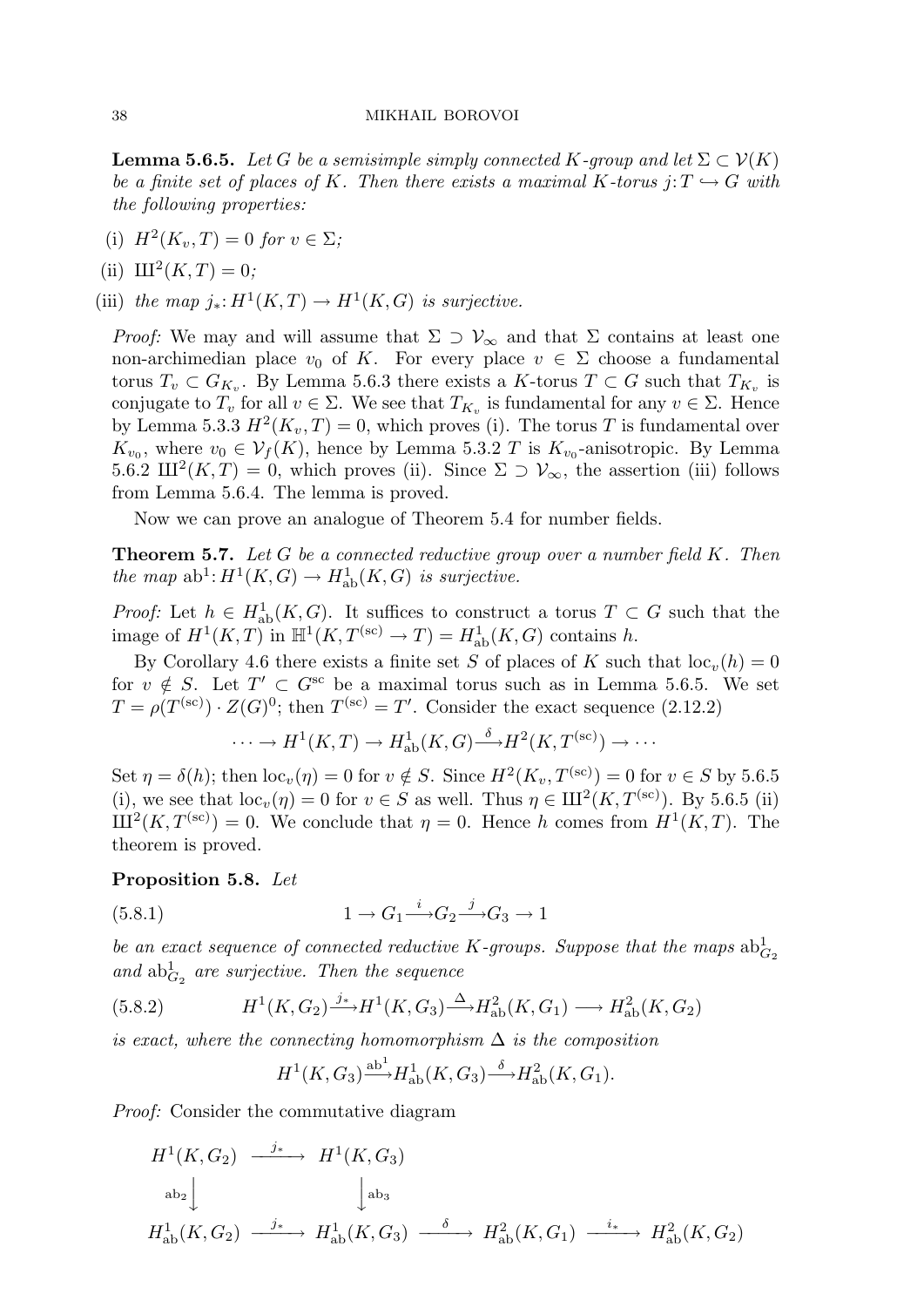with exact bottom row. Since  $ab_3$  is surjective, the sequence  $(5.8.2)$  is exact in the term  $H^2_{ab}(K, G_1)$ . It is clear from the diagram that the composition

$$
H^1(K, G_2) \xrightarrow{j_*} H^1(K, G_3) \xrightarrow{\Delta} H^2_{\text{ab}}(K, G_1)
$$

is trivial.

Now let  $\xi_3 \in H^1(K, G_3)$  lie in the kernel of  $\Delta: H^1(K, G_3) \to H^2_{ab}(K, G_1)$ . We want to prove that  $\xi_3 \in \text{im } j_*$ . Since ab<sub>2</sub> is surjective, there exists  $\xi_2 \in H^1(K, G_2)$ such that  $ab_3(j_*\xi_2) = ab_3(\xi_3)$ . Let  $\psi_2 \in Z^1(K, G_2)$  be a cocycle representing  $\xi_2$ . Twisting the short exact sequence (5.8.1) by  $\psi_2$  and applying Proposition 3.16 and Corollary 3.17, we reduce the assertion to be proved to the case  $\xi_2 = 0$ . Then  $ab_3(\xi_3) = 0$ . By Corollary 3.17 (i) there exists  $\eta_3 \in H^1(K, G_3^{\text{sc}})$  such that  $\xi_3 = \rho_* \eta_3$ . Since the exact sequence of semisimple simply connected groups

$$
1 \to G_1^{\rm sc} \to G_2^{\rm sc} \to G_3^{\rm sc} \to 1
$$

splits, the map  $H^1(K, G_2^{\text{sc}}) \to H^1(K, G_3^{\text{sc}})$  is surjective. Hence  $\eta_3$  is the image of some cohomology class  $\eta_2 \in H^1(K, G_2^{\text{sc}})$ . Set  $\xi_2 = \rho_* \eta_2 \in H^1(K, G_2)$ ; then  $\xi_3 = j_* \xi_2$ .

Using Proposition 5.8 we can compute the fibers of the connecting map

$$
\Delta: H^1(K, G_3) \to H^2_{\mathrm{ab}}(K, G_1).
$$

Corollary 5.9. With the assumptions and notation of Proposition 5.8, for any  $\psi \in Z^1(K,G_3)$  we have

$$
\Delta^{-1}(\Delta(\text{Cl}(\psi)) = t_{\psi}(im[\psi j_*:H^1(K, \psi G_2)) \to H^1(K, \psi G_3)])
$$

*Proof:* We apply twisting by  $\psi$ .

Applying Proposition 5.8 to the case of local and number fields, we obtain

**Corollary 5.10.** If K is a local or a number field, then the sequence  $(5.8.2)$  of Proposition 5.8 is exact.

Proof: The assertion follows from Theorems 5.4 and 5.7.

Recall that if  $K = \mathbf{R}$  then  $H^2_{ab}(K, G) = \widehat{H}^0(\mathbf{R}, \pi_1(\overline{G}))$ . If K is a number field,  $H^2_{ab}(K, G)$  is computed in Proposition 4.11.

When proving Theorem 5.7 we have actually proved that any  $h \in H^1_{ab}(K, G)$ comes from some torus  $T \subset G$ . We will prove that a similar result holds for usual, non-abelian cohomology  $H^1(K, G)$ .

**Theorem 5.11.** Let  $G$  be a reductive group over a number field  $K$ . For any finite  $set \ \Xi \subset H^1(K, G)$  there exists a torus  $T \stackrel{j}{\hookrightarrow} G$  such that  $\Xi \subset j_*H^1(K, T)$ .

**Remark 5.11.1.** Steinberg ([St1]) proved for arbitrary field  $K$  that if  $G$  is quasisplit and  $\xi \in H^1(K, G)$ , then there is a torus  $j: T \hookrightarrow G$  such that  $\xi \in j_*H^1(K, G)$ . Theorem 5.11 shows that for a number field a similar (and even more stronger) assertion holds for any group, not necessarily quasi-split. Of course we use Steinberg's theorem when we use the Hasse principle for simply connected groups.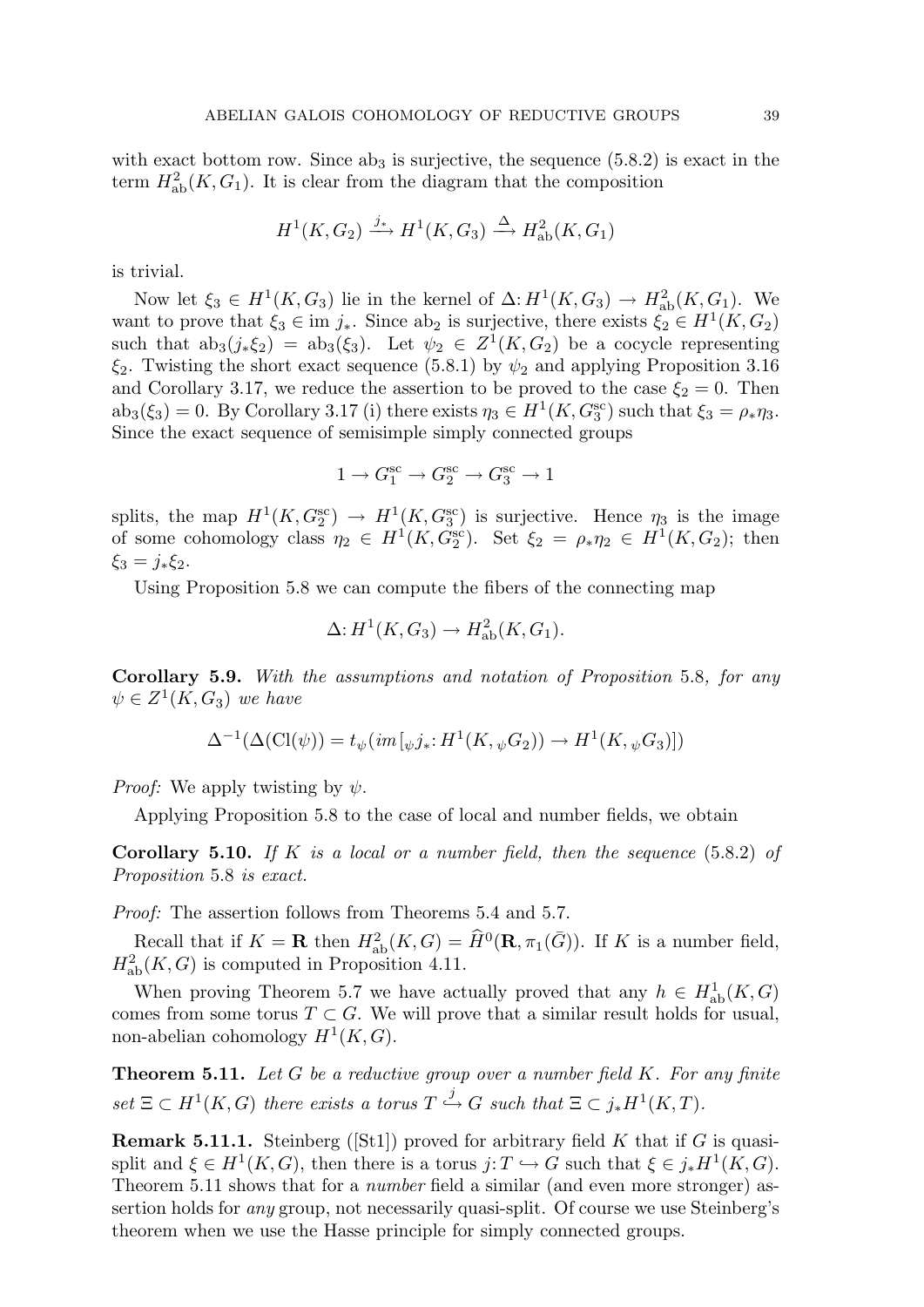*Proof of Theorem* 5.11. Since  $\Xi$  is finite, there exists by Corollary 4.6 a finite set  $\Sigma$  of places of K such that  $\text{loc}_{v}(\text{ab}^{1}(\Xi)) = 0$  for any  $\xi \in \Xi$  and any  $v \notin \Sigma$ . We construct a maximal torus  $T' \subset G^{sc}$  as in Lemma 5.6.5. We set  $T = \rho(T') \cdot Z(G)^0$ ; then  $T^{(sc)} = T'$ . We denote by j the inclusion  $T \hookrightarrow G$ . We will prove that  $j_*(H^1(K,T)) \supset \Xi.$ 

Let  $\xi \in \Xi$ . Set  $h = ab^1(\xi) \in H^1_{ab}(G)$ . When proving Theorem 5.7 we have proved that there exists  $\eta \in H^1(K,T)$  such that h is the image of  $\eta$ , i.e.  $ab^1(j_*(\eta)) = h =$ ab<sup>1</sup>( $\xi$ ). Thus  $j_*(\eta)$  and  $\xi$  lie in the same fiber of ab<sup>1</sup>.

Choose a cocycle  $\psi \in Z^1(K,T)$  representing  $\eta$ . By Corollary 3.9  $\xi$  "differs" from  $j_*(\eta)$  by a certain cohomology class coming from  $H^1(K, \psi G^{\text{sc}})$ . Since  $\psi$  comes from T, we have an embedding  $\psi j: T \hookrightarrow \psi G$ . For any  $v \in V_{\infty}$  the torus  $T_{K_v}^{(\text{sc})}$  $\chi^{\rm (sc)}_{K_v}$  is fundamental in  $_{\psi}G_{K_{\nu}}^{\rm sc}$  as well. By Lemma 5.6.4 the map  $H^1(K,T^{(\rm sc)}) \to H^1(K,{}_{\psi}G^{\rm sc})$ is surjective. Thus there excists an element  $\zeta \in H^1(K, T^{(sc)})$  such that the image of the cohomology class  $\eta + \rho_*(\zeta) \in H^1(K,T)$  in  $H^1(K,G)$  is  $\xi$ . The theorem is proved.

Now using Theorem 5.7 we shall compute the first non-abelian Galois cohomology in terms of abelian cohomology and real cohomology.

**Theorem 5.12.** Let  $G$  be a reductive group over a number field  $K$ . Then

(i) the diagram

$$
(5.12.1) \quad H^1(K, G) \xrightarrow{ab^1 \times \text{loc}_{\infty}} H^1_{ab}(K, G) \times \prod_{\infty} H^1(K_v, G) \xrightarrow{\cdots} \prod_{\infty} H^1_{ab}(K_v, G)
$$

is exact;

(ii) both the projections  $\text{loc}_{\infty}: H^1(K, G) \to \prod_{\infty} H^1_{ab}(K_v, G)$  and  $ab^1: H^1(K, G) \to$  $H^1_{ab}(K, G)$  are surjective.

Here the exactness of the diagram (5.12.1) means that the commutative diagram

$$
H^1(K, G) \xrightarrow{\text{ab}^1} H^1_{\text{ab}}(K, G)
$$
  
\n
$$
\downarrow \qquad \qquad \downarrow
$$
  
\n
$$
\prod_{\infty} H^1(K_v, G) \longrightarrow \prod_{\infty} H^1_{\text{ab}}(K_v, G)
$$

(in which all the maps are surjective) identifies  $H^1(K, G)$  with the fiber product of  $H^1_{ab}(K, G)$  and  $\prod_{\infty} H^1(K_v, G)$  over  $\prod_{\infty} H^1_{ab}(K_v, G)$ .

Remark 5.12.2. For semisimple groups this assertion was proved by Sansuc [Sa]. In the case  $G^{ss} = G^{sc}$  Theorem 5.12 generalizes a result of Milne and Shih ([M-Sh], 3.1) stating that then the kernel of the map

$$
H^1(K, G) \to H^1(K, G^{\text{tor}}) \times \underset{\infty}{\Pi} H^1(K_v, G)
$$

is trivial.

*Proof of Theorem* 5.12. By Theorem 5.7 the map  $ab^1: H^1(K, G) \to H^1_{ab}(K, G)$  is surjective. By Corollary 4.12 the homomorphism  $\mathrm{loc}_{\infty}: H^1(K, G) \to \prod_{\infty} H^1_{ab}(K_v, G)$ is also surjective. Thus the assertion (ii) is proved.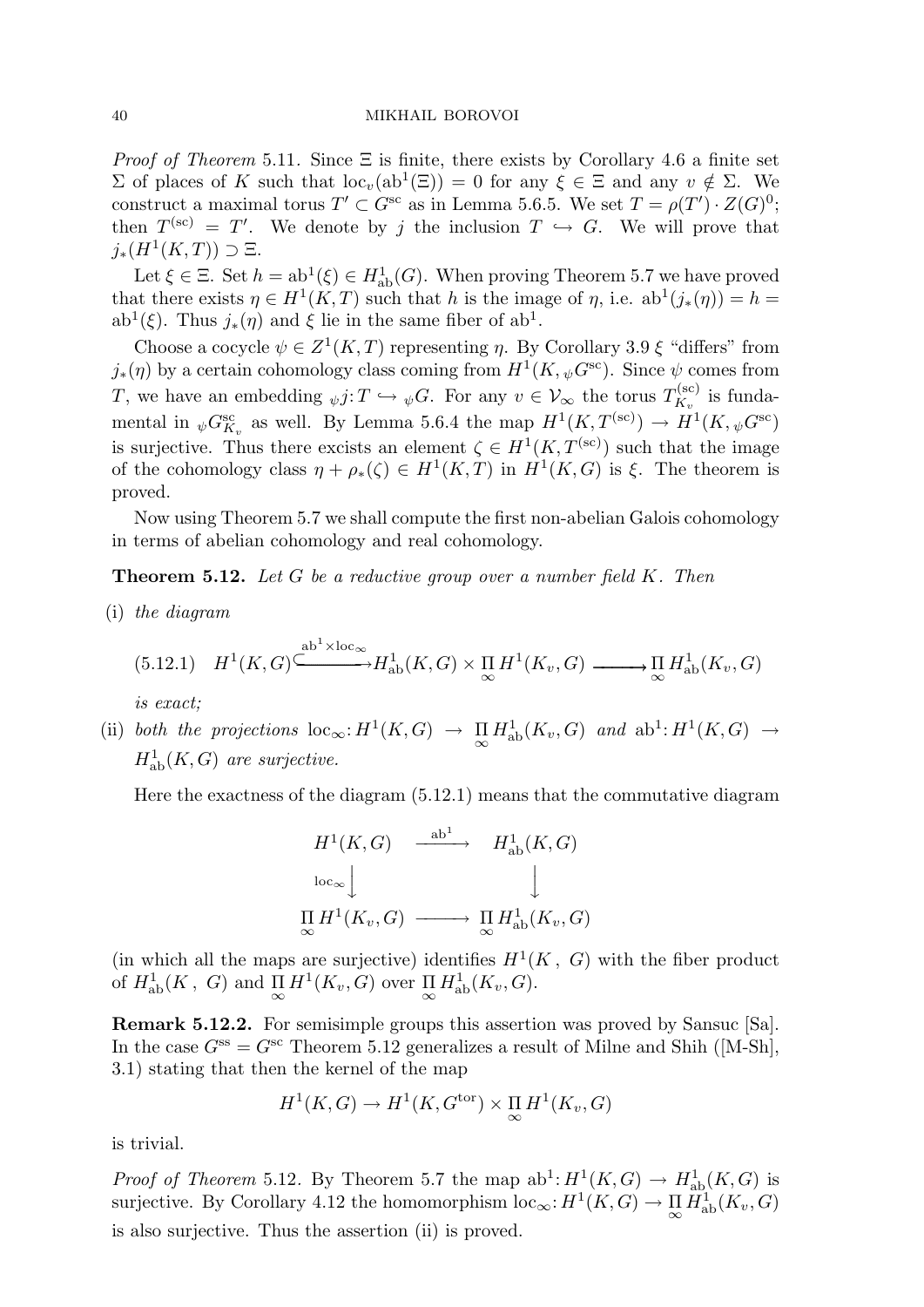We prove the injectivity of

(5.12.3) 
$$
H^1(K, G) \to H^1_{\text{ab}}(K, G) \times \underset{\infty}{\Pi} H^1(K_v, G).
$$

From the exact sequence  $(3.10.1)$  we obtain the commutative diagram

$$
G^{\rm sc}(K) \longrightarrow G(K) \longrightarrow H^0_{\rm ab}(K, G) \stackrel{\delta}{\longrightarrow} H^1(K, G^{\rm sc}) \stackrel{\rho_*}{\longrightarrow} H^1(K, G) \longrightarrow H^1_{\rm ab}(K, G)
$$
  

$$
\downarrow \qquad \qquad \downarrow \qquad \qquad \downarrow \qquad \qquad \downarrow \qquad \qquad \downarrow
$$
  

$$
\prod_{\infty} G^{\rm sc}(K_v) \longrightarrow \prod_{\infty} G(K_v) \longrightarrow \prod_{\infty} H^0_{\rm ab}(K_v, G) \stackrel{\delta}{\longrightarrow} \prod_{\infty} H^1(K_v, G^{\rm sc}) \stackrel{\rho_*}{\longrightarrow} \prod_{\infty} H^1(K_v, G) \longrightarrow \prod_{\infty} H^1_{\rm ab}(K_v, G)
$$

with exact rows. Let  $\xi \in H^1(K, G)$  be such that the images of  $\xi$  in  $H^1_{ab}(K, G)$ and  $\prod_{\infty} H^1(K, G)$  are trivial. Then  $\xi = \rho_*(\eta)$  for some  $\eta \in H^1(K, G^{\overline{\text{sc}}})$ , and  $\rho_*(\mathrm{loc}_{\infty}(\eta)) = 1$ . Hence  $\mathrm{loc}_{\infty}(\eta)$  must be the image of some  $\zeta_{\infty} \in \prod_{\infty} H^0_{ab}(K_v, G)$ .

The group  $G(K_v)/\rho(G^{\rm sc}(K_v))$  is a subgroup of finite index of the group  $H^0_{\rm ab}(K_v,G)$ (because the set  $H^1(K_v, G^{\text{sc}})$  is finite), hence it is open. It follows from Proposition 4.9 (i) that the image of the homomorphism  $\mathrm{loc}_{\infty} : H^0_{ab}(K, G) \to \prod_{\infty} H^0_{ab}(K_v, G)$  is dense. Thus there exists an element  $\zeta \in H^0_{ab}(K, G)$  whose image in  $\prod_{\infty} H^0_{ab}(K_v, G)$ equals  $\zeta_{\infty}$  modulo  $\Pi(G(K_v)/\rho(G^{sc}(K_v))$ . Then  $\delta(\text{loc}_{\infty}(\zeta)) = \text{loc}_{\infty}(\eta)$ . Hence  $\mathrm{loc}_{\infty}(\eta) = \mathrm{loc}_{\infty}(\delta(\zeta))$ , and by the Hasse principle for  $G^{\mathrm{sc}}$  (Theorem 5.0.3)  $\eta = \delta(\zeta)$ . We conclude that  $\xi = 1$ .

We have proved that the kernel of  $(5.12.3)$  is trivial. Using twisting (and applying Proposition 3.16 and Corollary 3.17) we obtain the injectivity of (5.12.3).

We prove the exactness at the term  $H^1_{ab}(K, G) \times \prod_{\infty} H^1(K_v, G)$ . It is clear that the image of (5.12.3) is contained in the kernel of the double arrow. Conversely, let

$$
h \times \xi_{\infty} \in H^1_{\mathrm{ab}}(K, G) \times \prod_{\infty} H^1(K_v, G)
$$

be in the kernel of the double arrow, i.e.  $\text{loc}_{\infty}(h) = ab^1(\xi_{\infty})$ . We wish to show that  $h \times \xi_{\infty}$  comes from  $H^1(K, G)$ .

By Theorem 5.7  $h = ab^1(\eta)$  for some  $\eta \in H^1(K, G)$ . Then  $ab^1(loc_{\infty}(\eta)) =$ ab<sup>1</sup>( $\xi_{\infty}$ ). Let  $\psi \in Z^1(K, G)$  be a cocycle representing  $\eta$ . By Corollary 3.9 loc<sub> $\infty(\eta)$ </sub> and  $\xi_{\infty}$  "differ" by an element of the form  $_{\psi}\rho_{*}(\zeta_{\infty})$  where  $\zeta_{\infty} \in \Pi H^{1}(K_{v}, \psi G^{\text{sc}})$ . ∞ To be more precise,  $\xi_{\infty} = t_{\psi}(\psi \rho_*(\zeta_{\infty}))$ . By Lemma 5.6.1 there exists a cohomology class  $\zeta \in H^1(K, \psi G^{\rm sc})$  such that  $\mathrm{loc}_{\infty}(\zeta) = \zeta_{\infty}$ . We set  $\xi = t_{\psi}(\psi \rho_*(\zeta))$ . Then  $ab^1(\xi) = ab^1(\eta) = h$  and  $bc_{\infty}(\xi) = t_{\psi}(\psi \rho_*(\zeta_{\infty})) = \xi_{\infty}$ . The theorem is proved.

**Theorem 5.13.** Let G be a connected reductive  $K$ -group. The abelianization map  $ab<sup>1</sup>$ :

 $H^1(K,G) \to H^1_{\rm ab}(K,G)$  induces a canonical, functorial in G bijection of the Shafarevich-Tate kernel  $\text{III}(G)$  onto the abelian group  $\text{III}^1_{ab}(G)$ .

Recall that by definition

$$
III(G) = \ker \left[ H^1(K, G) \to \prod_{v \in \mathcal{V}} H^1(K_v, G) \right]
$$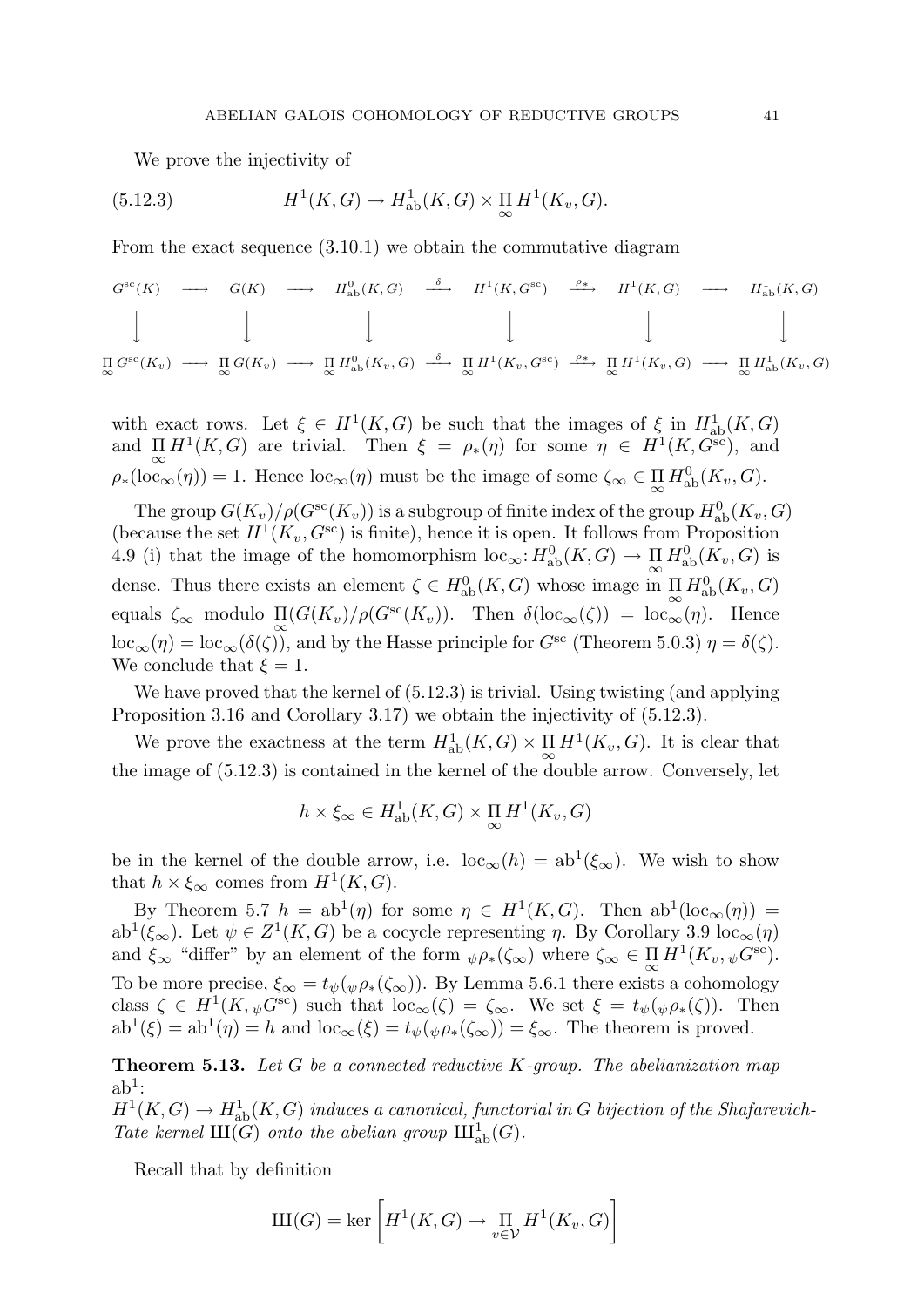Proof: From the commutative diagram

(5.13.1)  
\n
$$
H^1(K, G) \xrightarrow{\text{ab}^1} H^1_{\text{ab}}(K, G)
$$
  
\n $\downarrow \qquad \qquad \downarrow$   
\n $H^1(K_v, G) \xrightarrow{\text{ab}^1_v} H^1_{\text{ab}}(K_v, G)$ 

it is clear that ab<sup>1</sup> takes  $III(G)$  into  $III_{ab}^1(G)$ . Write temporarily ab<sub>III</sub> for the restriction of  $ab_G^1$  to  $III(G)$ .

We prove the injectivity of ab<sub>III</sub>. By Theorem 5.12 the map

$$
\mathrm{ab}_{G}^{1} \times \mathrm{loc}_{\infty} \colon H^{1}(K, G) \to H_{\mathrm{ab}}^{1}(K, G) \times \prod_{\infty} H^{1}(K_{v}, G)
$$

is injective. Since  $\mathrm{loc}_{\infty}(\mathrm{III}(G)) = 1$ , we conclude that the restriction  $\mathrm{ab}_{\mathrm{III}}$  of  $\mathrm{ab}^1_G$ to  $III(G)$  is injective.

We prove the surjectivity of ab<sub>III</sub>. Let  $h \in \mathrm{III}_{ab}^1(G) \subset H_{ab}^1(K, G)$ . Then  $\mathrm{loc}_{\infty}(h) = 1 \in \prod_{\infty} H^1_{\mathrm{ab}}(K_v, G)$ . Hence the element

$$
h \times 1 \in H^1_{\mathrm{ab}}(K, G) \times \prod_{\infty} H^1(K_v, G)
$$

lies in the fiber product over  $\prod_{\infty} H_{ab}^1(K_v, G)$ . By Theorem 5.12  $h \times 1$  is the image of some element  $\xi \in H^1(K, G)$ . We will show that  $\xi \in III(G)$ .

We observe that  $\text{loc}_{\infty}(\xi) = 1$ . Now let  $v \in V_f$ ; consider the element  $\text{loc}_{v}(\xi) \in$  $H^1(K_v, G)$ . Since  $\xi \in H^1(K, G)$ , we see from the diagram (5.13.1) that  $ab_v^1(\text{loc}_v(\xi)) =$ 0. By Corollary 5.4.1 the map  $ab_v^1: H^1(K_v, G) \to H^1_{ab}(K_v, G)$  is bijective. Hence  $\mathrm{loc}_v(\xi) = 1$  for any  $v \in \mathcal{V}_f$ . We conclude that  $\xi \in \mathrm{III}(G)$ . The theorem is proved.

**Corollary 5.14** [Ko3]. With the notation of  $4.13$  we have a canonical, functorial in G bijection  $\text{III}(G) \xrightarrow{\sim} c_1(K, \pi_1(\bar{G})).$ 

**Remark 5.14.1.** Voskresenskii [Vo1] was first to prove that  $III(G)$  has a canonical structure of abelian group. Sansuc [Sa] showed that this abelian group structure is functorial in G. He computed  $III(G)$  in terms of the arithmetic Brauer group  $\text{Br}_aG$ . Our formula is equivalent to the formula (4.2.2) of [Ko2].

5.15 Corollary 5.14 shows that the kernel of the localization map

(5.15.1) 
$$
H^{1}(K, G) \to \prod_{v \in \mathcal{V}} H^{1}(K_{v}, G)
$$

has a natural structure of an abelian group and can be computed in terms of  $\pi_1(\overline{G})$ . We show that a similar assertion holds for the cokernel of (5.15.1) as well.

Set  $M = \pi_1(\bar{G})$ . Let the groups  $\mathcal{T}^{-1}(M)$ ,  $\mathcal{T}^{-1}(M)$  and the corestriction map  $\operatorname{cor}^{-1}_v$ :  $\mathcal{T}_v^{-1}$ 

$$
(M) \to \mathcal{T}^{-1}(M)
$$
 be as in 4.7. We define the composition  
 $\mu_v: H^1(K_v, G) \xrightarrow{\text{ab}^1} H^1_{\text{ab}}(K_v, G) = \mathcal{T}_v^{-1}(M) \xrightarrow{\text{cor}_v^{-1}} \mathcal{T}^{-1}(M) = (M_\Gamma)_{\text{tors}}$ 

Let  $\bigoplus_{\mathcal{V}} H^1(K_v, G)$  denote the subset of the direct product consisting of the families  $(\xi_v)_{v\in\mathcal{V}}$  such that  $\xi_v = 1$  for v outside some finite set. We consider the map

$$
\mu = \Sigma \mu_v : \bigoplus_{\mathcal{V}} H^1(K_v, G) \to (M_{\Gamma})_{\text{tors}}
$$

The map  $\mu$  is functorial in G.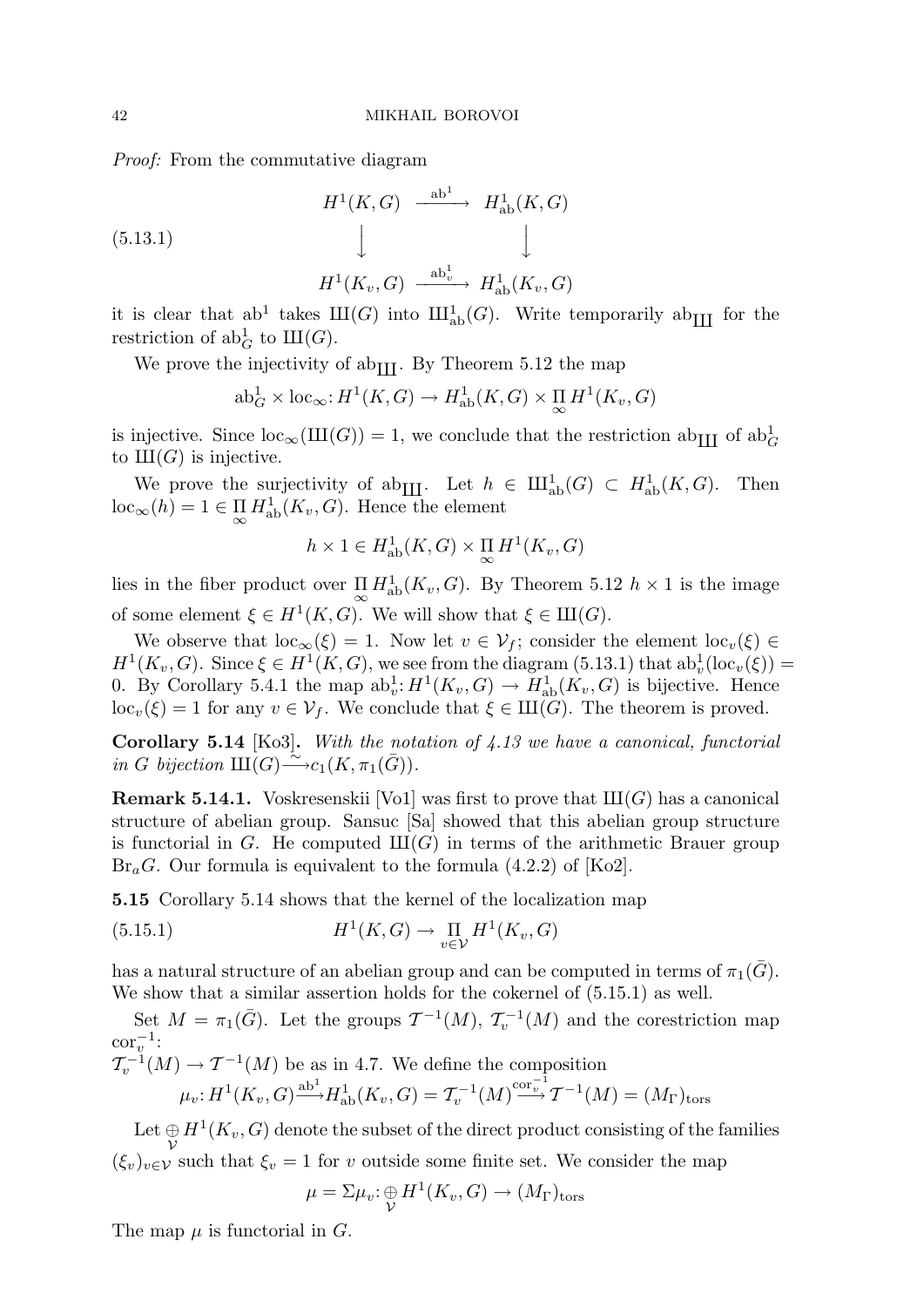Theorem 5.16 [Ko3]. The sequence

$$
0 \to \mathrm{III}(G) \to H^1(K,G) \to \oplus H^1(K_v,G) \xrightarrow{\mu} (\pi_1(\bar{G})_{\Gamma})_{\text{tors}}
$$

is exact.

*Proof:* We have to prove only the exactness in the term  $\bigoplus H^1(K_v, G)$ . Consider the commutative diagram

(5.16.1) 
$$
H^{1}(K, G) \longrightarrow \oplus H^{1}(K_{v}, G)
$$

$$
\downarrow_{\text{ab}} \qquad \qquad \downarrow_{\text{ab}_{v}}
$$

$$
H^{1}_{\text{ab}}(K, G) \longrightarrow \oplus H^{1}_{\text{ab}}(K_{v}, G) \longrightarrow (\pi_{1}(\bar{G})_{\Gamma})_{\text{tors}}
$$

 $Set M = \pi_1(\bar{G})$ ; then using Proposition 4.8 we see that the lower row of the diagram is the exact sequence (4.3.1)

$$
\mathcal{H}^1(K,M;\bar{K}^\times) \to \mathcal{H}^1(K,M,\bar{\mathbf{A}}^\times) \to \mathcal{H}^1(K,M,\bar{C}),
$$

hence the lower row of  $(5.16.1)$  is exact.

It is clear from the diagram that the composition

$$
H^1(K,G) \to \oplus H^1(K_v,G) \to (M_\Gamma)_{\rm tors}
$$

is zero. Now let  $\xi_{\mathbf{A}} = \xi_{\infty} \times \xi_f \in \oplus H^1(K_v, G)$ , where  $\xi_{\infty} \in \prod_{\infty} H^1(K_v, G)$ ,  $\xi_f \in \bigoplus_{\mathcal{V}_f}$  $H^1(K_v, G)$ . Suppose that  $\mu(\xi_A) = 0$ . Let  $h_A$  be the image of  $\xi_A$  in  $\oplus H_{ab}^1(K_v, G)$ . Then the image of  $h_{\mathbf{A}}$  in  $(M_{\Gamma})_{\text{tors}}$  is zero, hence  $h_{\mathbf{A}}$  is the image of some element  $h \in H^1_{ab}(K, G) \times \prod_{\infty} H^1(K_v, G)$ . It is clear that  $h \times \xi_{\infty}$  is contained in the fiber product over  $\prod_{\infty} H_{ab}^1(K_v, G)$ . By Theorem 5.12  $h \times \xi_{\infty}$  comes from  $H<sup>1</sup>(K, G)$ . The theorem is proved.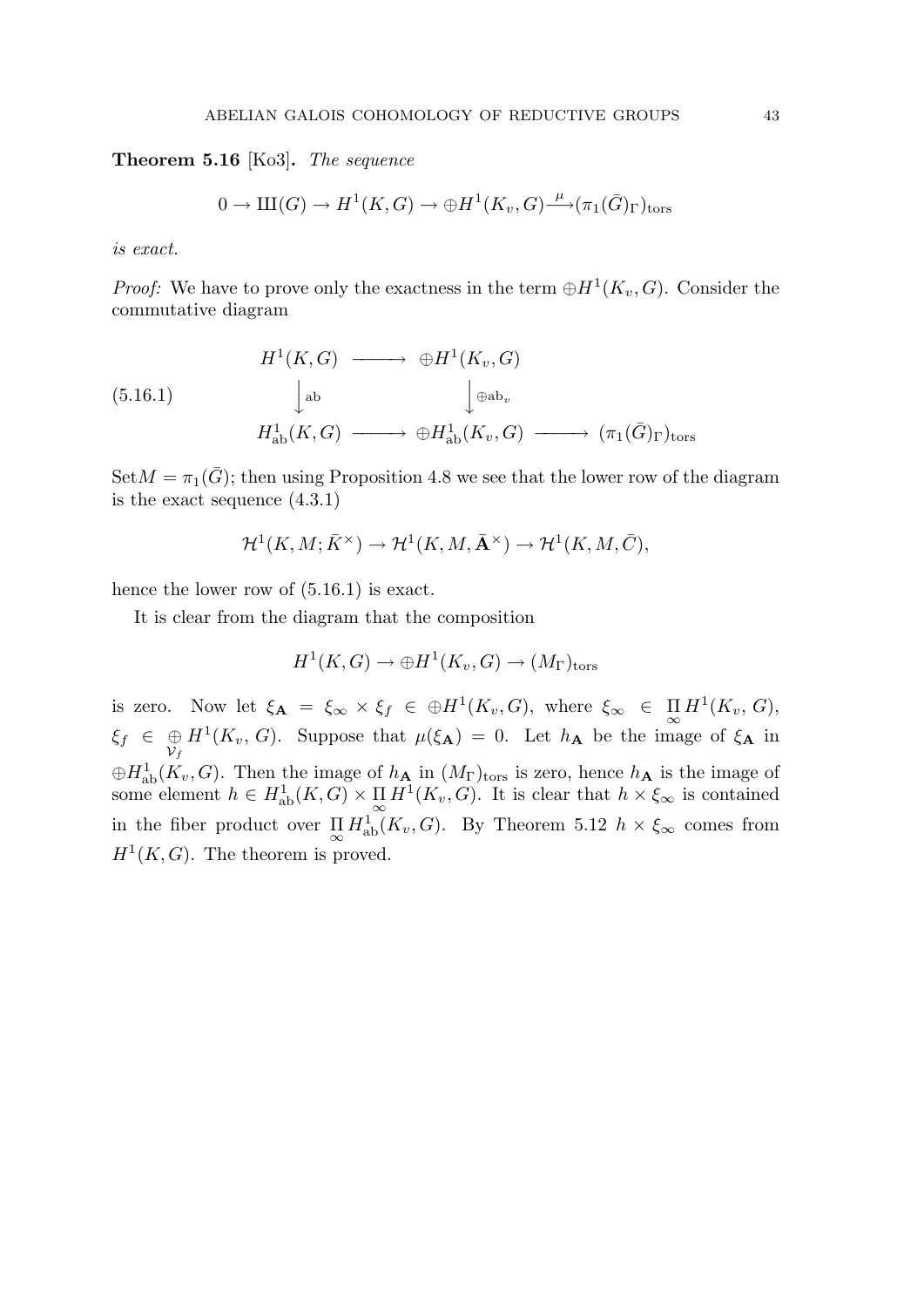#### 44 MIKHAIL BOROVOI

#### **REFERENCES**

- [A-W] M. F. Atiyah and C. T. S. Wall, Cohomology of groups, Algebraic Number Theory, J. W. C. Cassels and A.Frölich, ed., Acad. Press, London, 1967, pp. 94–115.
- [Bo] A. Borel, Automorphic L-functions, Automorphic forms, Representations, and L-functions, Proc. Sympos. Pure Math 33, AMS, Providence, RI, Part 2, pp. 27–61.
- [Brn] L. Breen, Bitorseurs et cohomologie non abélienne, The Grothendieck Festschrift, Birkhaüser, Boston, 1990, vol. 1, pp. 401–476.
- [Br-H] R. Brown and P. Huebschmann, Identities among relations, Low-Dimensional Topology, London Math. Soc. Lecture Notes Series 48, Cambridge University Press, 1982, pp. 153–202.
- [Bro] R.Brown, Some non-abelian methods in homotopy theory and homological algebra, Categorical Topology: Proc. Conference Toledo, Ohio, 1983, Helderman, Berlin, 1984, pp. 108–146.
- [Br-T] F. Bruhat and J. Tits, Groupes reductifs sur un corps local. I. Données radicielles valuées, Publ. Math. IHES 41 (1972), 5-251; II. Schemas en groupes. Existence d'une donnée radicielle valuée, Ibid.  $60$  (1984), 5–184.
- [Brv1] M. V. Borovoi, Galois cohomology of real reductive groups, and real forms of simple Lie algebras, Functional Anal. Appl. 22:2 (1988), 135–136.
- [Brv2] M. V. Borovoi, On strong approximation for homogeneous spaces, Dokl. Akad. Nauk BSSR 33 (1989) N4, 293–296 (Russian).
- [Brv3] M. V. Borovoi, On weak approximation in homogeneous spaces of algebraic groups, Soviet Math. Dokl. 42 (1991), 247–251.
- [Brv4] M. V. Borovoi, On weak approximation in homogeneous spaces of simply connected algebraic groups, Proc. Internat. Conf. "Automorphic Functions and Their Applications, Khabarovsk, June 27 – July 4, 1988" (N. Kuznetsov, V. Bykovsky, eds.), Khabarovsk, 1990, 64–81.
- [Brv5] M. V. Borovoi, Hypercohomology of a group with coefficients in a crossed module, and Galois cohomology of algebraic groups, Preprint, 1992.
- [Ch] V. I. Chernousov, On the Hasse principle for groups of type  $E_8$ , Soviet Math. Dokl. 39 (1989) 592–596.
- [Ded] P. Dedecker, Les foncteurs  $Ext_{\Pi}$ ,  $\mathbb{H}^2_{\Pi}$  et.  $H^2_{\Pi}$  non abéliens, C. R. Acad. Sci. 258 (1964), 4891–4894.
- [Del] P. Deligne, Variétés de Shimura: Interprétation modulaire, et techniques de construction de modèles canoniques, Automoprhic Forms, Representatins, and L-functions, Proc. Sympos. Pure Math. 33, AMS, Providence, RI, 1979, Part 2, pp. 247–289.
- [Gr1] A. Grothendieck, Géométrie formelle et géométrie algebrique, Séminaire Bourbaki 1958/59, Exposé 182.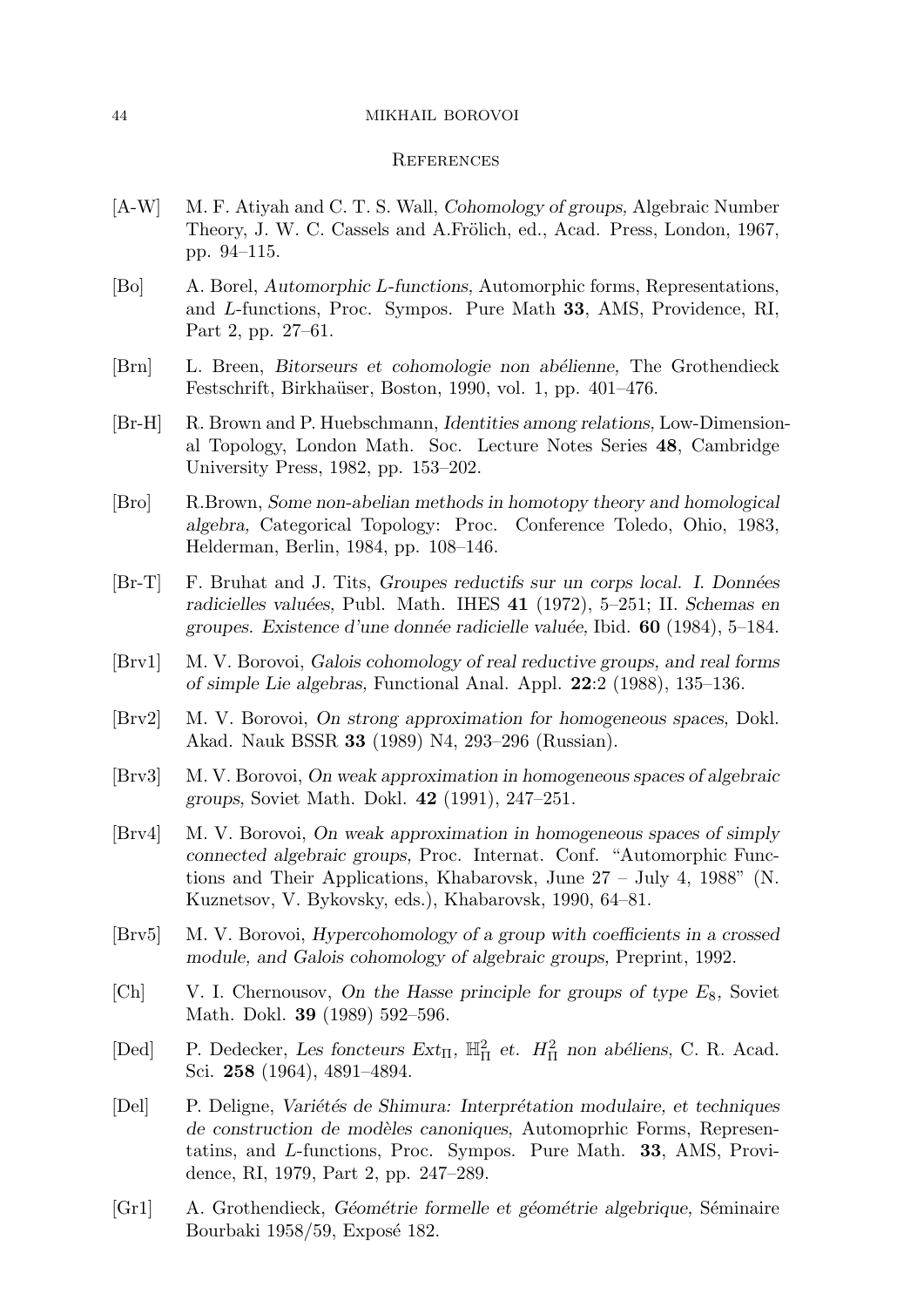- [Gr2] A. Grothendieck, *SGA1.* Revêtements étale et group fondamental, Lecture Notes in Math. 224, Springer, Berlin, 1971.
- [Ha1] G. Harder, Über die Galoiskohomologie halbeinfacher Matrizengruppen. I, Math. Zeit. 90 (1965), 404–428; II, Math. Zeit 92 (1966), 396–415.
- [Ha2] G. Harder, Bericht über neuere Resultate der Galoiskohomologie halbeinfacher Matrizengruppen, Jahresbericht d. DMV 70 (1968), 182–216.
- [Kn1] M. Kneser, Galoiskohomologie halbeinfacher algebraischer Gruppen über p-adi schen Körpern. I, Math. Z. 88 (196) 40–47; II, Math. Z. 89 (1965), 250–272.
- [Kn2] M. Kneser, Hasse principle for  $H^1$  of simply connected groups, Algebraic Groups and Discontinuous Subgroups, Proc. Sympos. Pure Math. 9, AMS, Providence, RI, 1966, pp. 159–163.
- [Kn3] M. Kneser, Lectures on Galois Cohomology of Classical Groups, Tata Institute of Fundamental Research Lectures on Mathematics 47, Bombay 1969.
- [Ko1] R. E. Kottwitz, Rational conjugacy classes in reductive groups, Duke Math. J. 49 (1982), 785–806.
- [Ko2] R. E. Kottwitz, Stable trace formula: cuspidal tempered terms, Duke Math. J. 51 (1984), 611–650.
- [Ko3] R. E. Kottwitz, Stable trace formula: elliptic singular terms, Math.Ann. 275 (1986), 365–399.
- [La1] R. P. Langlands, On the classification of irreducible representations of real algebraic groups, Representation Theory and Harmonic Analysis on Semisimple Lie Groups, Mathematical Surveys and Monographs, vol. 31, Providence, R.I., AMS, 1989, pp. 101–170.
- [La2] R. P. Langlands, Stable conjugacy: definitions and lemmas, Can. J. Math. 31 (1979), 700–725.
- [Mi1] J. S. Milne, *Étale Cohomology*, Princeton University Press, Princeton, NJ, 1980.
- [Mi2] J. S. Milne, Arithmetic Duality Theorems, Acad. Press, Boston, 1986.
- [Mi3] J. S. Milne, The points on a Shimura variety modulo a prime of good reduction, The Zeta Functions of Picard Modular Surfaces (R. P. Langlands, D. Ramakrishnan eds.), CRM, Montréal, 1993, pp. 151–253.
- [M-Sh] J. S. Milne and K-y. Shih, *Conjugates of Shimura varieties*, Hodge Cycles, Motives and Shimura varieties, Lecture Notes in Math. 900, Springer, Berlin, 1982, pp. 280–356.
- [O-V] A. L. Onishchik and E. B. Vinberg, Lie Groups and Algebraic Groups, Springer, Berlin, 1990.